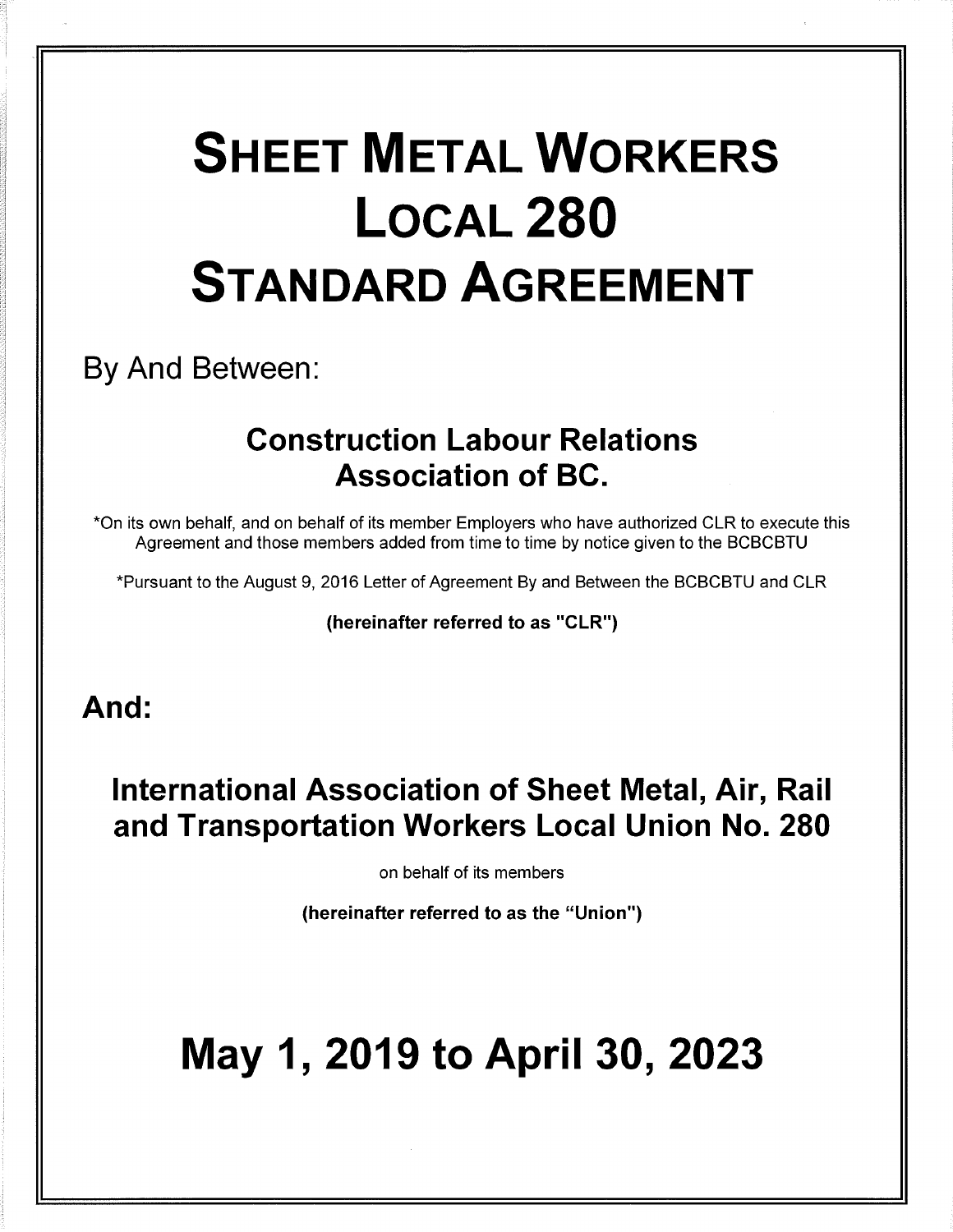#### **Table of Contents**

| ARTICLE 1.00      |                                                     |  |
|-------------------|-----------------------------------------------------|--|
| ARTICLE 2.00      |                                                     |  |
| ARTICLE 3.00      |                                                     |  |
| ARTICLE 4.00      |                                                     |  |
| ARTICLE 5.00      |                                                     |  |
| ARTICLE 6.00      |                                                     |  |
| ARTICLE 7.00      |                                                     |  |
| ARTICLE 8.00      |                                                     |  |
| ARTICLE 9.00      |                                                     |  |
| ARTICLE 10.00     |                                                     |  |
| ARTICLE 11.00     |                                                     |  |
| ARTICLE 12.00     |                                                     |  |
| ARTICLE 13.00     |                                                     |  |
| ARTICLE 14.00     |                                                     |  |
| ARTICLE 15.00     |                                                     |  |
| ARTICLE 16.00     |                                                     |  |
| ARTICLE 17.00     |                                                     |  |
| ARTICLE 18.00     |                                                     |  |
| ARTICLE 19.00     |                                                     |  |
| ARTICLE 20.00     |                                                     |  |
| ARTICLE 21.00     |                                                     |  |
| ARTICLE 22.00     |                                                     |  |
| ARTICLE 23.00     |                                                     |  |
| ARTICLE 24.00     |                                                     |  |
|                   |                                                     |  |
| ARTICLE 25.00     |                                                     |  |
| ARTICLE 26.00     |                                                     |  |
| ARTICLE 27.00     |                                                     |  |
| ARTICLE 28.00     |                                                     |  |
| ARTICLE 29.00     |                                                     |  |
| ARTICLE 30.00     |                                                     |  |
| ARTICLE 31.00     |                                                     |  |
| ARTICLE 32.00     |                                                     |  |
| ARTICLE 33.00     |                                                     |  |
| ARTICLE 34.00     |                                                     |  |
| ARTICLE 35.00     |                                                     |  |
| ARTICLE 36.00     |                                                     |  |
| ARTICLE 37.00     |                                                     |  |
| ARTICLE 38.00     |                                                     |  |
| ARTICLE 39.00     | TOOLS                                               |  |
| ARTICLE 40.00     |                                                     |  |
| ARTICLE 41.00     |                                                     |  |
| ARTICLE 42.00     |                                                     |  |
| ARTICLE 43.00     |                                                     |  |
| ARTICLE 44.00     | JOINT CONFERENCE BOARD - JOINT ADJUSTMENT BOARD  21 |  |
| ARTICLE 45.00     |                                                     |  |
| ARTICLE 46.00     |                                                     |  |
| ARTICLE 47.00     |                                                     |  |
| ARTICLE 48.00     |                                                     |  |
| ARTICLE 49.00     |                                                     |  |
| ARTICLE 50.00     |                                                     |  |
| ARTICLE 51.00     |                                                     |  |
| ARTICLE 52.00     |                                                     |  |
| ARTICLE 53.00     |                                                     |  |
| <b>ADDENDUM A</b> |                                                     |  |
| <b>ADDENDUM B</b> |                                                     |  |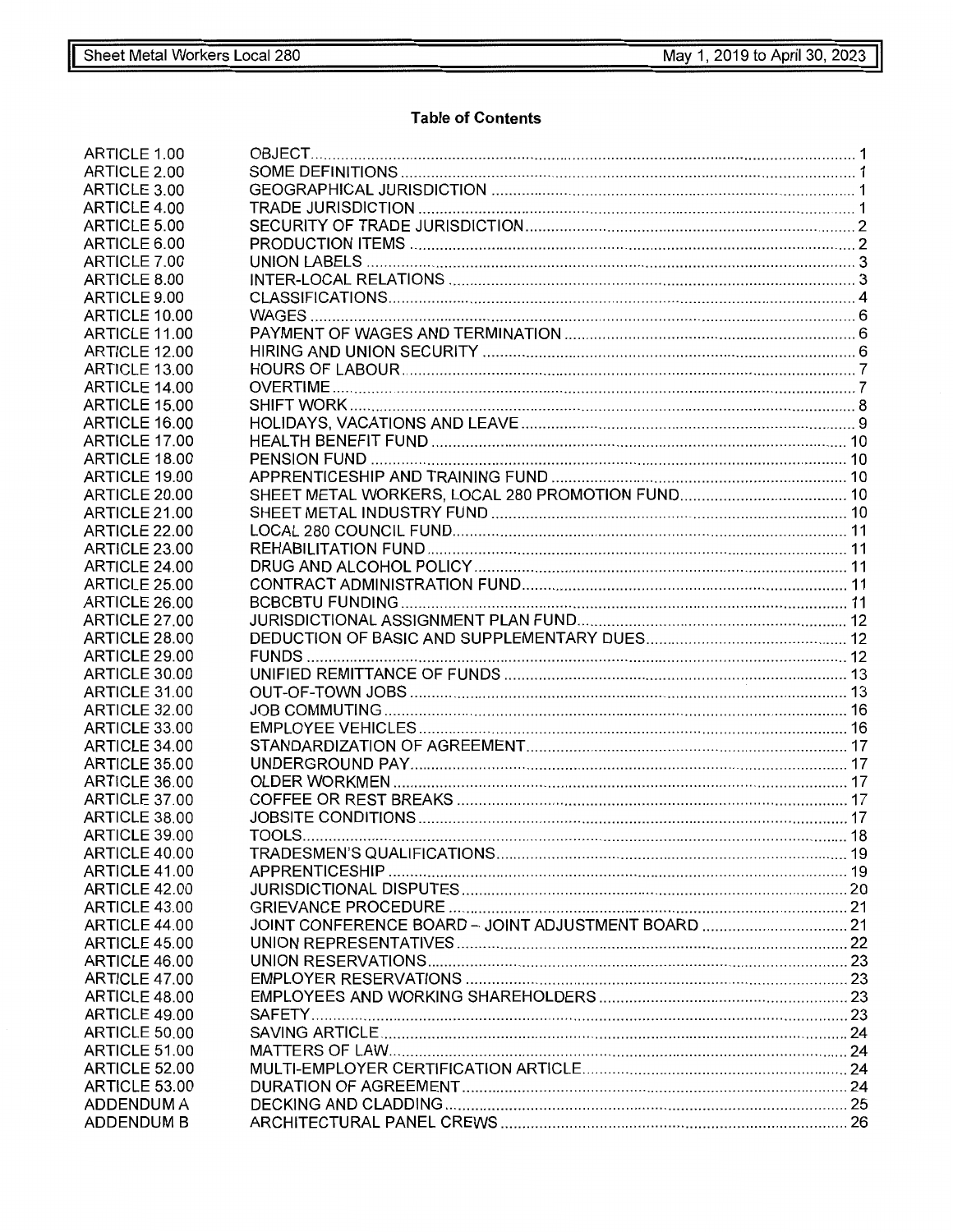| APPENDIX A |  |
|------------|--|
| APPENDIX A |  |
| APPENDIX B |  |
| APPFNDIX C |  |
|            |  |
|            |  |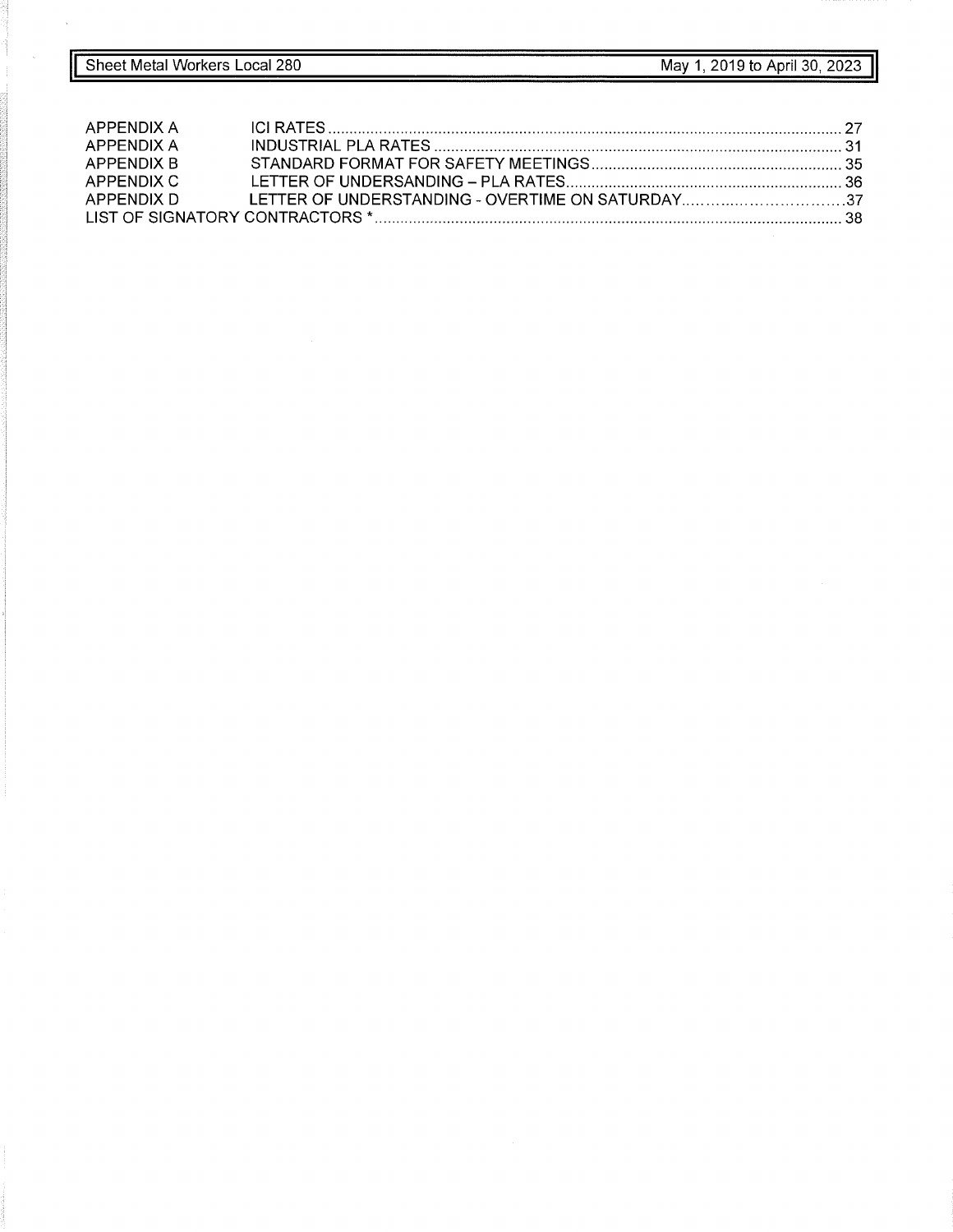#### **ARTICLE 1.00- OBJECT**

**1.01** The object of this Agreement is to stabilize the Industry, elevate the Trade and to promote peace and harmony between Employers and Employees, to facilitate the peaceful adjustment of all disputes and grievances, to prevent strikes and lockouts, waste, expense, avoidable and unnecessary delays in the Sheet Metal Working Industry.

#### **ARTICLE 2.00 - SOME DEFINITIONS**

- **2.01** UNION means: International Association of Sheet Metal, Air, Rail and Transportation Workers Local Union No. 280. Should the Union change its name, or be a party to a merger or acquisition pursuant to Section 37 of the B.C. Labour Relations Code, the Employer agrees to continue to recognize the Union, in its new or changed form, as the bargaining representative for the Employees of the Employer. The Employer further agrees to support the Union's position should and Section 37 proceeding at the Board be necessary.
- **2.02** CLR means: The Construction Labour Relations Association of British Columbia
- **2.03** SMACNA-BC means: The Sheet Metal and Air Conditioning Contractors National Association, BC **Chapter**
- **2.04** EMPLOYEE means: Any of the Classifications defined in Article 9.
- **2.05** EMPLOYER means: Any of the Sheet Metal Working Contractors, Firms or Companies signatory to this Agreement.
- **2.06** Gender: whenever the masculine gender is used in this Agreement, it is meant to refer equally to the feminine gender and vice versa.

#### **ARTICLE 3.00 - GEOGRAPHICAL JURISDICTION**

**3.01** This Agreement shall affect and control all work performed by the Employees defined herein, coming under the Trade Jurisdiction of the International Association of Sheet Metal, Air, Rail and Transportation Workers within the territorial jurisdiction granted to Local Union No. 280, defined herein as the Yukon Territory and the Province of British Columbia, excluding Vancouver Island.

#### **ARTICLE 4.00 - TRADE JURISDICTION**

- **4.01** This Agreement covers the rates of pay, rules and working conditions of all Employees of the Employer engaged in but not limited to:
	- (a) The manufacture, layout, fabrication, assembling, handling, erection, installation, dismantling, conditioning, adjustments, alteration, repair and servicing of all ferrous or non-ferrous metal work and all other materials used in lieu thereof;
	- **(b)** all pollution control systems, dust collecting and control systems, air-slide, grain spouting, material blowing, air-veyor and other air systems;
	- (c) all heating, ventilating and air-conditioning systems and all other forms of air handling systems regardless of material used, including the setting of all equipment and all reinforcements and hangers in connection therewith;
	- **(d)** all lagging over insulation and all duct lining;
	- (e) testing and balancing of all air-handling equipment, including air hydronics, electrical and sound equipment and duct work;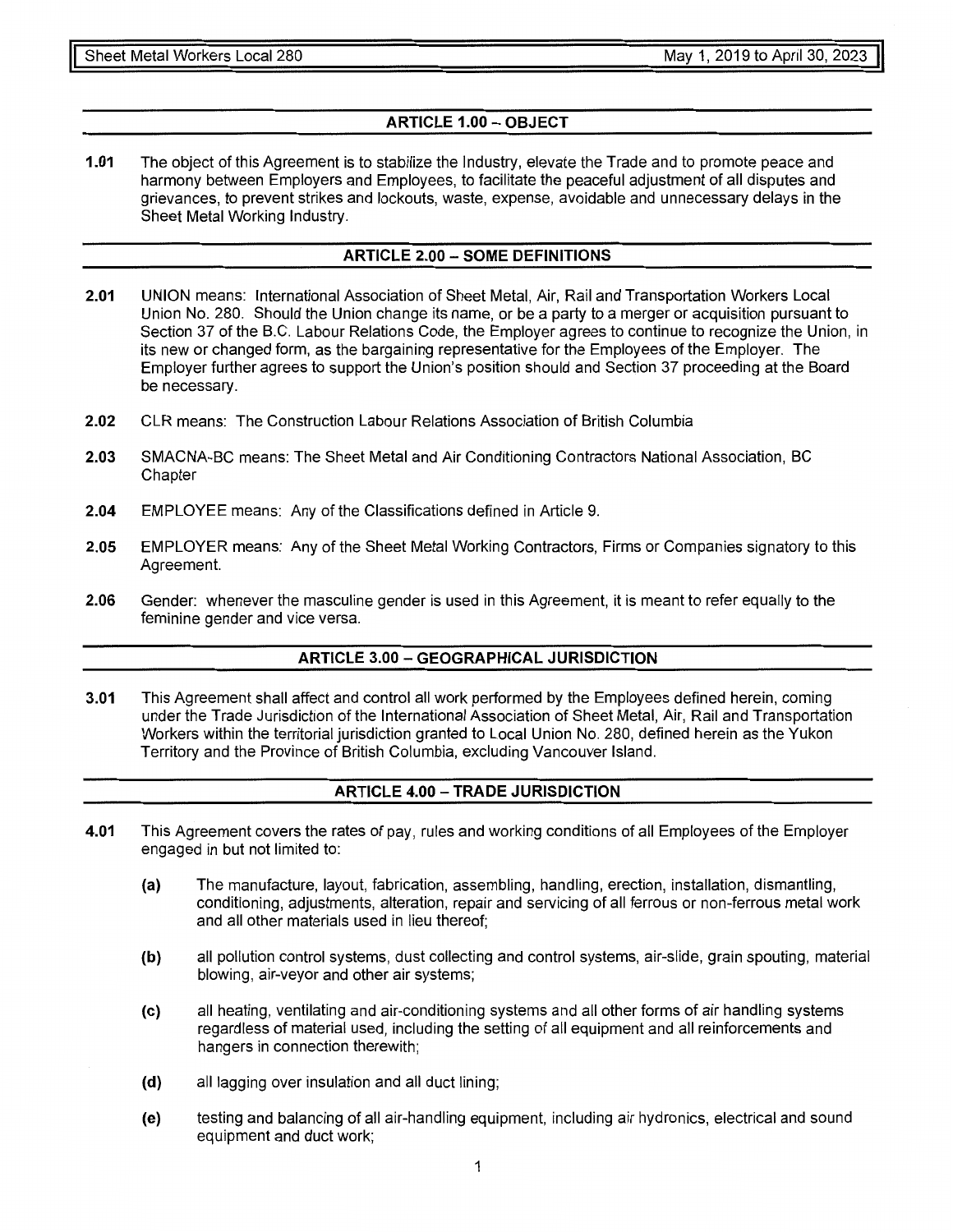- **(f)** all metal working aspects of the showcase, display, neon and metal sign industry;
- **(g)** all metal cabinets, custom built tables, counters, fixtures, etc., normally associated with hospital and kitchen equipment work;
- **(h)** all sheet metal cladding, sheeting and decking regardless of the type of structural frame involved;
- **(i)** the placing and installation of standard metal production items such as metal shelving, metal lockers, window frames, toilet partitions, ceiling pans, etc.;
- (j) the preparation of all on-site sketches used in fabrication and erection, including those taken from original architectural and engineering drawings or sketches.
- **(k)** all rigging, lifting and placing of sheet metal trade materials on the jobsite;
- (I) all sheet metal gutters, flashing, copings, vents, etc., associated with the roofing industry; and green roofing industry.
- **(m)** solar heating and cooling systems and all integral equipment included; and
- **(n)** down loading of Computer Aided manufacturing (CAM) Systems that are located on the Shop Floor and the physical work related with such equipment on the Shop Floor; and
- (o) all other work included in the jurisdictional claims of the International Association of Sheet Metal, Air, Rail and Transportation Workers.

#### **ARTICLE 5.00 - SECURITY OF TRADE JURISDICTION**

- **5.01** In order to protect and maintain the trade jurisdiction of the Sheet Metal Worker and to avoid jurisdictional controversies with other crafts, the Employer shall procure and embrace in his job, contract and specifications, all sheet metal work, ventilation and air-conditioning work including balancing and all apparatus and equipment required for a complete installation.
- **5.02** The Employer agrees that Employees covered by this Agreement will not be called upon to work on any job where materials and equipment under the jurisdiction of the Union are purchased or supplied by persons or firms other than the Employer.
- **5.03** Nothing in the above precludes various Employers signatory to this Standard Agreement taking various segments of the total job, nor is the intent to force a contractor into a branch of the trade that he does not generally engage in.
- **5.04** In the event that work covered by this Agreement is sublet by the Employer, such work shall be sublet only to other contractors who are signatory to this same Standard Agreement of the Union or to Employers signatory to the SMACNA/Local 280 Standard Sheet Metal Agreement.
- **5.05** All the specified trade work which is to be installed within the area covered by this Agreement shall be fabricated within the area of this Agreement by Journeymen Members of the Union at the rate and conditions of the Union.

#### **ARTICLE 6.00 - PRODUCTION ITEMS**

- **6.01** Notwithstanding the provisions of Article 5.04 and 8.01 of this Agreement, the following items may be purchased at "Production Wage Rates":
	- 1. Ventilators
	- 2. Louvers
	- 3. Automatic Dampers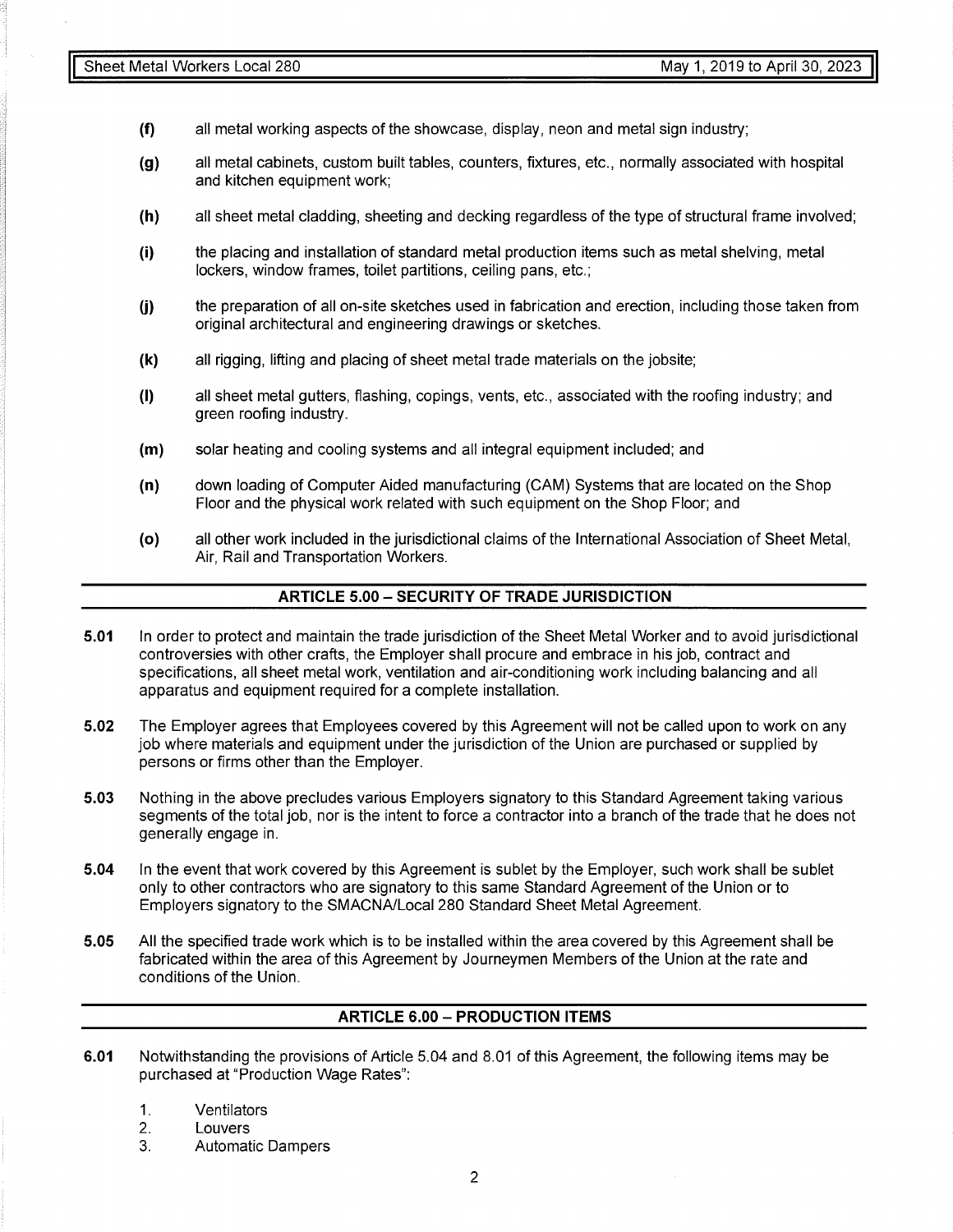- 4. Radiator and Air Conditioning Unit enclosures<br>5. Mixing (attenuation) boxes
- 5. Mixing (attenuation) boxes<br>6. Plastic skylights
- Plastic skylights
- 7. Sound attenuators (traps)<br>8. Air diffusers, grills, registe
- Air diffusers, grills, registers
- 9. Dust collecting system "Bag Houses"
- 10. Fire Dampers
- 11. Coffee Urns, Ranges and any other item approved by the Joint Conference Board.
- 12. Access Panels<br>13. Catalogue fans
- Catalogue fans and air handling units not normally done by the Journeymen section. All disputes will be decided by the Joint Adjustment Board for a final and binding decision.
- 14. Fans that are approved by the Joint Conference Board.<br>15. Snap lock pipe and adiustable elbows up to 14" diamete
- Snap lock pipe and adjustable elbows up to 14" diameter.

#### **ARTICLE 7.00 - UNION LABELS**

- **7.01** The Union, while retaining ultimate control of the lnternational's Labels, may supply to the Employer Union Labels to identify fair products fabricated under the terms of this Agreement.
- **7.02** The Yellow Union Label will identify Trade Material fabricated by Union Tradesmen. The Blue Label may identify Production Rate Material, ie. as per Article 6.

#### **ARTICLE 8.00 - INTER-LOCAL RELATIONS**

- **8.01** On all work specified in Article 4 of this Agreement, fabricated and/or assembled within the jurisdiction of this Union or elsewhere for erection and/or installation within the jurisdiction of any other Local Union affiliated with the International Association of Sheet Metal, Air, Rail and Transportation Workers, whose established wage scale is higher than the wage scale specified in this Agreement, the higher wage scale of the jobsite Union shall be paid to the Journeymen employed on such work in the home shop or sent to the jobsite.
- **8.02** The Employer agrees that Journeymen Sheet Metal Workers hired outside of the territorial jurisdiction of this Agreement shall receive the wage scale and working conditions of the Local Agreement covering the territory in which such work is performed or supervised, provided that such Journeymen are fully qualified and have the necessary Certificate of Proficiency to prove same. Should such men not be available, then the Employer may provide his own Employees on condition they are fully paid up members of the Local with which he has an Agreement.
- **8.03** When the Employer has any work specified in Article 4 of this Agreement to be performed outside of the area covered by this Agreement and within the area covered by another Agreement with another Union affiliated with the International Association of Sheet Metal, Air, Rail and Transportation Workers, and qualified Sheet Metal Workers are available in such area, he may send no more than two (2) Sheet Metal Workers per job into such area to perform any work which the Employer deems necessary, both of whom shall be from the Employer's home jurisdiction. All additional Sheet Metal Workers shall come from the area in which the work is to be performed.

Journeymen Sheet Metal Workers covered by this Agreement who are sent outside of the area covered by this Agreement shall be paid at least the established minimum wage scale specified in Article 10, but in no case less than the established wage scale of the local Agreement covering the territory in which such work is performed or supervised, plus all necessary transportation, travel time, board and expenses while employed in that area and the Employer shall be otherwise governed by the established working conditions of that Local Agreement. If Employees are sent into an area where there is no local Agreement of the International Association of Sheet Metal, Air, Rail and Transportation Workers covering the area, then the minimum conditions of the home Local Union shall apply.

**8.04** In applying the provisions of Sections 8.01, 8.02 and 8.03 of this Article, the term "wage scale" shall include the value of all applicable hourly contractual benefits in addition to the hourly wage rate provided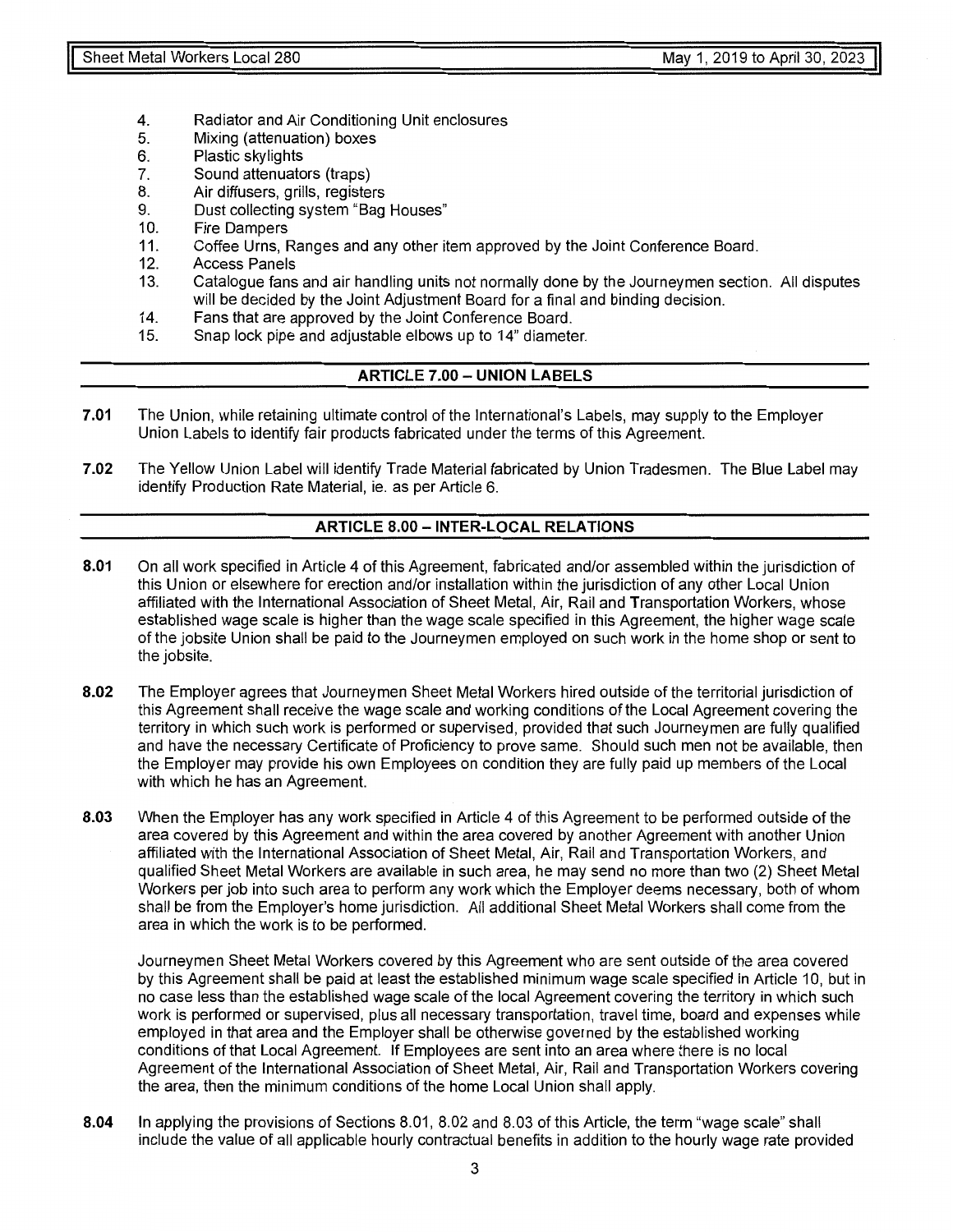in said Sections.

**8.05** Health benefit contributions shall not be duplicated.

#### **ARTICLE 9.00 - CLASSIFICATIONS**

**9.01** The Employer agrees that none but Journeymen and Apprentice Sheet Metal Workers shall be employed on any work described in Article 4 except as provided in the following Sections.

#### **9.02 Material Men**

- **(a)** In the shop, Material Men shall not work on the fabrication of material coming within the jurisdiction of this Agreement.
- **(b)** Material Men shall be permitted to clean, paint and crate; load and unload trucks; deliver and pick up material. He may also apply duct liner.
- (c) On jobsites, Material Men shall be allowed to caulk existing duct systems; load and unload trucks; uncrate and move material to the storage area provided on each floor; and handle for removal of old, excess and waste materials from the jobs.
- **(d)** Rate of pay to be based at fifty percent (50%) of the Journeyman's rate. Employees who were previously at seventy-five percent (75%) of the Journeyman's rate will remain at seventy-five percent (75%).

#### **9.03 Pre-Apprentices**

Those applying to be a Pre-Apprentice must meet the qualifications required to become a registered apprentice which are, as per BC Provincial ITA Standards and successful completion of the Industry Training Board's entrance examination.

Pre-Apprentices shall not be registered by the Sheet Metal Industry Training Board until 1600 hours have been worked, or from a recommendation from the Employer of the Pre-Apprentice.

Pre-Apprentices will be under the guidance of the Union, including dispatch. The Union will send Pre-Apprentices Monthly Report Forms to Employers with pre-apprentices.

Employers must fill out evaluations of Pre-Apprentices who get laid off.

After 1600 hours of employment a decision must be made regarding the Pre-Apprentice and whether they are suitable to continue in the industry.

All hours worked must be reported on the unified remittance form.

Pre-Apprentices are not allowed to work on Fair Wage projects unless paid wages and benefits in accordance with the Act.

| <b>Sheet Metal Pre-Apprentice wages:</b><br>$0000 - 1600$ hours                     | 40%                                                |
|-------------------------------------------------------------------------------------|----------------------------------------------------|
| Vacation and Statutory Holiday Pay<br><b>Pension</b><br><b>Health &amp; Welfare</b> | 8%<br>0                                            |
| $0000 - 0800$ hours<br>$0801 - 1600$ hours                                          | <b>BC</b> Medical<br>Local 280 Health Benefit Plan |

It is hereby agreed that a maximum ratio of one (1) Pre-Apprentice for every two (2) Apprentices shall be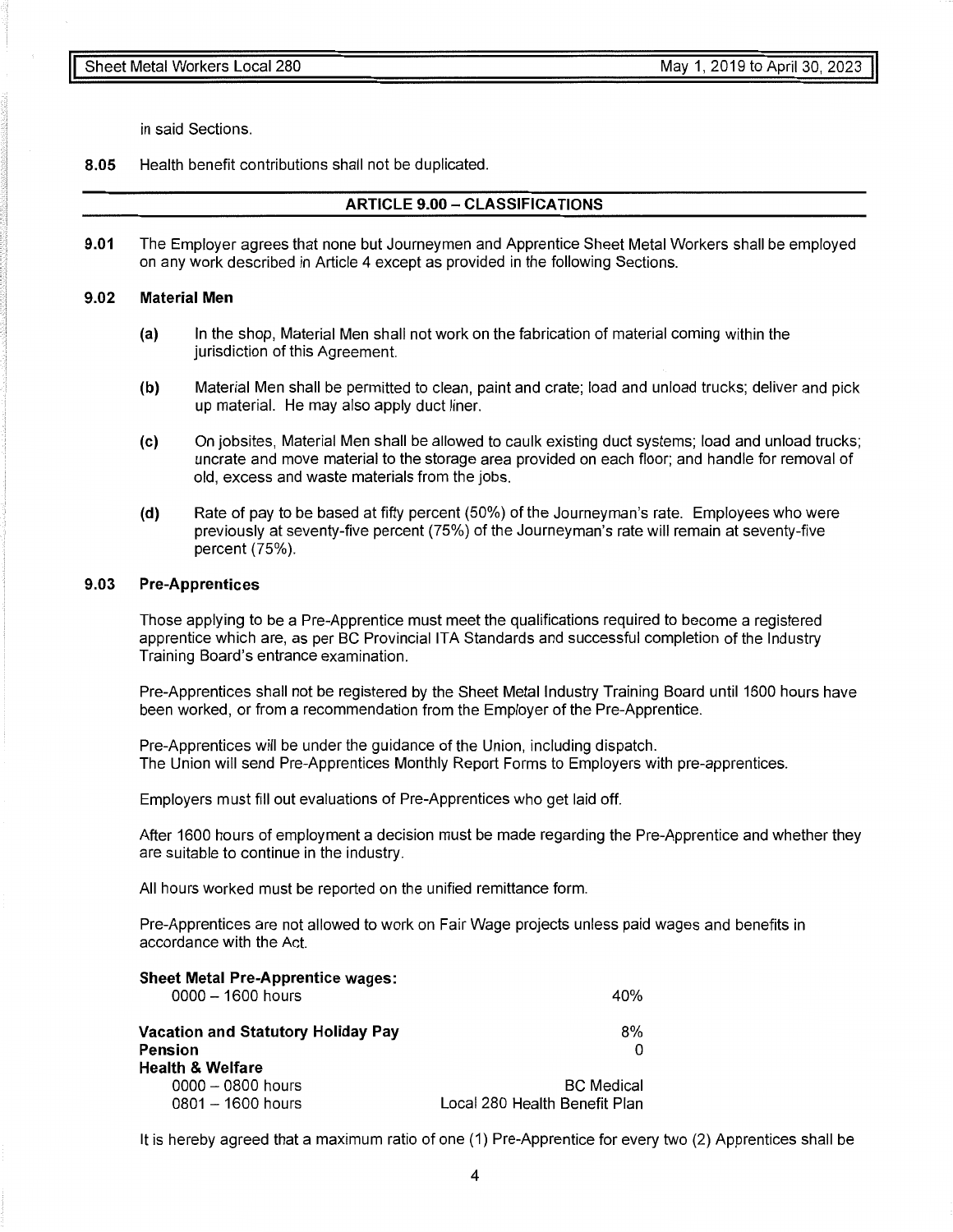allowable under the terms of this Agreement. Any shop may have one (1) gratis Pre-Apprentice not to be included in this ratio. The preceding is providing that Article 41.04 (a) and (b) are in compliance. The gratis Probationary Apprentice permitted in the shop is not included in this ratio.

#### **9.04 Welders**

- (a) Welders shall be classed as Journeymen and shall receive Journeymen's wages except those Welders who, in the shop, weld on assembly work and/or weld for a Journeyman who does the fitting in preparation for the weld or who completes the weld. Such Welders shall receive as wages not less than eighty-five percent (85%) of the Journeyman's rate of pay.
- **(b)** The Employer shall pay all costs incurred in the Certification of Welders as required by the Employer, except that the individual Welder shall pay for any required registration or Welder's fees. If the Welder fails to pass the test, the Employer shall not be required to pay wages for his testing time.
- (c) Applicants for membership in the Union as Journeymen Welders must prove their capabilities. A valid C.W.B. or D.P.W. certification shall be accepted as proof.
- **(d)** All welding performed in the field shall be done at the Journeyman's rate of pay.

#### **9.05 Foremen**

- (a) It is the intent of both parties to this Agreement that the term "Foreman" shall mean any Journeyman Employee of a signatory Employer who is designated by such Employer to supervise activities of other Employees.
- (b) The Employer shall designate a Journeyman Sheet Metal Worker as a "B" Foreman when three (3) to seven (7) Journeymen (inclusive of Foreman) are employed on any jobsite. The "B" Foreman rate of pay shall be the Journeyman Sheet Metal Worker rate plus ten percent (10%) per hour. The Employer shall designate a Journeyman Sheet Metal Worker as "A" Foreman when over seven (7) workmen are employed on any jobsite. The "A" Foreman rate of pay shall be the Journeyman Sheet Metal Worker rate of pay plus fifteen percent (15%) per hour. Jobsite Foreman shall not be reduced in rate until the job is completed or as long as he works on such job. In the event an interim foreman is required on a jobsite/project the rate of pay for that position may be reduced when no longer required.
- (c) In shops, the Employer shall designate a Journeyman Sheet Metal Worker as a "B" Foreman when up to five (5) workmen (inclusive of Foreman) are employed in the shop. When over five (5) workmen are employed in the shop on a regular or semi-regular basis, the Employer shall designate a Journeyman Sheet Metal Worker as "A" Foreman. Shop Foreman rates shall not have cause to fluctuate up and down by temporary changes in the workforce. All workmen working in the shop shall be under the supervision of the Shop Foreman.
- **(d)** An "A" Foreman shall be permitted to supervise multiple crews to a limit of fifteen (15) workmen on any one (1) jobsite.
- (e) Where Foremen are required, it is understood that all working instructions shall be given by or given through the designated Foreman.

#### **9.06 First Year Journeyperson**

0000 - 1600 hours, 90% of Journeyperson rate 1601+ hours, 100% of Journeyperson rate

This clause is not applicable to Apprentices who have 1601 plus hours credit as of May 1, 2005.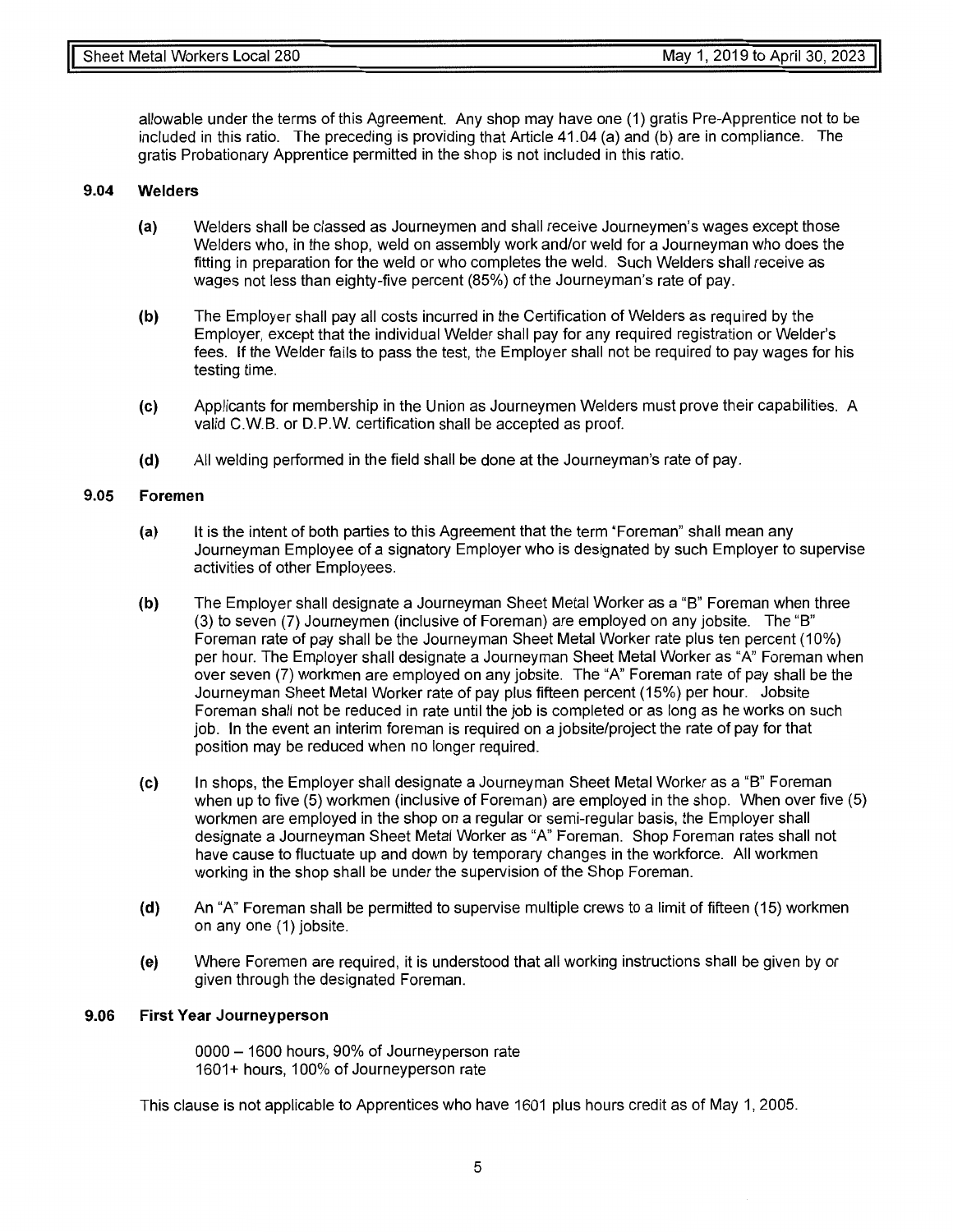This clause is in effect for Apprentices who have 1600 hours or less credit as of May 1, 2005.

#### **ARTICLE 10.00 - WAGES**

- **10.01** The minimum rate of wages and benefits for all classifications covered by this Agreement are located in Appendix "A" attached hereto.
- **10.02** The Journeyman Sheet Metal Worker and Foremen rates include a ten cents (\$0.10) per hour tool and clothing allowance. Only Apprentices rates are calculated at the appropriate percentage of the Journeyman Sheet Metal Worker rate inclusive of tool allowance.

#### **ARTICLE 11.00 - PAYMENT OF WAGES AND TERMINATION**

- **11.01** Wages may be paid electronically or by cheque at least every second week.
- **11.02** The Employer may withhold a reasonable amount of wages, not to exceed one ( 1) week's wages in order that the payroll may be prepared.
- **11.03** Notwithstanding any/all contrary provisions contained within this Agreement, all payroll shall be processed in a manner consistent with CRA regulations.
- **11.04** In the event that an Employee covered by this Agreement ceases for any reason to be an Employee of the Employer, the Employee shall be paid all his wages, including holiday and vacation pay in the following manner:
	- (a) If the job is in the same area where the firm is established or where a payroll department is set up, then the Employee shall be paid not later than one (1) working day after he ceases to be an Employee and his separation slip shall be made available or mailed not later than two (2) working days after he ceases to be an Employee. (Pay cheque may be sent via Registered Mail or courier by mutual consent.)
	- (b) If the job is not in the same area where the firm is established or where there is no payroll set up then the Employee shall be paid, or the Employer shall mail all accrued wages by registered mail to an address designated by the Employee, not later than three (3) business days after he ceases to be an Employee.
- **11.05** Where an Employee is not paid as provided above, such Employee shall be deemed to be still on the payroll of the Employer and shall receive his usual wages and all other conditions until there is compliance with the provisions or other arrangements are made between the Employer and the Union.

If the Employer can prove, in writing, that it was beyond the Employer's control, then the above Article does not apply providing termination payment does not exceed one week from the date of termination.

All Employees shall receive one (1) hour notice of layoff or one (1) hour straight time pay in lieu thereof at the Employer's option.

**11.06** The Employer shall have the option to provide itemized payroll statements electronically with paper statements provided upon request.

#### **ARTICLE 12.00 - HIRING AND UNION SECURITY**

- **12.01** The Union agrees to furnish upon request by the Employer, duly qualified Journeymen, Apprentices, Welders and Material Men in sufficient numbers as may be necessary to properly execute work contracted for by the Employer in the manner and under the conditions specified in this Agreement.
- **12.02** The Employer agrees to require membership in the Union as a condition of hire and continued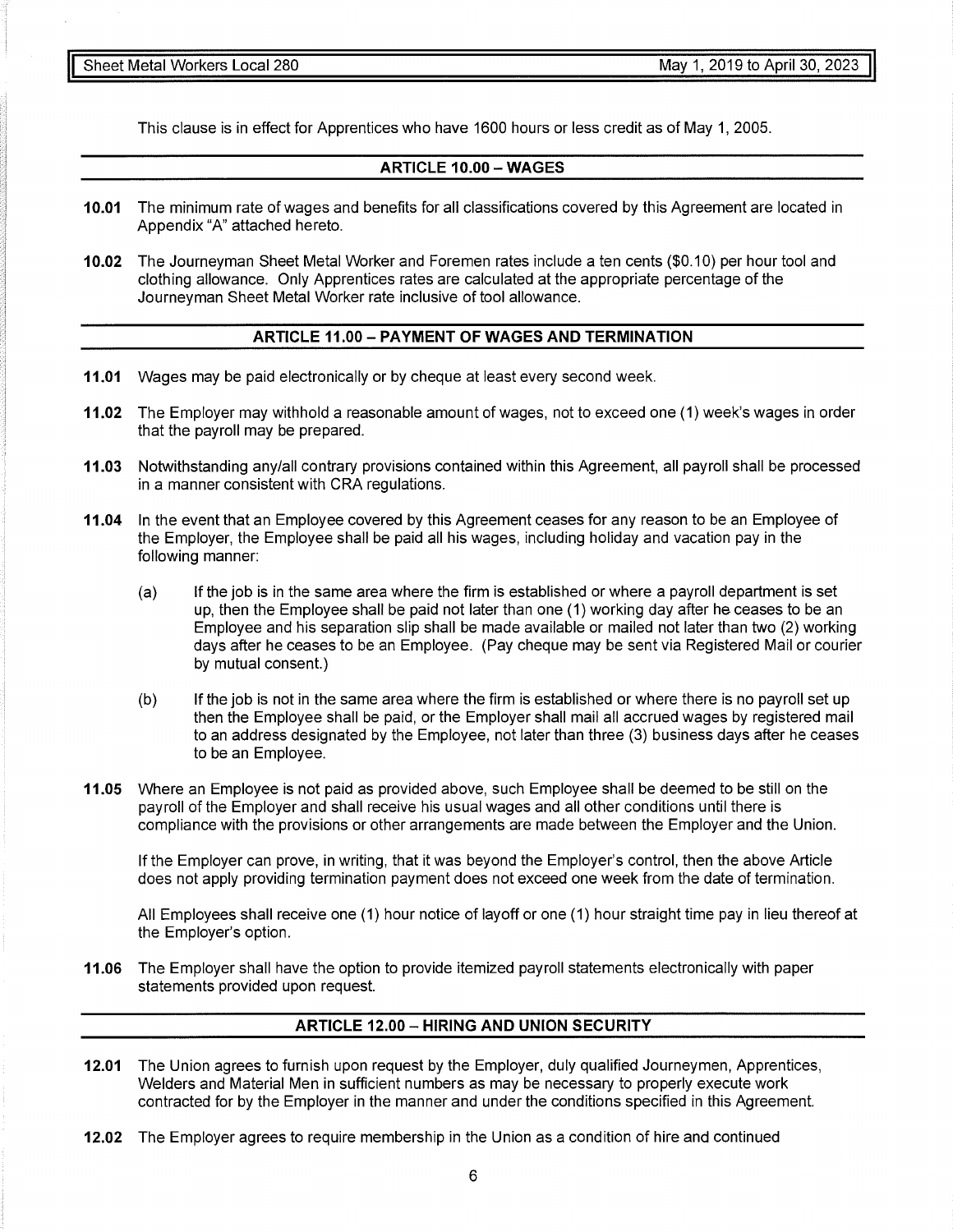employment.

**12.03** All Employees covered by this Agreement must be cleared by referral slip through the office of the Union before being hired. A referral slip must contain the Employee's name, category, rate of pay, T.Q. Certificate No.. Outside the Lower Mainland of B.C. this may be accomplished either through an "Area Dispatcher", so appointed by the Union or by telephone with follow-up clearance by mail where no Area Dispatchers have been appointed.

This Article is not to preclude a member from obtaining his own job, providing that a referral slip is obtained from the Union.

**12.04** In the event that the Union is unable to supply the Employer with qualified men within forty-eight (48) hours, the Employer shall have the right to employ any available qualified men, provided however, that all the provisions of Sections 12.02 and 12.03 are complied with.

#### **ARTICLE 13.00 - HOURS OF LABOUR**

- **13.01** It is agreed that eight (8) hours shall constitute a regular work day, from 6:00 a.m. to 4:30 p.m. with onehalf  $\langle \frac{1}{2} \rangle$  hour lunch break at mid-shift Monday to Friday inclusive, on the basis of a regular work week consisting of forty (40) hours.
- **13.02** All full time or part time labour performed during the above defined hours, whether in the shop or on the job, shall be paid for at the regular hourly rate except as noted in Article 15 - Shift Work.
- **13.03** On industrial jobs, the starting and stopping times shall be at the tool lock-up or lunchroom (for non-camp jobs).

It is mutually agreed that the starting and stopping time may be varied by one (1) hour earlier or later than the normal start time, at the Employer's discretion.

Any variance of hours of work or shift scheduling or the work week other than the agreed one (1) hour starting and stopping time variance above, shall only be by mutual consent of the Union and management. Consent forms must be obtained from the Union.

- **13.04** An Employee reporting for work on the call of an Employer shall be paid his regular rate of pay for the entire period spent at the place of work in response to the call, with a minimum in any one (1) day of:
	- **(a)** two (2) hours pay at the Employee's regular rate, except where the Employee's condition is such that he is not competent to perform his duties, or he has failed to comply with the Accident Prevention Regulations of Worksafe BC; and
	- **(b)** if the Employee commences work, four (4) hours pay at the Employee's regular rate, except where his work is suspended because of inclement weather or other reasons completely beyond the control of the Employer;
	- **(c)** in the event an Employee receives an injury on the job that requires medical attention, he will be paid for the time lost that shift, up to a maximum of four (4) hours;
	- **(d)** should an Employee receive an injury for which he is paid compensation by the Worksafe BC, he will be paid for the remainder of the shift in which the injury occurred.

#### **ARTICLE 14.00 - OVERTIME**

**14.01** The first two (2) hours of overtime Monday through Friday shall be paid at the rate of time and one-half  $(1\frac{1}{2})$  times the otherwise applicable straight time hourly wage rate, and two  $(2)$  times this straight time hourly wage rate thereafter. The first eight (8) hours of overtime on Saturdays shall be paid at one and one-half (1%) times the otherwise applicable straight time hourly wage rate. This provision does not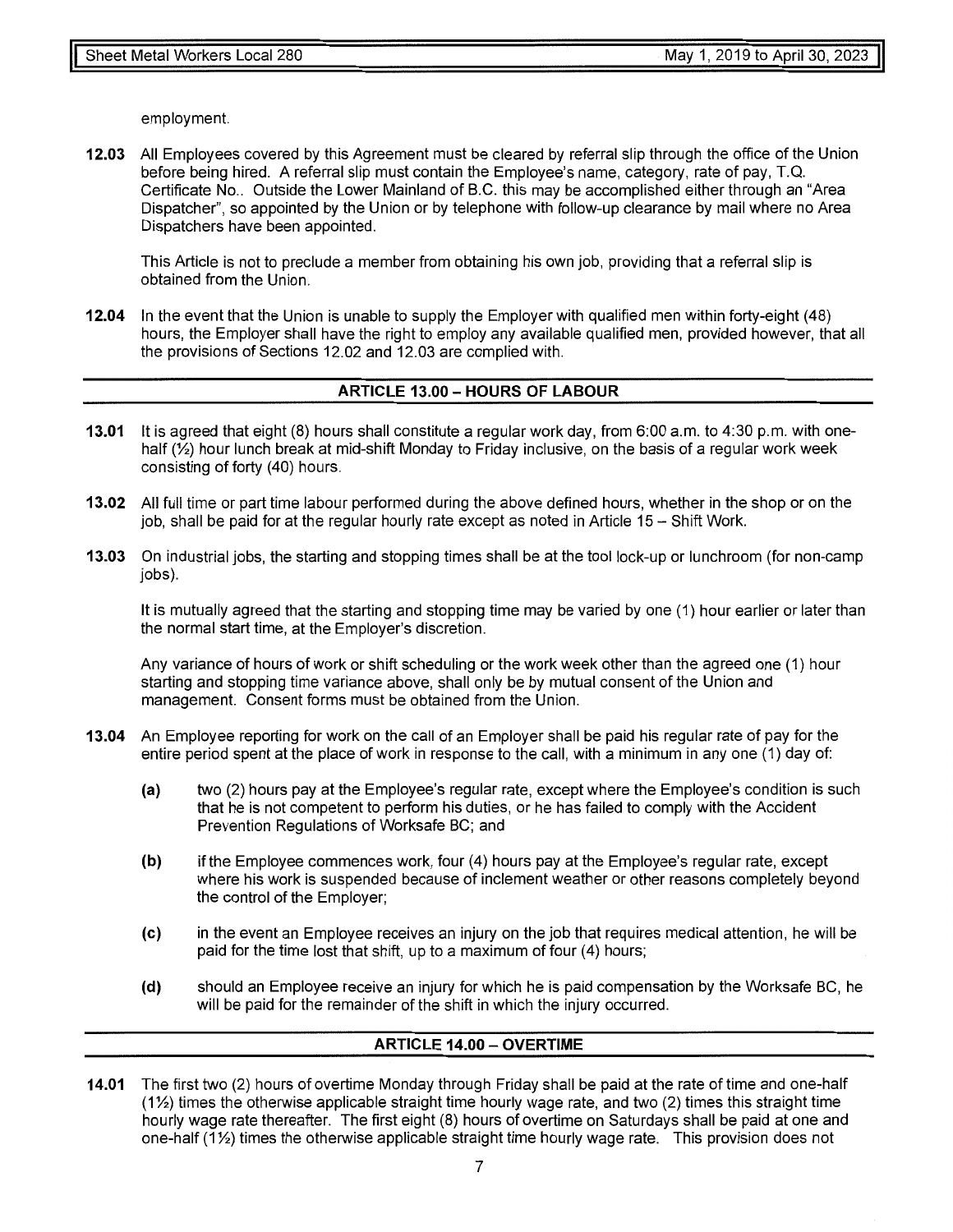apply for shutdown work in which case all Saturday work shall be paid at two (2) times the otherwise applicable straight time hourly wage rate. Double (2) time rates shall otherwise apply on Sundays and statutory holidays.

A sunset provision has been put in place for the term of this Collective Agreement (May 1, 2019 to April 30, 2023) that the first 10 hours of work on Saturdays (including shutdown work) will be paid at time and one half. See the Letter of Understanding in Appendix D for further details.

#### **ARTICLE 15.00 - SHIFT WORK**

**15.01** Shift work shall be defined as an allowed and limited variance from the regular hours of labour and the regular overtime rates.

Shift work shall not be programmed unless it is obviously necessary to meet an emergency situation.

**15.02** No shift schedule shall be established for less than three (3) consecutive days worked, effective May 1, 2017, two (2) consecutive days for an afternoon shift or three (3) consecutive days worked for a graveyard shift. In the event shifts have not been established, applicable overtime rates shall prevail.

No hours between 8:00 a.m. Saturday and 1 :00 a.m. Monday shall be included in shift work. Shifts shall consist of no more than eight (8) hours work per shift and shall be for not more than five (5) shifts per week and the established hours of the shift shall not be varied.

**15.03** Employees requested to report for shift work shall be notified a minimum of sixteen (16) hours in advance of reporting time.

No Employee (except the Foreman) shall be permitted to work on more than one (1) shift in any twentyfour (24) hours.

One (1) meal period of one-half ( $\frac{1}{2}$ ) hour shall be granted and taken at or near the centre portion of the shift and coffee or rest breaks shall be granted in line with the requirements of Article 35.

**15.04** All work performed before or after an assigned shift shall be at the overtime rate of pay. All hours worked on shifts other than the regular shift (day shift) shall pay a premium as follows: shifts other than regular shift (day shift) up to midnight (night shift), one-half  $(\frac{1}{2})$  hour premium

All shifts other than the regular shift (day shift) that fall outside the hours of 7:00 a.m. to 5:00 p.m. shall pay a premium as follows: night shift up to midnight, one-half  $\mathcal{V}_2$ ) hour premium (i.e. seven and one-half (7%) hours worked for eight (8) hours pay); graveyard shift crosses after midnight up to 7:00 a.m., one hour premium (i.e. seven (7) hours worked for eight (8) hours pay).

#### **15.05 Compressed Work Week**

The Employer may schedule the regular work week in four (4) consecutive ten (10) hour days at straight time rates, provided that the four (4) ten (10) hour days are scheduled during the Monday through Thursday period or the Tuesday through Friday period.

Where this option is worked, all hours in excess of ten (10) hours per day, shall be paid for at two (2) times the applicable rate of pay. When a fifth (5th) day is worked (the Friday on the Monday through Thursday schedule or the Monday on the Tuesday through Friday schedule) the first ten (10) hours shall be paid at one and one-half (1\%) times the applicable rate of pay. When a sixth (6th) day is worked (Saturday only), the first eight  $(8)$  hours shall be paid at one and one-half  $(1\frac{1}{2})$  times the applicable rate of pay. All other hours on this compressed work schedule (including all other hours on Saturday, Sunday, and statutory holidays) shall be paid at two (2) times the applicable rate of pay.

A sunset provision has been put in place for the term of this Collective Agreement (May 1, 2019 to April 30, 2023) that the first 10 hours of work on Saturdays (including shutdown work) will be paid at time and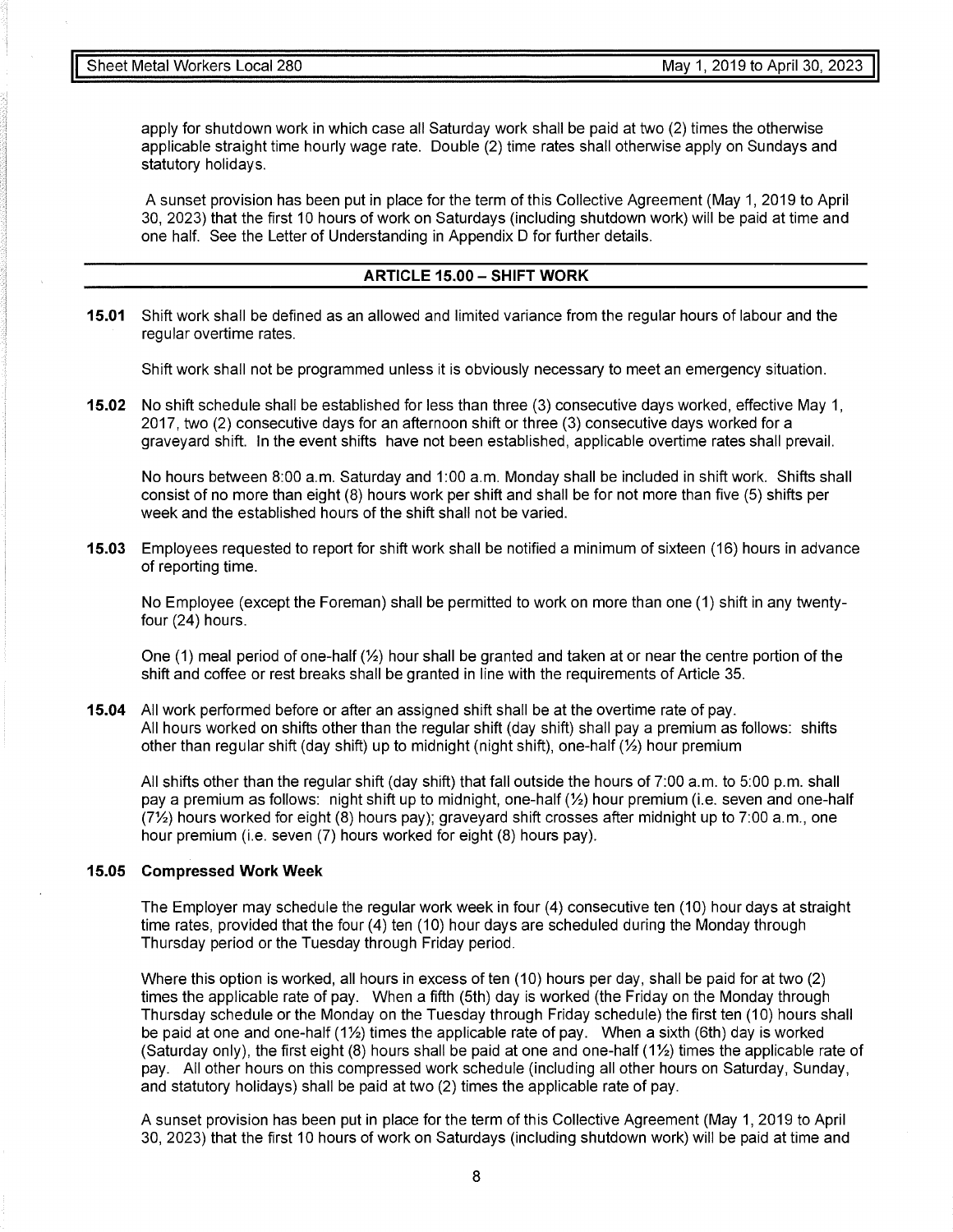one half. See the Letter of Understanding in Appendix D for further details.

If the Employer exercises an afternoon or night shift on the compressed workweek format, afternoon or night shift premiums will apply. All afternoon shift hours (second shifts which begin before 8:30 pm) will be paid at 110% of the otherwise applicable straight time hourly rate. All night shift hours (second shifts which begin at 8:30 pm or later) will be paid at 118% of the otherwise applicable straight time hour rate.

All Statutory Holidays which occur during a compressed work week schedule shall be observed on the actual day of the Statutory Holiday, even if such day would otherwise have been a regularly scheduled day off (e.g. the Friday of a Monday to Thursday compressed work week of a Saturday or a Sunday, etc.). When a Statutory Holiday is observed in accordance with the foregoing, overtime rates shall not apply on a regular work day in lieu of the Statutory Holiday. All Statutory Holidays which occur on the second or third day of a compressed work week schedule may be rescheduled by prior mutual agreement of the Employer and the Union.

- **15.06** In buildings where the customer's requirements are such as to make unworkable the meaning and intent of Article 15.02, Paragraph 1, shifts will be permitted on a one (1) shift basis.
- **15.07** There shall always be eight (8) hours time off allowed between shifts. The above will not be used to avoid overtime nor will an Employee be asked to work on a one ( 1) shift basis more than once in a week. Any variance to the above must have prior approval from the Union not unduly withheld. All disputes will be decided by the Joint Adjustment Board for a final and binding decision.

#### **ARTICLE 16.00- HOLIDAYS, VACATIONS AND LEAVE**

- **16.01** (a) The recognized Statutory Holidays that shall be observed are: New Year's Day; Family Day; Good Friday, Easter Monday; Victoria Day; Canada Day; B.C. Day; Labour Day; Thanksgiving Day; Remembrance Day; Christmas Day; and Boxing Day.
	- **(b)**  If a Statutory Holiday(s) should fall on a Saturday or a Sunday, either the previous or following work day(s) shall be observed.
	- (c) Every worker covered by this Agreement shall be entitled to two (2) additional holidays that shall, with mutual consent not unduly withheld, be observed by giving his Employer one (1) week's notice of his intentions. It being understood that job conditions may dictate the particular days these holidays are to be observed (i.e., jobsites closed due to construction industry holiday).
	- **(d)**  Should an Employee be required to work on a jobsite that would have been closed by a construction holiday he will be paid the appropriate overtime rates.
	- (e) In the event the Federal or Provincial Governments declare a new Statutory Holiday, representatives from BCBCBTU and CLRA shall meet when the holiday comes into effect to determine which Non-Statutory Holiday currently provided for in the collective agreement shall be floated to the period between Christmas and New Years.
- **16.02** (a) Employees shall receive three (3) weeks annual vacation.
	- (b) While the annual vacation may be taken in more than one (1) period, it shall not be unduly fragmented.
	- (c) It shall be a violation of this Agreement for an Employee to forego his paid vacation or to work for wages during his vacation period.
	- **(d)**  When the vacation is taken shall be determined by mutual agreement between the Employer and Employee.
- **16.03** (a) Employees shall receive combined Holiday and Vacation Pay at the rate of twelve percent ( 12%)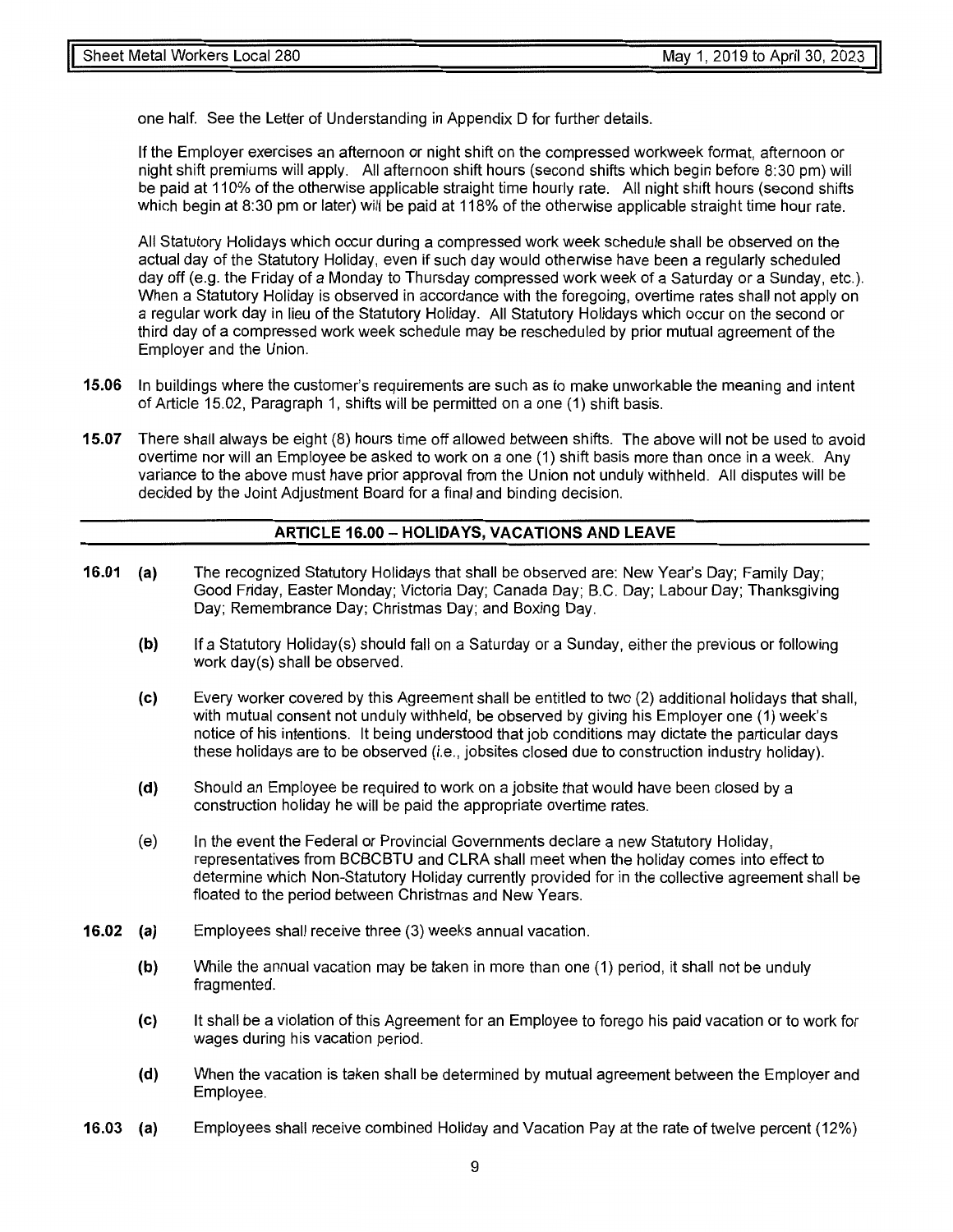of gross earnings. This shall represent six percent (6%) for three (3) weeks annual vacation and six percent (6%) for Statutory Holidays.

- (b) The foregoing Holiday and Vacation Pay shall be paid to the Employee on each and every pay cheque.
- **16.04** Employees shall be entitled to Pregnancy and Parental Leave in accordance with the provisions of the Employment Standards Act.

#### **ARTICLE 17.00 - HEAL TH BENEFIT FUND**

- **17.01** The Employer shall contribute the amount contained in Appendix "A" for each hour worked to the Health Benefit Fund.
- **17.02** Employers will not contribute Health Benefit Fund contributions on behalf of Pre-Apprentices until after the Pre-Apprentice has worked 800 hours for which the Employer will provide BC Medical payments only.
- **17.03** These monies will be remitted to the Trustees by the fifteenth (15<sup>th</sup>) day of the month following that which contributions cover, in the manner provided by the Unified Remittance Form.
- **17.04** The Health Benefit Fund will provide benefits to Employees and participating Employers who become eligible on a schedule to be determined by the Trustees.

#### **ARTICLE 18.00- PENSION FUND**

- **18.01** The Employer shall contribute the amount contained in Appendix "A" for each hour worked to the Pension Plan.
- 18.02 These monies will be remitted to the Trustees by the fifteenth (15<sup>th</sup>) day of the month following that which contributions cover, in the manner provided by the Unified Remittance Form.

#### **ARTICLE 19.00 -APPRENTICESHIP AND TRAINING FUND**

- **19.01** The Employer shall contribute the amount contained in Appendix "A" for each hour worked to the Trustees of the Sheet Metal Workers Apprenticeship and Training Fund.
- 19.02 These monies will be remitted to the Trustees by the fifteenth (15<sup>th</sup>) day of the month following that which contributions cover, in the manner provided by the Unified Remittance Form.

#### **ARTICLE 20.00 - SHEET METAL WORKERS, LOCAL 280 PROMOTION FUND**

- **20.01** The Employer will deduct the amount contained in Appendix "A" from each Employee for each and every hour of employment in any job classification and remit the money deducted to the Local 280 Promotion Fund. This money will be remitted to the Fund by the fifteenth (15<sup>th</sup>) day of the month following that which deductions cover, in the manner provided by the Unified Remittance form, as supplemental dues.
- 20.02 These monies will be remitted to the Trustees by the fifteenth (15<sup>th</sup>) day of the month following that which deductions cover, in the manner provided by the Unified Remittance Form.

#### **ARTICLE 21.00-SHEET METAL INDUSTRY FUND**

- **21.01** The Employer shall contribute the amount contained in Appendix "A" for each hour worked to the Sheet Metal Industry Fund of B.C. GST payments are applicable to this remittance.
- 21.02 These monies will be remitted to the Fund by the fifteenth (15<sup>th</sup>) day of the month following that which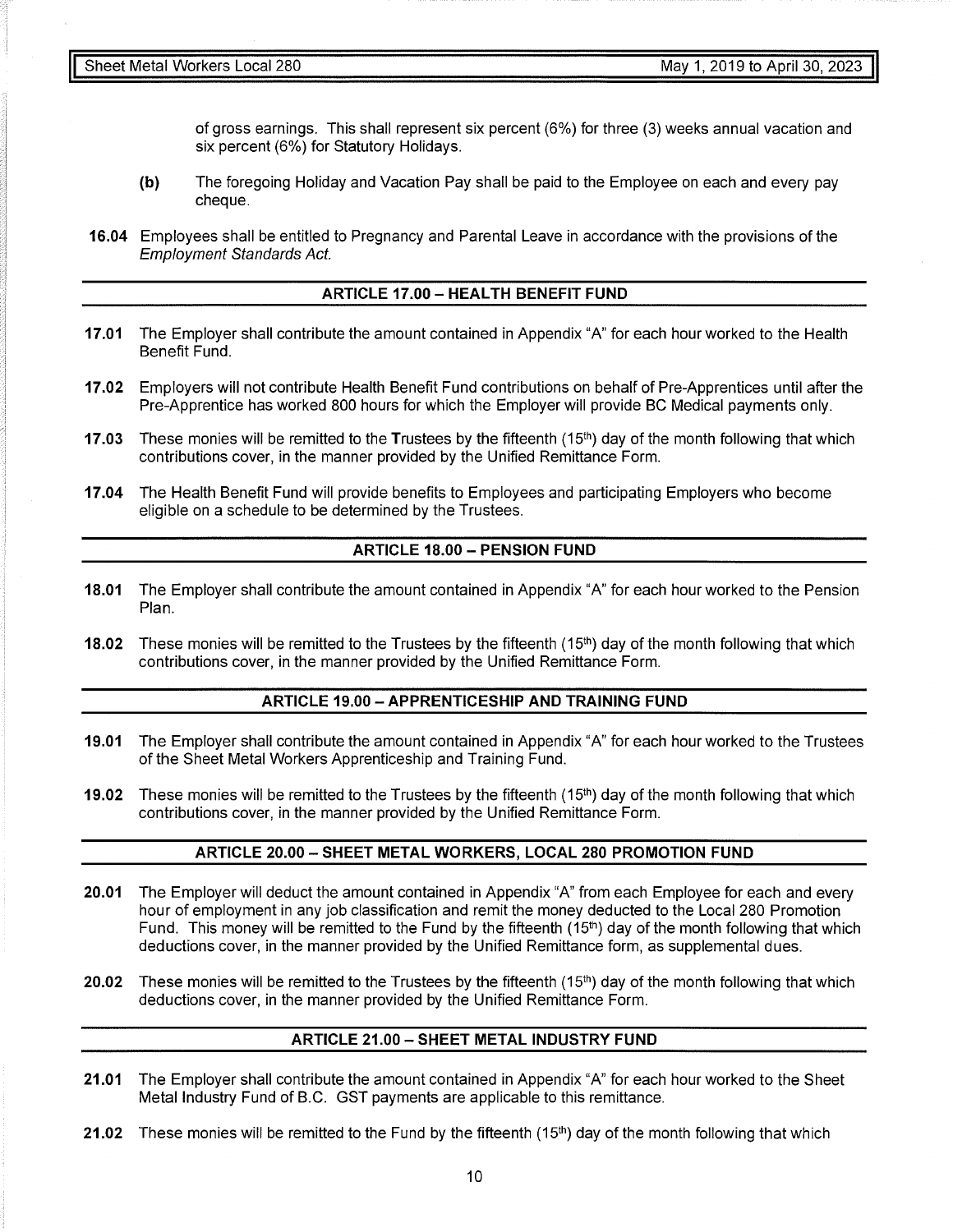contributions cover, in the manner provided by the Unified Remittance Form.

**21.03** It is agreed that the Fund will be used to promote programs of industry education, training, research and promotion, such programs serving to expand the market for the services of the Sheet Metal Working Industry, improve the technical and business skills of Employers, stabilize and improve Employer/Union relations and promote, support and improve the training and employment opportunities for Employees. No part of these payments shall be used for political or anti-Union activities.

#### **ARTICLE 22.00 - LOCAL 280 COUNCIL FUND**

**22.01** The Employer will deduct from each Employee the amount contained in Appendix "A" for each hour or part hour of employment in any job classification and remit the money to the Local 280 Council Fund. This money will be remitted to the Fund by the fifteenth (15th) day of the month following that which deductions cover, in the manner provided by the Unified Remittance Form, as supplemental dues. None of these monies in direct control of Local 280 will be used for political or anti-employer activities.

#### **ARTICLE 23.00- REHABILITATION FUND**

**23.01** The Employer shall contribute the amount contained in Appendix "A" for each and every hour or part hour of employment in any job classification (except pre-apprentices) will be paid by the Employer to the B.C. Construction Industry Rehabilitation Fund. The Employer shall also implement an Employee deduction as contained in Appendix A for each and every hour or part hour of employment in any job classification.

These monies will be remitted to the Fund by the fifteenth (15<sup>th</sup>) day of the month following that which contributions cover, in the manner provided by the Unified Remittance Form.

#### **ARTICLE 24.00 - DRUG AND ALCOHOL POLICY**

**24.01** The Construction Industry of BC Substance Abuse Testing and Treatment Program (D&A Policy) as agreed to between the BCBCBTU and CLR, shall be binding upon the Parties and the Parties shall be bound by the decisions of the Policy Administration Committee (PAC) of the D&A Policy. Effective November 26, 2017 the Employer shall contribute the amount contained in Appendix "A" for each hour worked by Employees covered by this Agreement to the D&A Policy.

These monies will be remitted to the Fund by the fifteenth (15<sup>th</sup>) day of the month following that which contributions cover, in the manner provided by the Unified Remittance Form.

#### **ARTICLE 25.00- CONTRACT ADMINISTRATION FUND**

**25.01** All signatory Employers shall contribute the amount contained in Appendix "A" for each hour worked on behalf of each Employee working under the terms of this Agreement, to the CLR Contract Administration Fund. CLR may alter this amount with sixty (60) days written notice.

The Union will forward to CLR all monies received in accordance with the standard remittance form utilized by the Union. Such payment to CLR shall be made by the Union not later then the last day of the month in which such amount was received and shall be accompanied by a summary report that provides hours of work and fund remittances by each Employer under the Agreement.

It is understood that any cost incurred by the Union in remittance notification or changes thereof shall be borne by CLR. The Unions will not have any responsibility for delinquent monies from individual employers.

#### **ARTICLE 26.00 - BCBCBTU FUNDING**

**26.01** The Employer shall contribute the amount contained in Appendix "A" for each hour worked on behalf of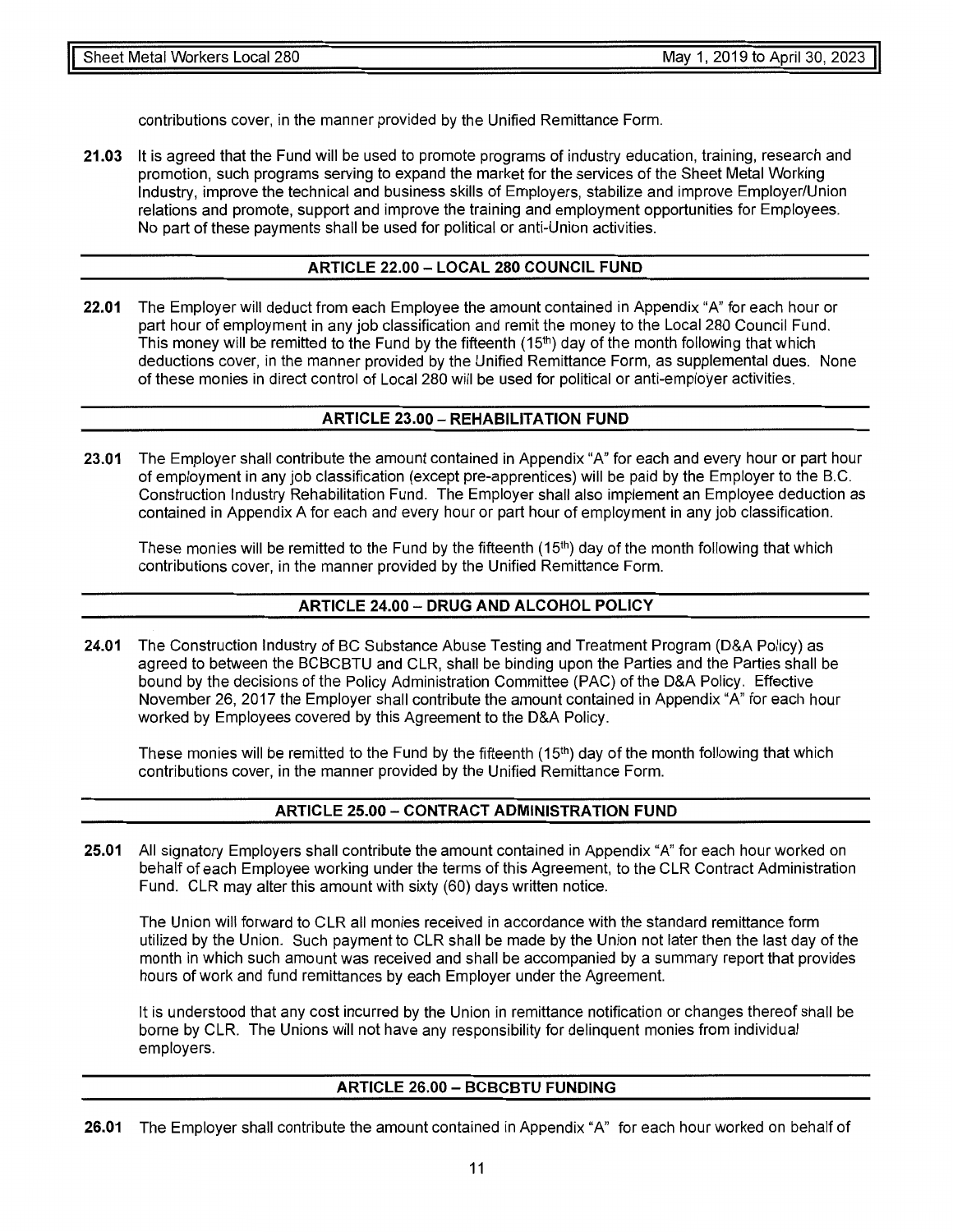each Employee working under the terms of this Agreement to the Bargaining Council of British Columbia Trade Unions. This provision will continue as long as the Bargaining Council structure continues to exist pursuant to the Labour Relations Code.

These monies will be remitted to the Fund by the fifteenth  $(15<sup>th</sup>)$  day of the month following that which contributions cover, in the manner provided by the Unified Remittance Form.

#### **ARTICLE 27.00 - JURISDICTIONAL ASSIGNMENT PLAN FUND**

**27.01** An amount equal to one cent (\$0.01) per hour for all classifications covered by this Collective Agreement will be paid to the Trustees of the Jurisdictional Assignment Plan Fund, in accordance with the standard remittance form provided for in this Collective Agreement for each hour of work performed by each Employee covered by this Agreement.

These monies will be remitted to the Trustees by the fifteenth (15th) day of the month following that which contributions cover. The remittance shall be made in accordance with and through the same method established in this Agreement for the transmission of other funds.

#### **ARTICLE 28.00 - DEDUCTION OF BASIC AND SUPPLEMENTARY DUES**

#### **28.01 Basic Dues**

- **(a)** The Employer agrees to deduct dues from any earnings accrued in each month, from each and every Employee covered by this Agreement, an amount established by the Union in conformity with the Constitution and By-Laws of the Union.
- **(b)** The total amount deducted, with an itemized statement of same shall be forwarded to the Union by the fifteenth (15<sup>th</sup>) day of the following month in the manner provided for in the Unified Remittance Form.
- **(c)** Should the schedule of Basic and/or Supplementary Dues be changed, the Financial Secretary of the Union shall inform the Employer in writing sixty (60) days in advance of such change. Such altered schedule shall become part of this Agreement.

**28.02** The Employer agrees to have all present and future Employees covered by this Agreement, as a condition of continued employment, consent in writing to the implementation of this Article.

#### **ARTICLE 29.00 - FUNDS**

**29.01** Both parties signatory to this Agreement agree that payments into any Fund covered by this Agreement must commence at the time of hiring of any person covered by the scope of this Agreement, regardless of whether or not such person is in a probationary period.

#### **29.02 PENAL TY FOR LATE PAYMENT OF FUNDS**

**(a)** In the event that the Employer's Remittance is late arriving at the Union In-Trust Desk after the 15<sup>th</sup> day of the month, as post marked, the Union will advise the Employer in writing by registered mail within forty-eight (48) hours of any delinquency.

If the In-Trust Desk has not received payment within forty-eight (48) hours of the Employer receiving notification exclusive of Saturdays, Sundays and Statutory Holidays, a ten percent ( 10%) penalty shall be applied to the late payments to the appropriate contributions and/or deductions.

**(b)** An Employer will be considered in default if payment to any fund covered by this Agreement is not paid by the twenty-fifth (25<sup>th</sup>) day of the following month that contributions cover.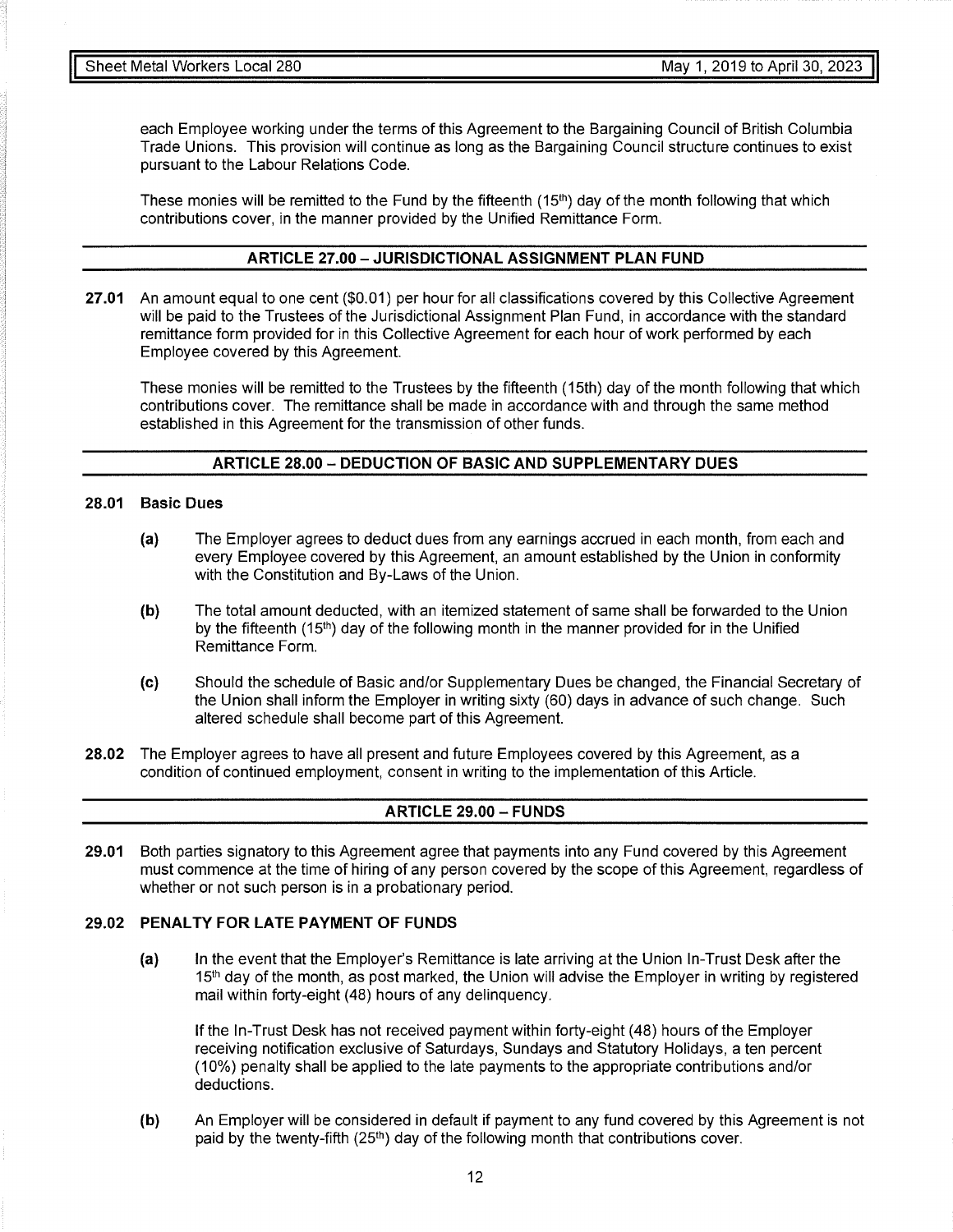- **29.03** Prior to any action taken by the Union to collect funds from the Company in default, said Company must be notified by the Union. Should the Company remain in default, the Union shall take such action as it deems necessary and the conditions of Section 29.02 of this Article shall apply.
- **29.04** Subject to the foregoing provision, the Union shall withdraw existing Employees and shall refuse to refer prospective Employees to such defaulting Employer and such action shall not be deemed to be a violation of the terms of this Agreement.
- **29.05** In the event any person subject to this Agreement has a claim for benefits under the Health Benefit Fund refused as a result of an Employer's default in payments, such Employer shall be liable for an amount equal to said claim, plus such costs as the Trustees of this Plan may determine.
- **29.06** Should the Trustees of any Fund covered by this Agreement wish to check payments by an Employer, such Employer must open his books to a Chartered Accountant appointed by the Trustees.
- **29.07** An Employer in default of payments to any Fund covered by this Agreement will not be acceptable for renewal of the Standard Sheet Metal Agreement until all default payments have been brought up to date. Under certain conditions the Union may request a maximum Cash Bond of not higher than an equivalent of three (3) months average Remittances. New Employers shall pay an estimated amount, that is required by the Union, to be deposited with the Union for a maximum period of not more than two (2) years. It is agreed that any interest generated by such cash bond will be returned to the Employer.

#### **ARTICLE 30.00 - UNIFIED REMITTANCE OF FUNDS**

- **30.01** All Funds and Checkoff payments shall be recorded and itemized on a Unified Remittance Form. This Form shall be supplied by the Union and shall make provisions for the listing of each Employee's name, Social Insurance Number, number of hours earned.
- **30.02** All Funds and Checkoff Remittances shall be consolidated into one (1) cheque payable to "Sheet Metal Workers, Local 280 - in Trust".
- **30.03** Both parties agree that remittances must be paid by the calendar month for all hours employed. However, in the event the remittances are calculated by the pay period, then all hours must be carried through and paid for to the first pay period of the following month. Companies wishing to remit by the pay period must notify the Union in writing of their intention.
- **30.04** It is understood that all Fund contributions are over and above wages called for and may be subject to taxation as levied by either Provincial or Federal statutes. Dues checkoffs and the Local 280 Promotion Fund and Local 280 Council Fund are deductions from wages.
- **30.05** If the Employer has no Employees during a given month, he shall submit a "nil" report unless it is clearly understood by all parties that he has declared himself out of business.

#### **ARTICLE 31.00- OUT-OF-TOWN JOBS**

- **31.01** Except as noted in Article 32.02, it shall be the sole prerogative of the Employer to rule on whether or not a particular job shall be classed, "out-of-town". If so, then this Article shall apply, if not, other appropriate Articles shall prevail. In the event a dispute should arise under this provision, then the matter may be referred to the Joint Adjustment Board for review. The decision of the Board shall be final.
- **31.02** All new Employees required on out of town jobs shall receive a travel allowance as per the non-taxable amount per km established by CRA each year for mileage payment by the most direct route plus ferry expenses. For initial and terminal travel this distance is measured from the employee's place of residence to the worksite. Where the Employer determines the transportation mode shall be by air travel, the Employer shall pay for the cost of air transportation inclusive of ground transportation. Travel allowance shall not apply when Employees travel by air transportation.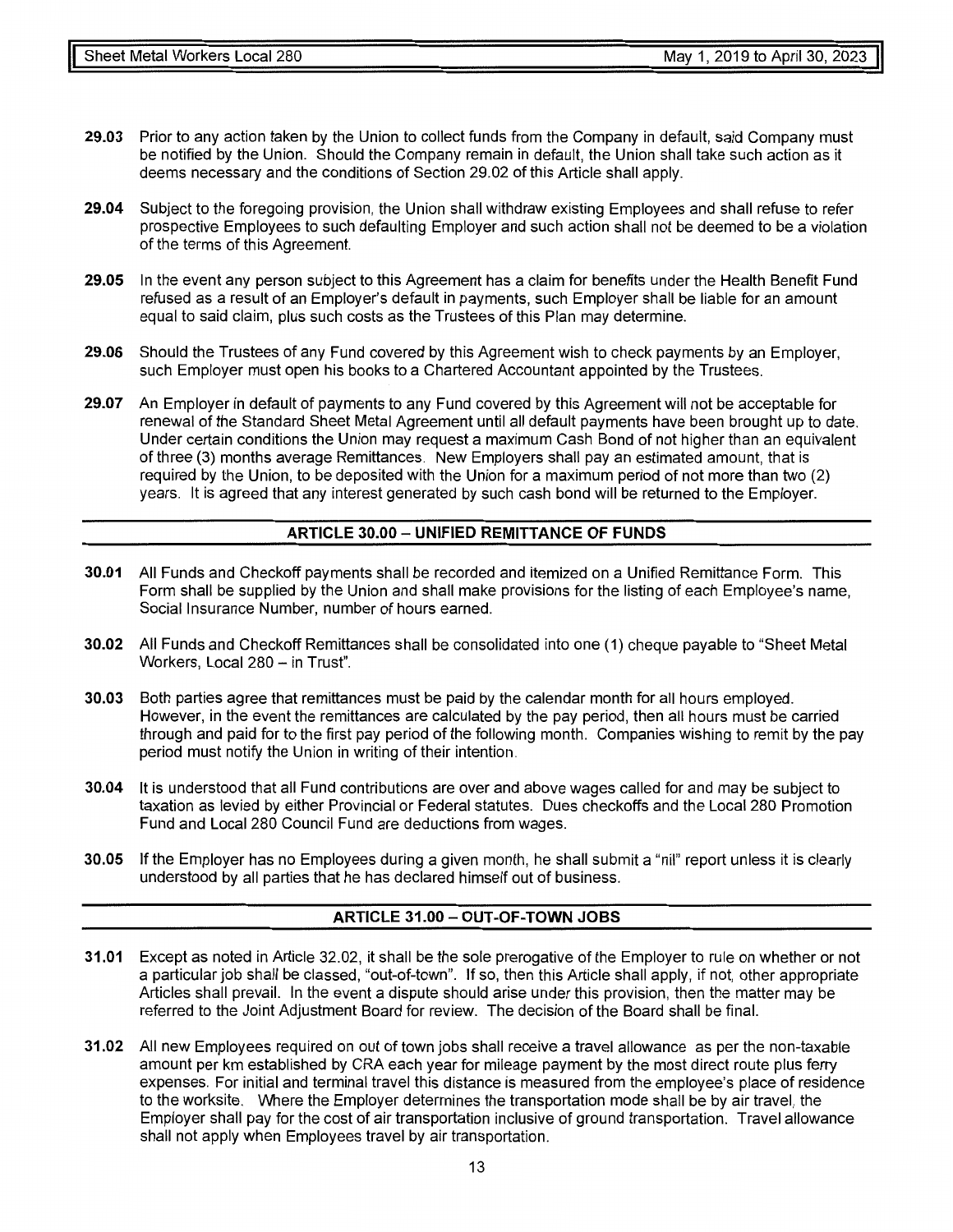**31.03** Existing long term regular Employees will be paid travel expenses, plus all time spent travelling at the Employee's regular straight time rate of pay. No Employee will be required to drive a vehicle more than ten hours per day. All board and lodging required will be supplied by the Employer.

Except where an Employer requests an Employee to travel on Saturday, Sunday or Statutory Holidays, Employees will be paid for actual time travelled at straight time rates with a minimum of four (4) hours' pay where time spent travelling is four (4) hours or less, and seven and one- half (7%) hours straight time pay where more than four (4) hours is spent travelling, or actual time travelled, whichever is the greater.

- **31.04** Where there is no camp accommodation provided, the Employee may elect to receive from the Employer one (1) of the following two (2) options.
	- **(a)** Living out allowance (LOA) at a minimum rate as follows:, Effective May 1, 2018 - \$ 145.00 per day Effective May 1, 2020 - \$ 150.00 per day Effective May 1, 2022 - \$ 155.00 per day

or:

**(b)** Employer supplied room plus daily meal allowance as follows: Effective May 1, 2018 - \$ 65.00 per day Effective May 1, 2020 - \$ 67.50 per day Effective May 1, 2022 - \$ 70.00 per day

Regardless of which of the above two options the Employee has elected the Employer shall provide such compensation on a seven (7) day a week basis.

If (a) or (b) are chosen, and the Employee requests, the Employer shall provide a cash advance equivalent to the Living Out Allowance or daily meal allowance to an amount not more than seven (7) days or the lesser amount dependent upon the duration of work identified on the Employee's dispatch.

Where the Employee has elected to receive compensation under option (b) above and where the Employer has supplied accommodation in excess of forty (40) road kilometres from the jobsite, the Employer shall pay a daily travel allowance (for days worked) as per the non-taxable amount per km established by CRA each year for mileage payment from the point of accommodation to the jobsite and back to the accommodation. Should the Employer provide daily transportation, fifty percent (50%) of such allowance shall apply.

In construction camps, this shall mean conditions as provided for in the current Camp Rules of the B.C. Building Trades. Where construction camps are not involved, the Employer shall make board and lodging arrangements at established "Class A" hotels of any area (as rated by the B.C. Hotels Association). The use of camps where established shall be obligatory.

Hot lunches will not be provided; however, hot soup, beverages and sandwiches will be made available. It will be the responsibility of the Employee to take the supplied lunch with him to the work site. Where the work site is within close proximity of the Employee's accommodations, hot lunches may be provided at the discretion of the Employer.

**31.05** To qualify for living out allowance or meal allowance on weekends or Statutory Holidays, the Employee must work the shift prior to the weekend or Statutory Holiday and the first shift following the weekend or Statutory Holiday unless otherwise mutually agreed between the Employee and the Employer's representative.

When an Employee is absent from work and he cannot furnish the Foreman on the job with satisfactory evidence of illness or accident, he will forfeit room and board or subsistence allowance for the days he is absent.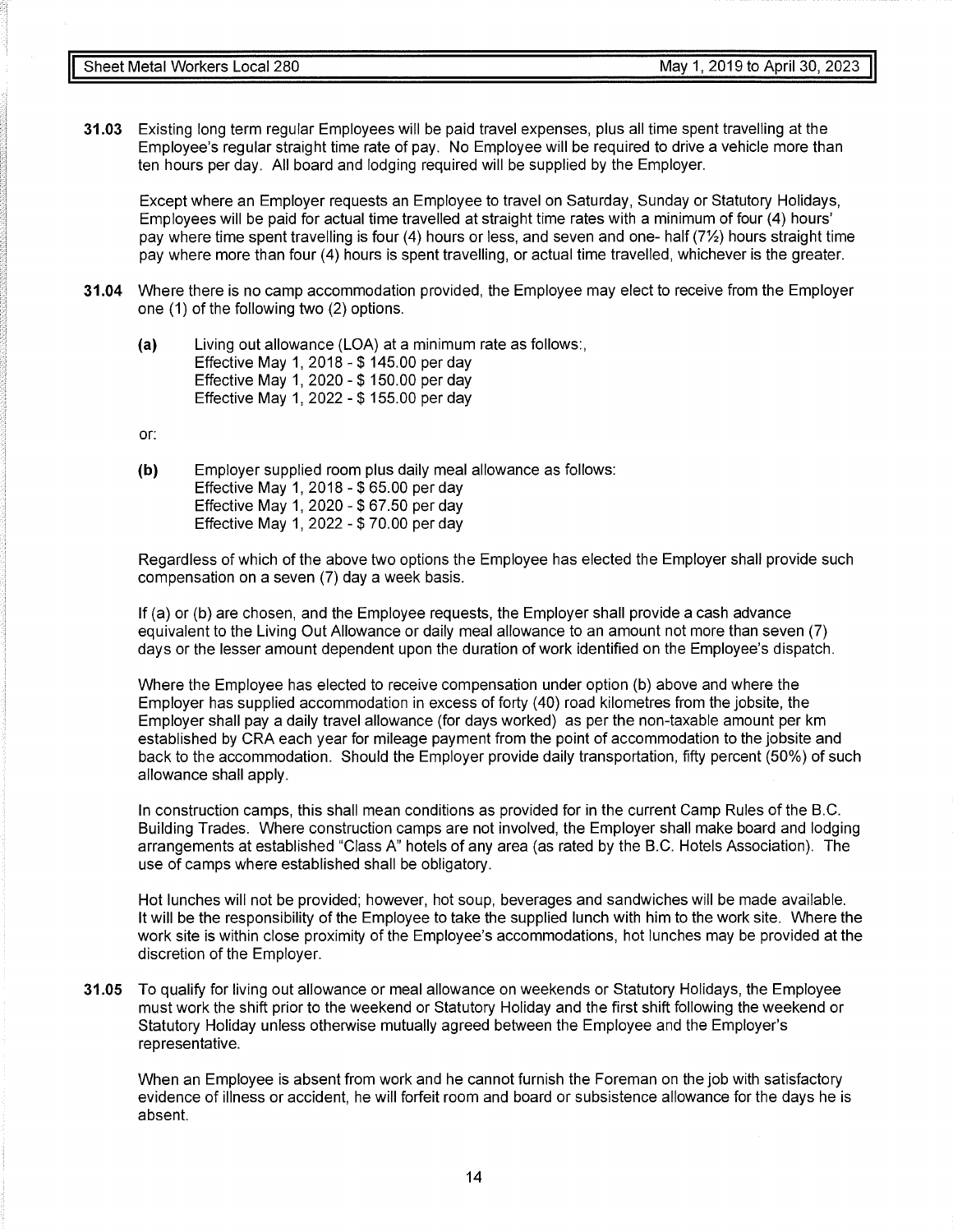**31.06** If an Employee self terminates or is terminated for just cause and has been on the job less than forty (40) days, the Employer shall provide transportation to the nearest form of public transportation.

If an Employee is terminated for other than just cause or self terminates after having been on the job for forty (40) days, the provisions of Article 31.02 shall apply.

- **31.07** On jobs of over fifty (50) calendar days duration, the Employer shall provide leave on a "use it or lose it" basis, every forty (40) calendar days. The extent of the leave shall be decided by mutual arrangement between the Employee and the Job Foreman or Superintendent. In no event will an Employee receive leave unless he actually returns to his point of departure.
	- (a) On out of town jobs, the forty (40) day turnaround leave and return allowance will be paid in accordance with the following formula.

Distance from jobsite to home

250 km to 500 km 501 km to 750 km 751 km to 1,000 km over 1,001 km \$175.00 \$275.00 \$375.00 \$475.00

The mileage will be computed from the dispatch point. It is agreed that the above amounts will be paid only once for each turnaround.

- **31.08** All travel expenses shall be paid within a reasonable time.
- **31.09** These out-of-town conditions shall not apply to those Employees hired in accordance with the terms of this Agreement who have been bona fide residents of the job area for at least three (3) months prior to hire. Job area means that area encompassed by an eighty (80) kilometre radius of the job site. An eighty (80) road kilometre radius from the nearest respective city or municipal hall within the job area shall be considered as a free travel zone for local hire Employees and shall travel at no expense to the Employer within that radius. Travel beyond the free zone shall be paid in accordance to conditions specified in Article 31.
- **31.10** On out-of-town jobs where the distance involved between the point of lodging and the job exceeds 1.61 kilometres the Employer shall supply transportation. Travel time in excess of thirty (30) minutes shall be paid. This Article does not apply to construction camps.

On camp jobs, no walking time shall be paid up to 2500 feet (762 meters) from the work site. Beyond 762 meters up to thirty (30) minutes travel each way, the Employer shall supply transportation. Travel time will be paid at prevailing rates for time in excess of thirty (30) minutes.

- **31.11** All travel time shall be straight time.
- **31.12** If an Employee suffers a job-incurred injury on an out-of-town job and if the Worksafe BC and/or the attending Doctor should declare him unfit for work, the Employer will either stand the cost of transportation back to the point of departure, or if the projected period of incapacity is a short one, the Employer will continue to supply the usual room and board.
- **31.13** On any job when the Employer must pay proven damages caused by an Employee(s) to accommodation facilities supplied by or paid for by the Employer, he shall attempt to claim this money from the Employee(s) involved.

Where such monies have been paid by the Employer, then the Union shall make every reasonable effort to assist the Employer to recover the moneys paid on behalf of the member(s).

**31.14** Any or all of the above conditions may be altered or removed on a job-by-job basis by the Joint Conference Board's designated Appointees in pre-bid situations only.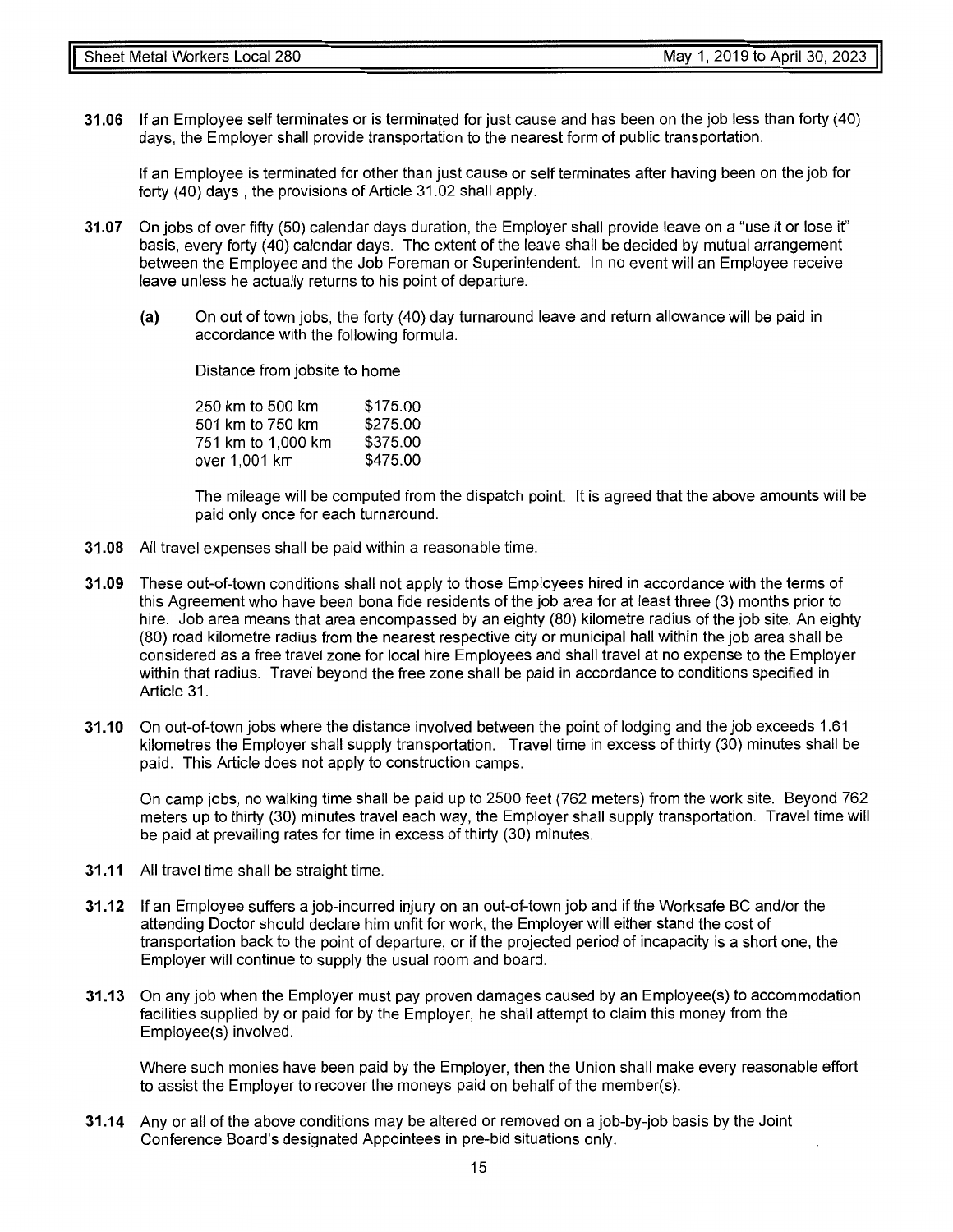**31.15** Employees who change Employers on out-of-town jobs are not entitled to compensation for initial and terminal travel. (They are still on the same site, only with a different Employer.)

#### **ARTICLE 32.00 - JOB COMMUTING**

- **32.01** The Lower Mainland shall be defined as that area bounded by Hope to the east, The Strait of Georgia to the west, the U.S.A. Border to the south and Squamish to the north.
- **32.02** No Employer will be allowed to declare a job in the Lower Mainland as an out-of-town job for the purposes of Article 31.09 (bona fide residents).

For Employers from outside the Lower Mainland working within the Lower Mainland the Union Hall shall be used as their place of business for establishing the free zone.

**32.03** Any job within the area of eighty (80) road kilometres of the Employer's shop or place of business shall be considered a zone free of travel time or expense to the Employer except as noted in Article 31.

In areas outside of the Lower Mainland Area the free zone radius shall be determined from the respective City or Municipal Hall.

- **32.04** An Employer, at his discretion, may elect to supply board and lodging in lieu of daily travel expense and/or daily travel time for Employees on jobs in the Lower Mainland Area. In these circumstances board and lodging shall be supplied by the Employer as per the conditions and terms contained in Article 31.04 and Article 31.05.
- **32.05** On any job beyond this radius, fifty-four cents (\$0.54) per kilometre to and from the job and the outer limit of the free travel zone shall be payable as daily travel expenditure.
- **32.06** To qualify for the above, the Employee shall be at the actual jobsite at the regular starting time and if required, remain on the job until regular quitting time.
- **32.07** All Employees, not just drivers, etc., shall receive the aforementioned amounts as and if they qualify.
- **32.08** If the Employer supplies transportation outside regular hours, travel expense shall not apply, only travel time shall apply.
- **32.09** Any or all of the above conditions may be altered or removed on a job by job basis by the Joint Conference Board's designated Appointees in pre-bid situations only.

#### **ARTICLE 33.00 - EMPLOYEE VEHICLES**

**33.01** During the work day or employed period, where the Employee is requested to use his vehicle as a means of transportation to, from or between jobs, the Employer shall provide any necessary extra protective insurance required and the Employee shall be allowed a travel allowance, to be paid at the rate of forty cents (\$0.40) per kilometre.

When Employees are working in an area where they must park their cars in a parking lot and they are required by the Employer to take their tools to the job, the Employer will pay the parking fee on the first and last day of employment on that job.

- **33.02** It is however, understood that no Employee shall use his personal vehicle as a means of transportation for the Employers' tools, materials or equipment.
- **33.03** Ownership and/or use of a vehicle shall not be a condition of employment.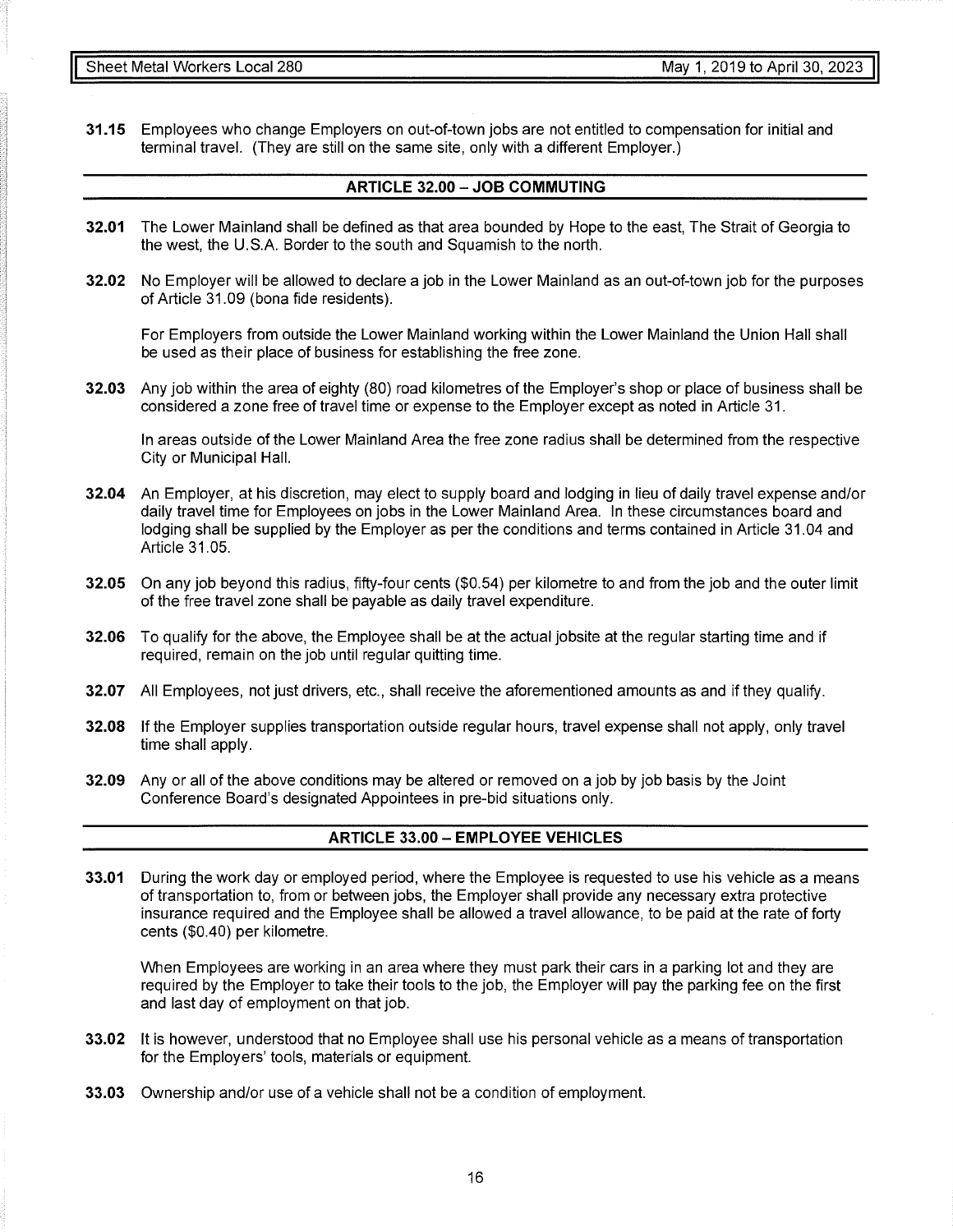#### **ARTICLE 34.00-STANDARDIZATION OF AGREEMENT**

- **34.01** This Agreement shall be considered as Standard for the Sheet Metal Working Industry in the area laid out in the Geographical Jurisdiction.
- **34.02** The Union shall not make any different Agreements with other Employers covering the Geographical and Trade Jurisdiction defined herein.
- **34.03** The Union agrees to endeavour to have its regular members work only for such Employers who agree to comply with the provisions of this or similar Agreements.
- **34.04** This Article is not to be construed as to prevent members of the Union being employed by Public Boards.

#### **ARTICLE 35.00 - UNDERGROUND PAY**

- **35.01** On industrial projects Employees required to work underground shall receive prevailing rates plus ten percent (10%).
- **35.02** This Article will not apply to work performed within basements of buildings, open ditches, or structurally complete structures.

#### **ARTICLE 36.00 - OLDER WORKMEN**

**36.01** It shall be the policy of the Employer to endeavour, where there are six (6) or more Journeymen employed by the Employer, to have every sixth (6th) Journeyman of the age of fifty (50) years or over, if available.

#### **ARTICLE 37 .00 - COFFEE OR REST BREAKS**

- **37.01** Employees shall be granted once in the morning and once in the afternoon a "coffee or rest break" of ten (10) minutes duration. The specific time period of the breaks shall be mutually agreed upon.
- **37 .02** The break shall be taken at the work station and on the jobsite out of the weather where practical. Only one (1) person (preferably an Apprentice) shall be dispatched to the coffee wagon to obtain refreshment for the crew.
- **37.03** If up to one (1) hour of overtime is worked at the end of the normal shift, no rest break will be granted. An Employer paid ten (10) minute rest break shall be granted at the end of the normal shift should more than one (1) hour to a maximum of two (2) hours of overtime be worked. If more than two (2) hours, but less than four (4) of overtime are worked, the Employee will be entitled to one-half hour pay at straight time. If four (4) hours or more of overtime are worked, the Employer will supply a meal at the end of two (2) hours, plus the one-half hour pay at straight time for it's consumption.

An additional coffee break each two (2) hours and a meal break each four (4) hours thereafter shall be granted.

**37 .04** On shifts of ten ( 10) hours, the Employee will be given two (2) fifteen ( 15) minute coffee or rest breaks, each coffee or rest break to be taken at the midway portion of each five (5) hour portion of the the day unless workplace conditions require a variance. If a second meal break is provided, the coffee or rest breaks will revert to ten (10) minutes each. All additional meal breaks will be paid at straight time rates.

#### **ARTICLE 38.00 - JOBSITE CONDITIONS**

**38.01** Employees shall be entitled to exclusive use of clean and heated facilities for the eating of lunches, the hanging and drying of clothes and the safe storage and lockup of personal tools. The rallying point of the job shall be located not higher than the first floor of the building.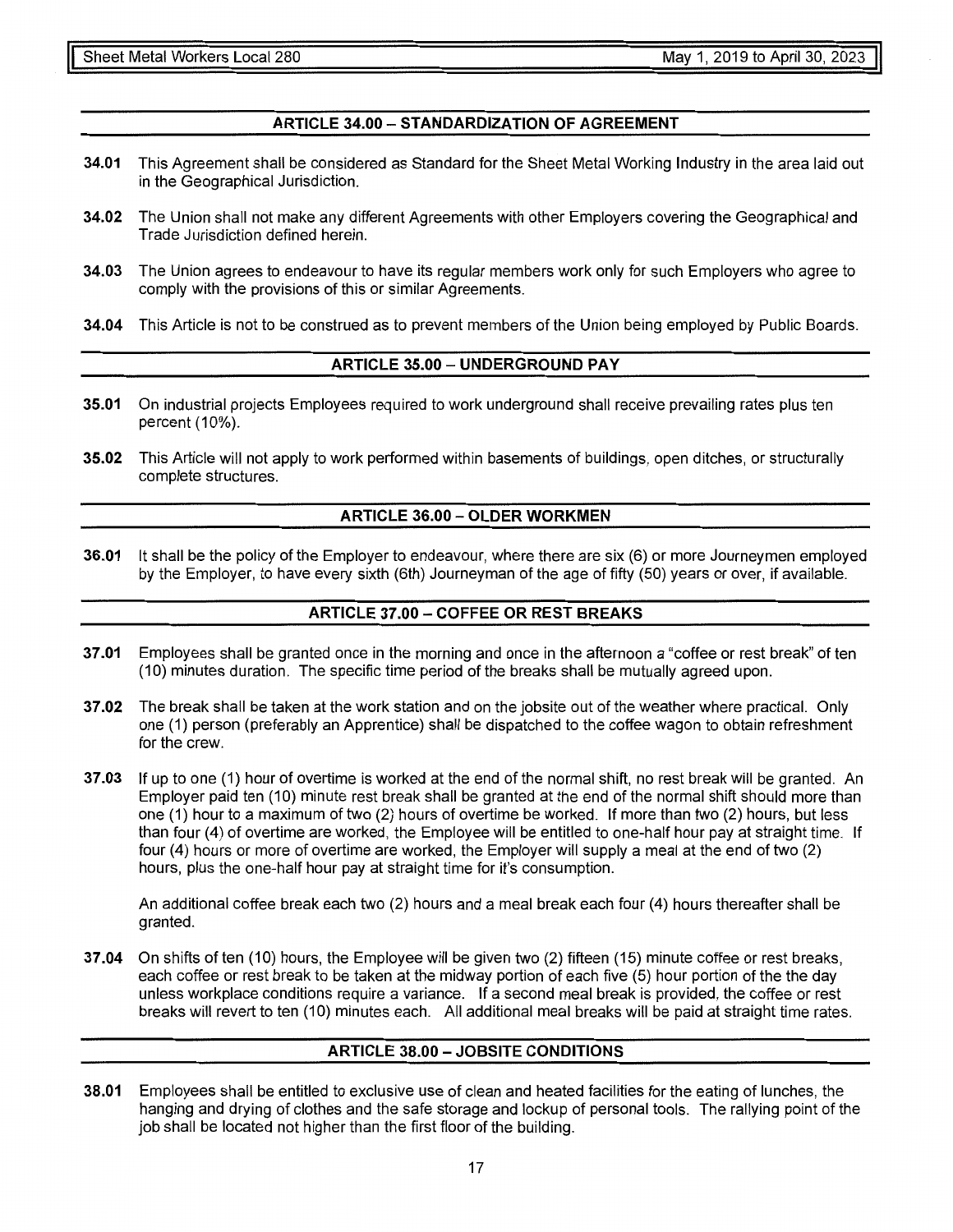On jobs of insufficient size or duration to warrant the foregoing conditions, this Article shall not apply.

Where the Employer claims, "insufficient size or duration" and a disagreement arises, the resulting disagreement shall be adjudicated by a called meeting of the Joint Adjustment Board.

- **38.02** Fresh and adequate drinking water, paper cups, salt tablets and toilet facilities, flush or other type, shall also be made available by prearrangement with the General or the Customer.
- **38.03** A telephone shall be made available to all Employees at all times for incoming or outgoing emergency purposes, and incoming messages of an emergency nature shall be relayed immediately. No Employee shall be permitted to use a cell phone or smart phone for personal purposes during working hours, excluding rest and meal breaks, except in the case of an emergency. Repeated violations of the foregoing shall constitute just cause for discipline, up to and including termination. No Employee shall be required to install any app on their personal phone as a condition of employment.
- **38.04** Employees shall be provided with adequate protection from resinous or toxic fumes when sealing the interior of ventilating systems. In the event of a dispute, Worksafe BC's Regulations shall prevail.
- **38.05 (a)** If a pre job conference is deemed to be necessary, it will be held in the Lower Mainland. the final conclusion as to whether or not the pre job conference is necessary will be left to the Joint Conference Board.
	- **(b)** The pre job conference shall clearly spell out initial travel to and from the job; living out allowance, if applicable; fares paid and time consumed travelling; provision for gassing; location of the camp relative to the job; and, the scheduled hours of work. The pre job conference will also set guidelines for any other unique provisions that are mutually agreed to.
	- (c) The pre job conference must be held prior to the job tendering so that all bidding contractors are aware of the conditions.
- **38.06** The Parties agree that discrimination under the prohibited grounds of the BC Human Rights Code shall not be tolerated in the open and inclusive craft building trades construction industry.

#### **ARTICLE 39.00 - TOOLS**

- **39.01** Journeymen Sheet Metal Workers shall possess for use, in good condition, a standard set of hand tools as follows:
	- 1 pair Hand Shears (Bulldog and Stripping) 2 pairs Aircraft Snips (right and left)
	- 1 pair Pliers (with side cutter)
	- 1 Cold Chisel
	- 1 set of Dividers
	- 1 Adjustable Wrench (8" or better)
	- 1 Medium Drift Pin
	- 1 pair Folders (Vise-grip type)
	- 1 Level ( 12" 18")
	- 1 Tri-Square
	- 3 Assorted Screwdrivers
- 1 Measuring Tape
- 1 Hacksaw Frame
- 1 Scratch Awl
- 2 Hammers (one Tinners)
- 1 Centre Punch
- 1 Standard Vise-grip Pliers
- 1 Set Trammel Points
- 1 Plumb-bob chalk line
- 1 Tool Box
- 1 Safety Hat (on construction)
- **39.02** Journeymen shall not supply cellular phones, power tools, extension cords, pop-riveters, nor expendable items of any description, ie. - drill bits, saw blades, etc. Nor shall they supply any other pieces of equipment not normally considered as hand tools, ie. - no. 1 punches, chute or rope falls, come-a-longs, etc.
- **39.03** Apprentice Sheet Metal Workers and Cladders shall, after the second full pay period from the start of their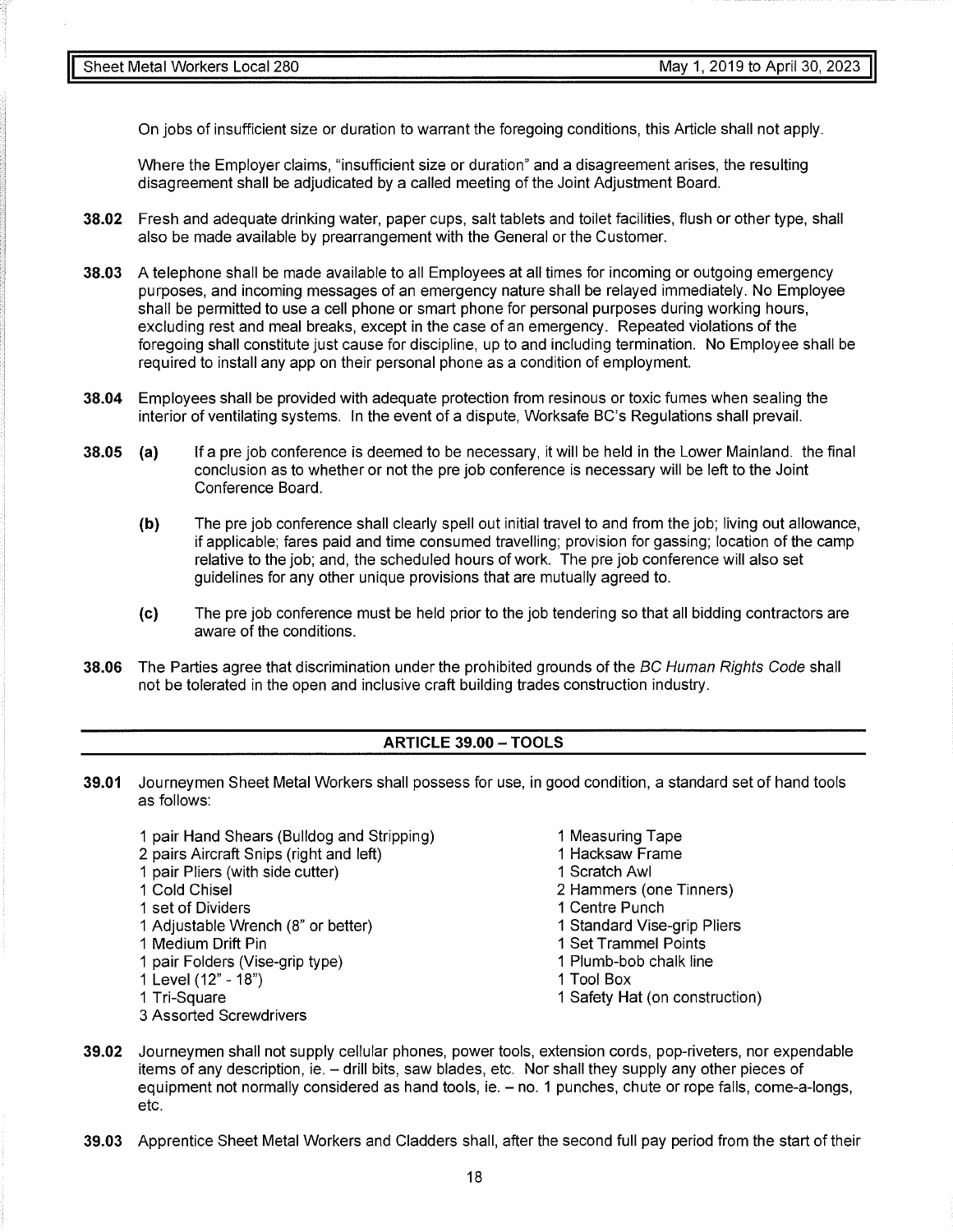indenture, supply themselves with a minimum set of hand tools as follows:

1 pair Hand Shears (Bulldog) 2 pair Aircraft Snips (right and left) 1 pair Pliers 1 pair Folders (Vise-grip type) 1 Tri-square 1 Screw Driver (8") 1 Measuring Tape 1 Scratch Awl 1 Hammer (Tinners) 1 Tool Box 1 Safety Hat (on construction

This list shall be added to as their Apprenticeship progresses, so that by the time the Apprentice enters his fourth year, his tools will be in line with Article 39.01.

- **39.04** Employees hired specifically as Welders under the terms of this Agreement shall supply only helmet, gloves and chipping hammer.
- **39.05** The Employer must assure the safety of members' tools against fire and burglary or loss when working over water or such other areas where tools cannot be retrieved while in his employ and in the event of such a loss thereby replace same. If so requested by the Employer, the Employee will submit to the Superintendent or Employer Representative, an inventory of tools carried.

#### **ARTICLE 40.00 - TRADESMEN'S QUALIFICATIONS**

- **40.01** Both parties signatory to this Agreement agree to abide by the rules and regulations laid down in the (ITA) Industry Training Authority Regulations.
- **40.02** No Journeyman shall be dispatched from the Union, hired by the Employer or continue to be employed by the Employer, who has not complied with the (ITA) Industry Training Authority Act and who cannot show an Exemption or Certificate of Qualification, or who refuses to apply for the Tradesmen's Qualification Exam.

#### **ARTICLE 41.00-APPRENTICESHIP**

- **41.01** All Apprentices shall be employed in accordance with the provisions of the {ITA) Industry Training Authority Act and all parties agree to observe the provisions thereof.
- **41.02** All duly qualified Apprentices shall be under the supervision and control of a Joint Apprenticeship Board composed of eight (8) members, four (4) of whom shall be selected by the Employers and four (4) by the Union. Said Joint Apprenticeship Board shall formulate and make operative such rules and regulations as they may deem necessary and which do not conflict with the specific terms of this Agreement, to govern eligibility, registration, education, transfer, wages, hours, working conditions of duly qualified Apprentices and the operation of an adequate apprentice system to meet the needs and requirements of the trade. Said rules and regulations when formulated and adopted by the parties hereto, shall be recognized as part of this Agreement.
- **41.03** The Joint Apprenticeship Board designated herein shall serve for the life of this Agreement except that vacancies in said Joint Apprenticeship Board caused by resignation or otherwise may be filled, by either party hereto and it is hereby mutually agreed by both parties hereto, that they will individually and collectively cooperate to the extent that duly qualified Apprentices be given every opportunity to secure proper technical, practical education and shop experience in the trade under the supervision of the Joint Apprenticeship Board.
- **41.04** (a) It is hereby agreed that a maximum ratio of one (1) Apprentice for the shop and one (1) additional Apprentice for every two (2) Journeymen, shall be allowable under the terms of this Agreement.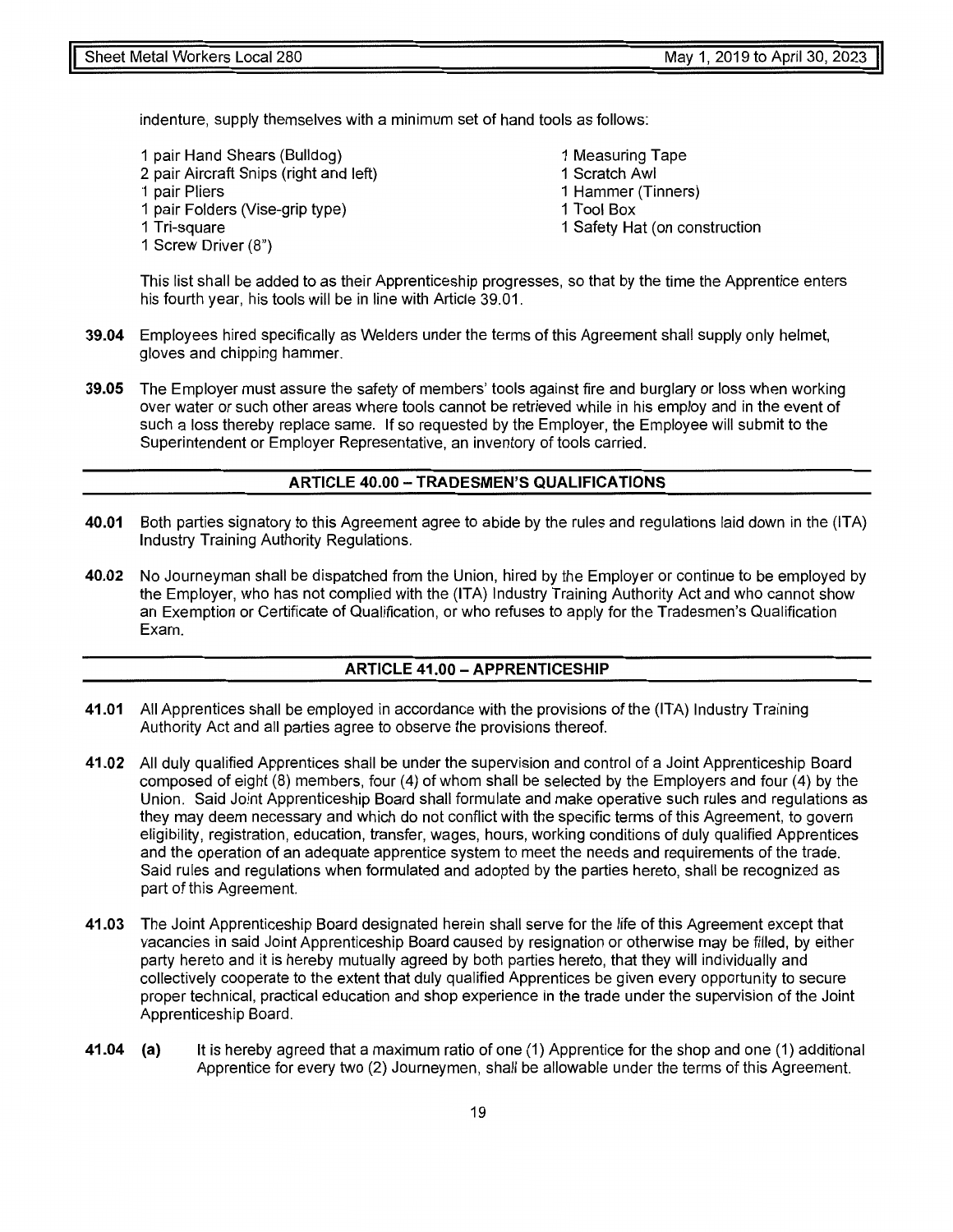- **(b)** Any shop employing six (6) Sheet Metal Workers must employ one (1) Apprentice.
- **41.05** All Apprentices shall be under the direct supervision of a Journeyman or Foreman when working on jobs outside the shop. In the last twelve (12) months of their apprenticeship, an Apprentice may work alone. It being understood, however, that an Apprentice shall not be given the responsibility of supervising the work of other Apprentices.
- **41.06** Employers wishing to hire indentured Apprentices shall contact the Joint Board's Coordinator who shall after determining that the proper ratio is being complied with, dispatch the requested Apprentice to the Union, the Union in turn dispatching to the Employer. In the case of new Apprentices, the Employer has the right to refer individuals to the Joint Coordinator who after determining the applicant's qualifications and eligibility, may dispatch as outlined above.
- **41.07** Notwithstanding anything to the contrary contained within this Article, it is understood that an Apprentice may be assigned to work with a single Journeyman outside a shop.
- **41.08** All Apprentices who have not completed their technical training shall contribute one dollar (\$1.00) per hour into the Sheet Metal Apprenticeship and Schooling Fund.

#### **ARTICLE 42.00 - JURISDICTIONAL DISPUTES**

- **42.01** Work assignments (as between Trades) shall be the responsibility of the Employer in accordance with the "Plan for Settling Jurisdictional Disputes". Assignments shall be made in accordance with the terms of this Agreement bearing in mind "International Agreements" between this and other Unions and the Decisions and Agreements of Record as set forth in the "Green Book".
- **42.02** Should a jurisdictional dispute arise, there shall be no work stoppages and the offended Trade may apply for a decision from the General Offices of the Unions concerned or from the Impartial Jurisdictional Disputes Board for the Construction Industry, whichever be appropriate. Such decisions shall be final and binding.

#### **42.03 B.C. Jurisdictional Work Assignment Plan**

**(a)** Both parties to this Agreement recognize and will strictly adhere to the Procedural Rules for the Umpire of Jurisdictional Work Assignments in British Columbia and other supplementary rule(s), agreement(s) and/or memoranda as may be agreed upon from time to time by Construction Labour Relations Association of British Columbia and the British Columbia and Yukon Territory Building and Construction Trades Council.

Should any provision or provisions contained in the above prove to be in violation of any legally effective Federal or Provincial statue; it is agreed that the prime parties to the said agreement will re-negotiate such provision or provisions and all other provisions shall not be affected thereby.

- **(b)** The Employer shall upon request make known his intended work assignment. It is agreed that such intended work assignment shall be determined by the standards contained in the Procedural Rules for the Umpire of Jurisdictional Work Assignments in British Columbia.
- (c) The participating Employer Association shall inform their stipulated members, in writing, of their responsibilities for the assignment of work in accordance with the Rules and Regulations of the Plan.
- **(d)** The parties agree that all cases, disputes or controversies involving jurisdictional disputes and assignments of work shall be resolved as provided in the Procedural Rules and Regulations provided for in the Plan for the Umpire of Jurisdictional Work Assignments in British Columbia. The parties agree that they shall comply with the decisions and awards of the Umpire of Work Assignment established by the Plan.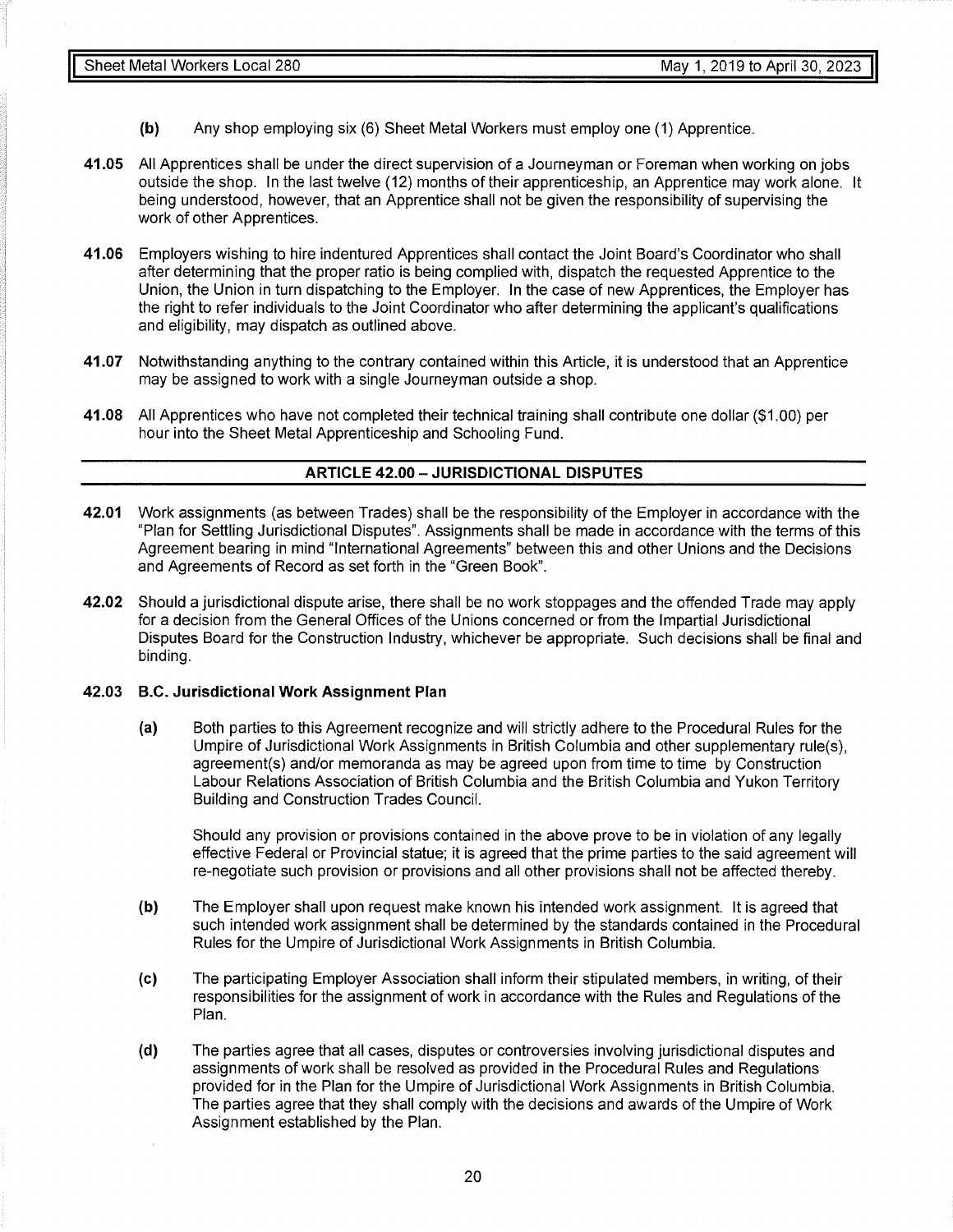- (e) The Union agrees that the establishment of picket lines and/or the stoppage of work by reason of the Employer's assignment of work are prohibited. No Local Union stipulated to the Plan shall institute or post picket lines for jurisdictional purposes.
- (f) Where the Employer makes an assignment of work to another constituent union or local union of the BCBCBTU, which is challenged under the B.C. Jurisdictional Work Assignment Plan (JA Plan), the union will not make any claim or bring any independent action for back pay or any other damages through the Umpire, arbitration or the B.C. Labour Relations Board, unless the union has obtained a ruling from the Umpire in its favour, in which event the union shall be entitled to claim damages through collective agreement arbitration for non-compliance with the Umpire's ruling for the period subsequent to the ruling.

#### **ARTICLE 43.00 - GRIEVANCE PROCEDURE**

- **43.01** "Grievance" shall mean any difference or controversy by the persons or parties bound by this Agreement concerning its terms, interpretation, application, operation or alleged violation. It shall further mean differences concerning alleged unjust discharge or violation of existing social or labour legislation.
- **43.02** Attempt shall be made in the first instance to settle all grievances by informal discussion between the parties hereto. Except in the case of wage claims or claims on fund payments, all grievances shall be first presented within thirty (30) days or judged to be abandoned.
- **43.03** Should informal discussion fail to achieve a solution, either party may invoke a sitting of the Joint Adjustment Board. The Joint Adjustment Board shall meet within three (3) days and attempt to resolve the dispute. Should it be considered to be in the interest of all concerned, the disputing parties may mutually agree in writing prior to the deliberations of the Joint Board that a majority decision of the Board shall be final and binding. Failure to reach resolution by the above method{s) within ten (10) days of invocation of the Board, shall permit either party to refer the matter to an Arbitration Board.
- **43.04** The party desiring Arbitration shall appoint its Nominee to the Arbitration Board and shall notify the other party in writing of the appointment and the particulars of the grievance or matter in dispute.
- **43.05** The party receiving the notice shall, within three (3) days, appoint its Nominee to the Board and so notify the other party.
- **43.06** The two (2) appointees shall within five (5) days, endeavour to agree upon a Chairman; if they are unable to do so within the required time, the Minister of Labour shall be requested to appoint a Chairman. The expenses of the Chairman shall be borne equally between both parties to the dispute.
- **43.07** The Board shall meet and render their decision within ten (10) days of the Chairman's appointment. The decision shall be final and binding on both parties.
- **43.08** By mutual agreement of the parties, a single arbitrator will replace the requirement to use a three (3) person arbitration board.

#### **ARTICLE 44.00 - JOINT CONFERENCE BOARD - JOINT ADJUSTMENT BOARD**

- **44.01** A Joint Conference Board shall be formed of five (5) members nominated by the Association and five (5) members nominated by the Union, who shall meet as required by either of those organizations, but in any event, not less than once a month.
- **44.02** A Joint Adjustment Board shall also be formed of five (5) members nominated by the Mainland Sheet Metal Trade Advisory Committee of Construction Labour Relations Association and five (5) members nominated by the Union, who shall meet as required by either of these organizations. Members of the Joint Adjustment Board shall not be directly involved in such alleged unfair labour practice or grievance as outlined in Article 44.05.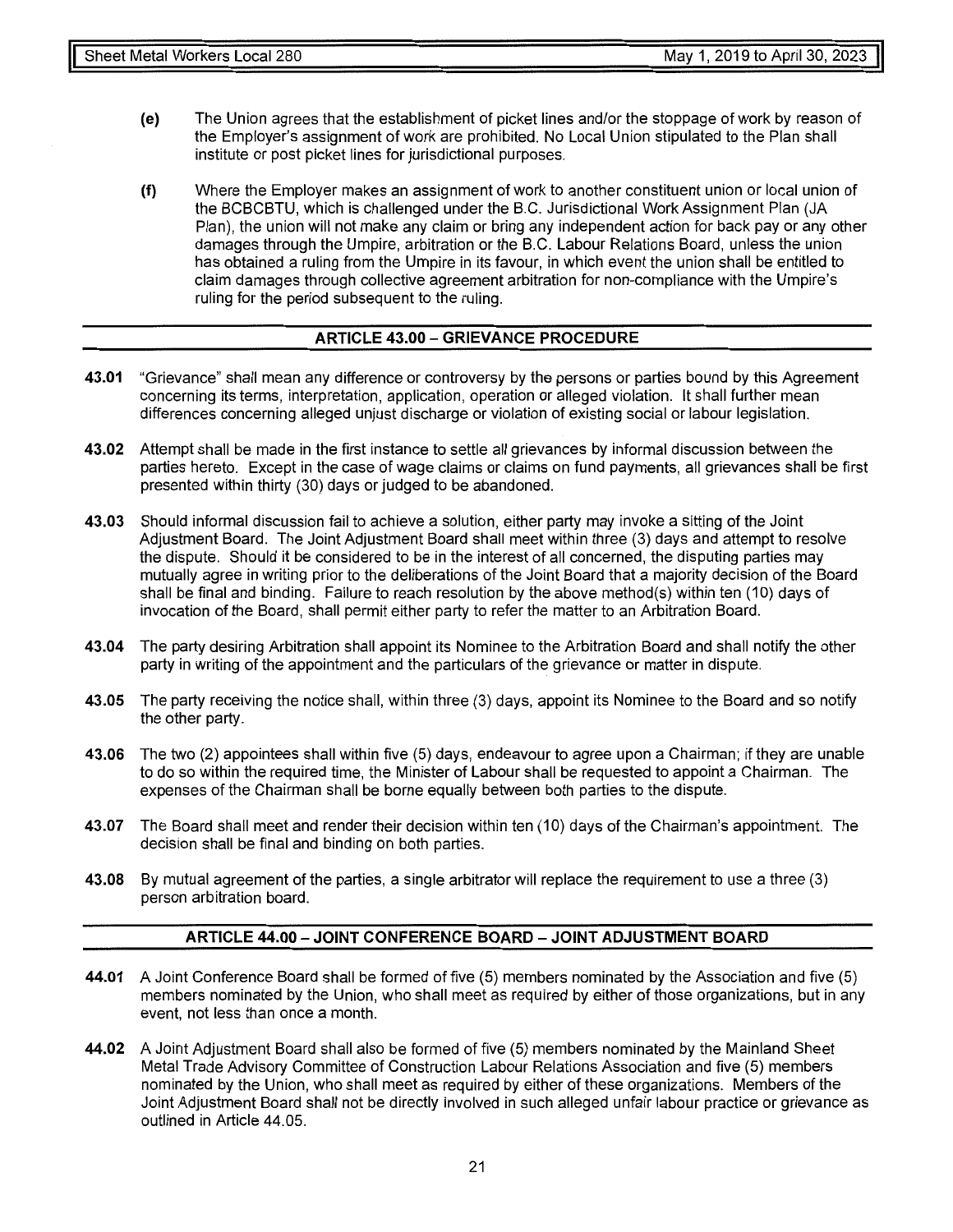- **44.03** At any meeting of the Joint Conference Board, or the Joint Adjustment Board, a quorum shall consist of three (3) members present from each organization. Neither side shall cast more votes than the other. A majority vote carries. All major decisions on matters stipulated below as the prerogative of either the Joint Conference Board or the Joint Adjustment Board shall be subject to ratification by nominating organizations except in the matter of Grievances taken up under Article 43.
- **44.04** The Joint Conference Board shall have the power, authority and duty to:
	- (a) Promote the Trade and Industry by such rules and regulations, not related to labour relations, as it deems expedient.
	- **(b)** Investigate and suggest methods to improve trade practices, efficiency, productivity and standards of workmanship within the Sheet Metal Working Industry.
	- (c) Promote the full trade jurisdiction and range of this Agreement in a manner consistent with the procedural rules of the National Joint Board and to refer and to recommend accordingly to the Joint Adjustment Board in such matters.
	- **(d)** Stop and put an end to unfair trade practices of both Employers and Employees.
	- (e) To fulfil such other obligations, exclusive of labour relations matters as may be defined as being of mutual concern to the Trade Association and the Union.
- **44.05** The Joint Adjustment Board shall have the power, authority and duty to:
	- (a) Subject to the provisions of Article 44.03 to supplement and/or amend existing agreements, no amendment to this Agreement will reduce or eliminate any joint industry fund negotiated between the BCBCBTU and CLR (ie: Rehabilitation Fund) or individual dues to umbrella organizations, without the prior written consent of the BCCBTU and CLR.
	- **(b)** Stop and put an end to unfair labour practices of both Employers and Employees.
	- (c) Act as or appoint members to a Grievance Panel as per Article 42.
	- **(d)** To fulfil such other obligations contained in this Agreement as from time to time may arise.
- **44.06** The Joint Adjustment Board or the Joint Conference Board (in their appropriate sphere), shall when establishing a regulation or amendments applicable to the Sheet Metal Working Industry as a whole (upon ratification) give it an appropriate title jointly sign it and have it printed in sufficient quantity that a copy may be sent by registered mail to each signatory to this Agreement. Copies shall also be sent to the Minister of Labour for attachment to the "deposit" copies. When this procedure is adhered to, such rule, regulation or amendment shall be binding and considered part of this Agreement.
- **44.07** All Employers, including the Employer of this specific Agreement, whether or not members of either SMACNA-BC, or the Construction Labour Relations Association agree that these Associations and their Nominees on either the Joint Conference Board or the Joint Adjustment Board shall represent them in all matters outlined above.

#### **ARTICLE 45.00- UNION REPRESENTATIVES**

**45.01** Shop or Job Stewards shall be recognized by the Employer when appointed in any shop or on any jobsite, and such Stewards shall not be discriminated against for the performance of their duties.

The Union agrees that the Stewards shall perform their duties as efficiently and expeditiously as possible and the Employer agrees to grant reasonable time for the performance of such duties.

Stewards shall gather and put in safekeeping the tools and belongings of a sick or injured workman.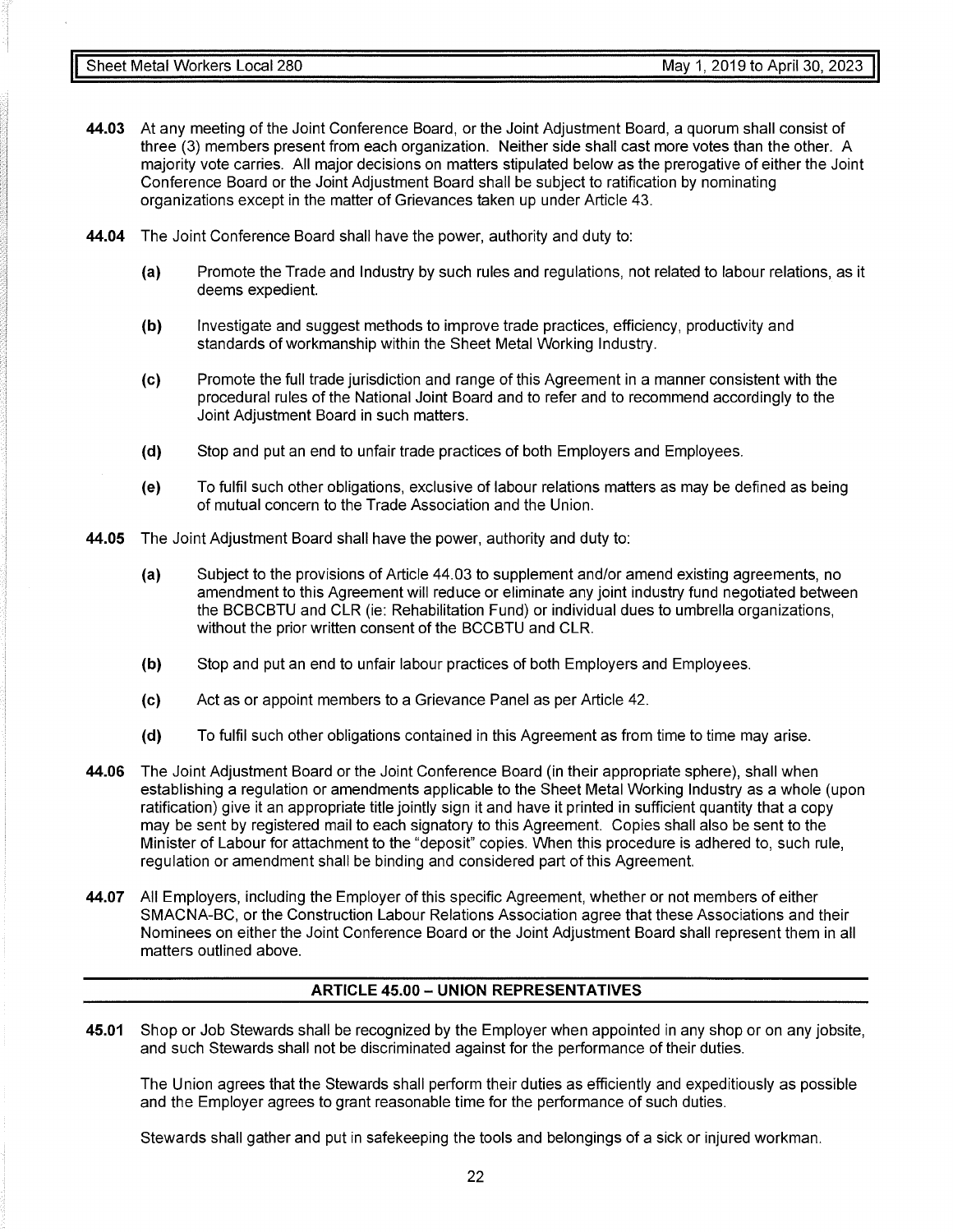The Union agrees to notify the Employer in writing of the appointment of Stewards. The Employer agrees to notify the Union in writing stating the reasons for layoff or termination of any Steward.

- **45.02** On jobsites the Steward shall be the last man to be terminated or transferred with the exception of the Foreman and two (2) other men, unless by prior agreement between the Steward and Employer.
- **45.03** Business Representatives shall have access to jobsites at all times, and shall make a reasonable effort to notify the Company's Representative that he is on the jobsite. However, shop visits shall be limited to luncheon period and at other times, permission shall first be obtained, and not unreasonably refused, from the Employer or his Representative.
- **45.04** Members representing the Union as a delegate, board, or committee member shall be allowed the necessary time off for those duties, providing notice is given.

#### **ARTICLE 46.00- UNION RESERVATIONS**

- **46.01** The Union reserves the right to render assistance to other labour organizations. Refusal on the part of Union members to work with non-union workmen or workmen whose organization is not affiliated with the Building Trades Council, or the refusal on the part of Union members to install any material that is considered unfair shall not be a violation of this Agreement.
- **46.02** It shall not be considered a violation of this Agreement for members to respect legal picket lines as approved by the Building Trades Council.
- **46.03** In order to regain market share, the Business Manager may alter the terms and conditions of this Agreement. Altered conditions shall only apply to those projects targeted to gain work for the membership and apply only to fieldwork.

#### **ARTICLE 47.00- EMPLOYER RESERVATIONS**

**47.01** The management of the Employer's operation and the direction and promotion of the Employee is vested exclusively in the management and the Union shall not in any way interfere with their rights, provided, however, that this will not be used for the purpose of discrimination against Employees.

#### **ARTICLE 48.00 - EMPLOYEES AND WORKING SHAREHOLDERS**

- **48.01** Each Employer covered by this Agreement shall employ at least one (1) Journeyman Sheet Metal Worker who is not a member of the firm on all work specified in Article 4 of this Agreement.
- **48.02** No contractor or member of a contracting firm shall work with sheet metal working tools and equipment until at least one (1) Journeyman is employed. Not more than one (1) member of a contracting firm shall work with such tools. On jobsites he will be required to possess a Provincial or lnterprovincial Tradesman Qualification Ticket.

#### **ARTICLE 49.00 - SAFETY**

- **49.01** All equipment, tools and materials must conform and be utilized in conformity with applicable provincial and/or federal regulations, acts and laws. Employer safety rules and regulations shall be complied with provided they are not inconsistent with the above-mentioned.
- **49.02** No Employee shall be allowed to ride in the rear of trucks unless such trucks are equipped in accordance with Worksafe BC's Regulations.
- **49.03** It shall not be considered a violation of this Agreement should an Employee(s) refuse to work in conditions and/or use equipment that do not meet prescribed safety standards and/or regulations.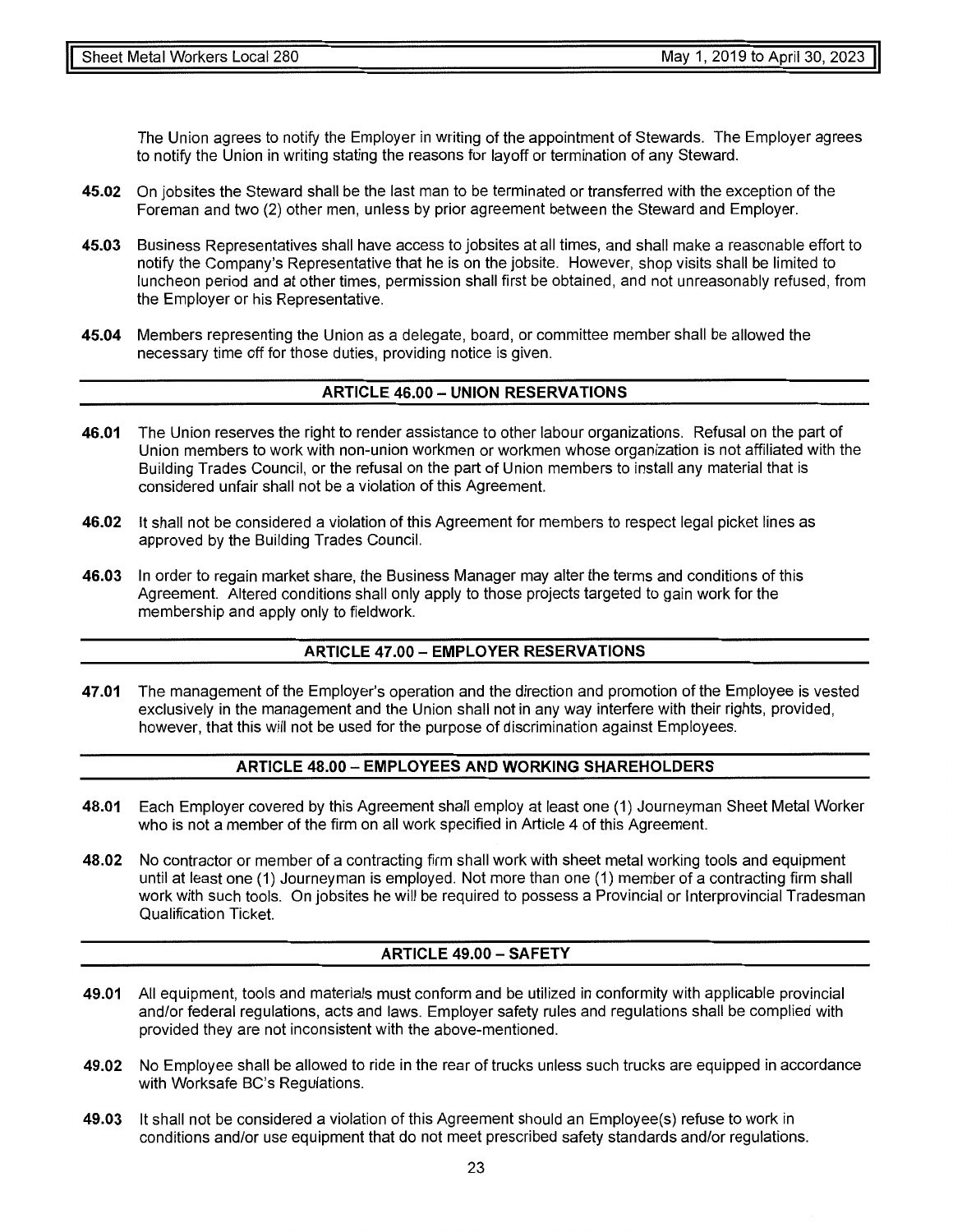Refusal of an Employee to abide by the Worksafe BC Regulations may be considered cause for dismissal.

#### **ARTICLE 50.00 - SAVING ARTICLE**

- **50.01** It is assumed by the parties hereto that each provision of this Agreement is in conformity with all applicable laws of Canada, British Columbia or the Yukon Territory. Should it later be proven that it would be a violation of any legally effective Federal, Provincial or Territorial order or statute to comply with any provision or provisions of this Agreement, both parties agree to promptly renegotiate such provision or provisions of this Agreement for the purpose of making them conform to such orders or statutes and the other provisions of this Agreement shall not be affected thereby.
- **50.02** Such negotiations (as above) to be conducted by the Joint Adjustment Board and when a decision is reached all parties signatory to this Agreement shall be immediately notified and such change shall be binding on all parties.

#### **ARTICLE 51.00- MATTERS OF LAW**

**51.01** Copies of this Agreement shall be deposited as may be required by law.

#### **ARTICLE 52.00 - MUL Tl-EMPLOYER CERTIFICATION ARTICLE**

**52.01** It is understood that Contractors signed to this Standard Sheet Metal Working Agreement do so voluntarily and recognize the said Agreement and the conditions therein and agree to be bound accordingly.

#### **ARTICLE 53.00- DURATION OF AGREEMENT**

**53.01** This Agreement shall be for the period from and including May 1, 2019, to and including April 30, 2023.

It shall continue in force and effect from year to year thereafter unless either party shall desire a change and shall file notice in writing of changes desired at any time during a four (4) month period prior to April 30th in any year and the established wage scales and conditions specified herein, shall continue in force and effect pending the negotiation and settlement of any proposed changes suggested by either party.

The operation of Sections 50 (2) and (3) of the Labour Relations Code are hereby excluded.

Signed this  $22$  day of  $\frac{My}{AY}$ , 2020. Signed this  $\frac{14}{Y}$  day of  $\frac{May}{AY}$ , 2020.

SIGNED ON BEHALF OF:

CONSTRUCTION LABOUR RELATIONS ASSOCIATION OF BC

SIGNED ON BEHALF OF:

INTERNATIONAL ASSOCIATION OF SHEET METAL, AIR, RAIL AND TRANSPORTATION WORKERS LOCAL UNION NO. 280

 $9-17$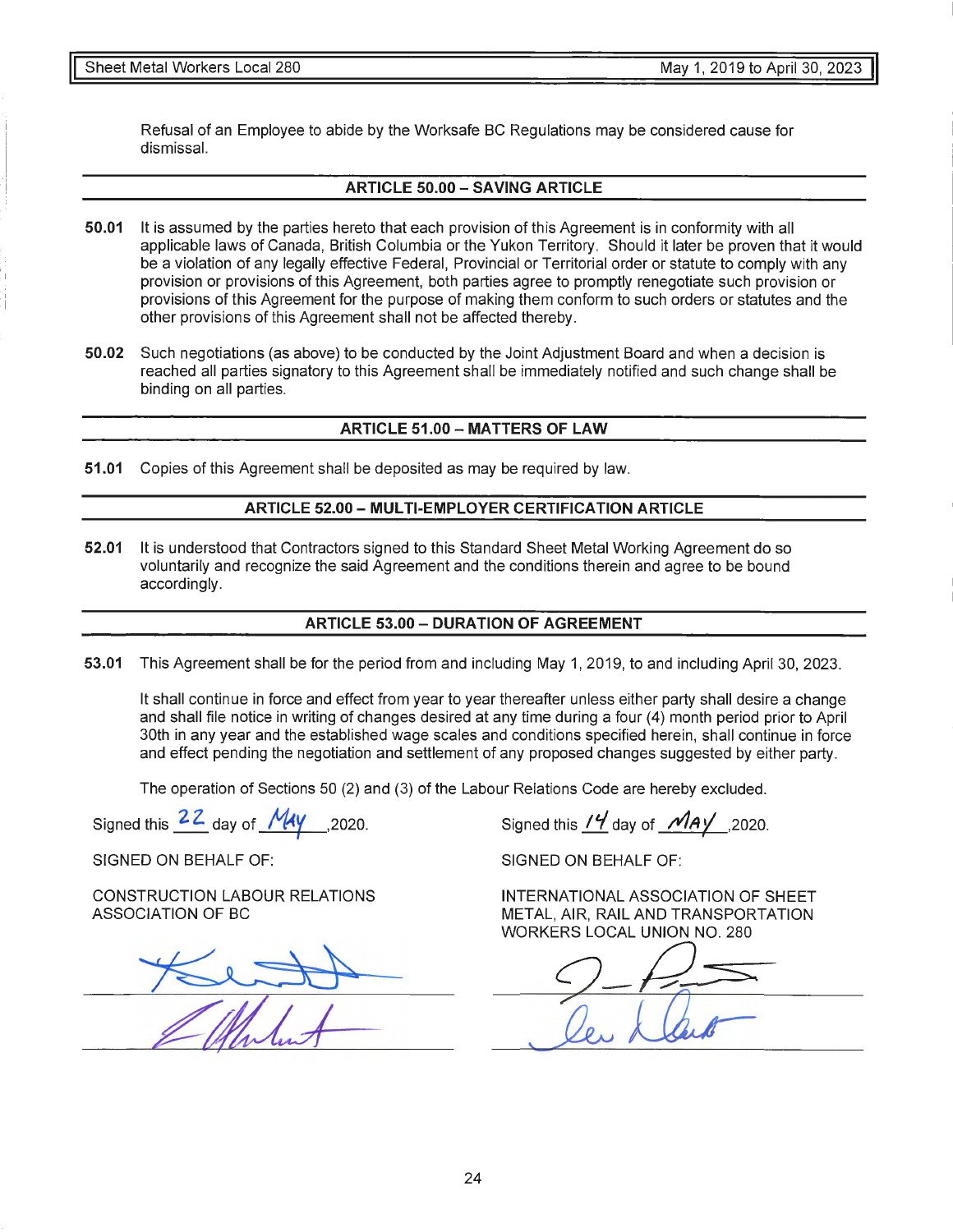#### **ADDENDUM A**

#### **DECKING AND CLADDING**

- 1. Decking and cladding crews may be allowed an apprentice variance.
- 2. There must always be at least one (1) Journeyman for every three (3) men decking and/or cladding.
- 3. Maximum variance allowable: one (1) Journeyperson, one (1) Apprentice, and one (1) Preapprentice.
- 4. Pre-Apprentice, to a maximum of 1600 hours or until he becomes a material man or Apprentice, will receive no benefits and a wage rate of 40% of the Journeyperson rate of pay. Dues will be as per Apprentices.
- 5. C.L.R.A. shall "me too" the Residential Agreement negotiated by and between SMACNA-BC and the Union.
- 6. C.L.R.A. shall "me too" the Manufacturing Agreement negotiated by and between SMACNA-BC and the Union.

Signed this 22 day of  $-M4y$  2020.

SIGNED ON BEHALF OF:

Signed this  $\frac{14}{1}$  day of  $\frac{14}{1}$ ,2020.

SIGNED ON BEHALF OF:

CONSTRUCTION LABOUR RELATIONS ASSOCIATION OF BC

INTERNATIONAL ASSOCIATION OF SHEET METAL, AIR, RAIL AND TRANSPORTATION WORKERS LOCAL UNION NO 280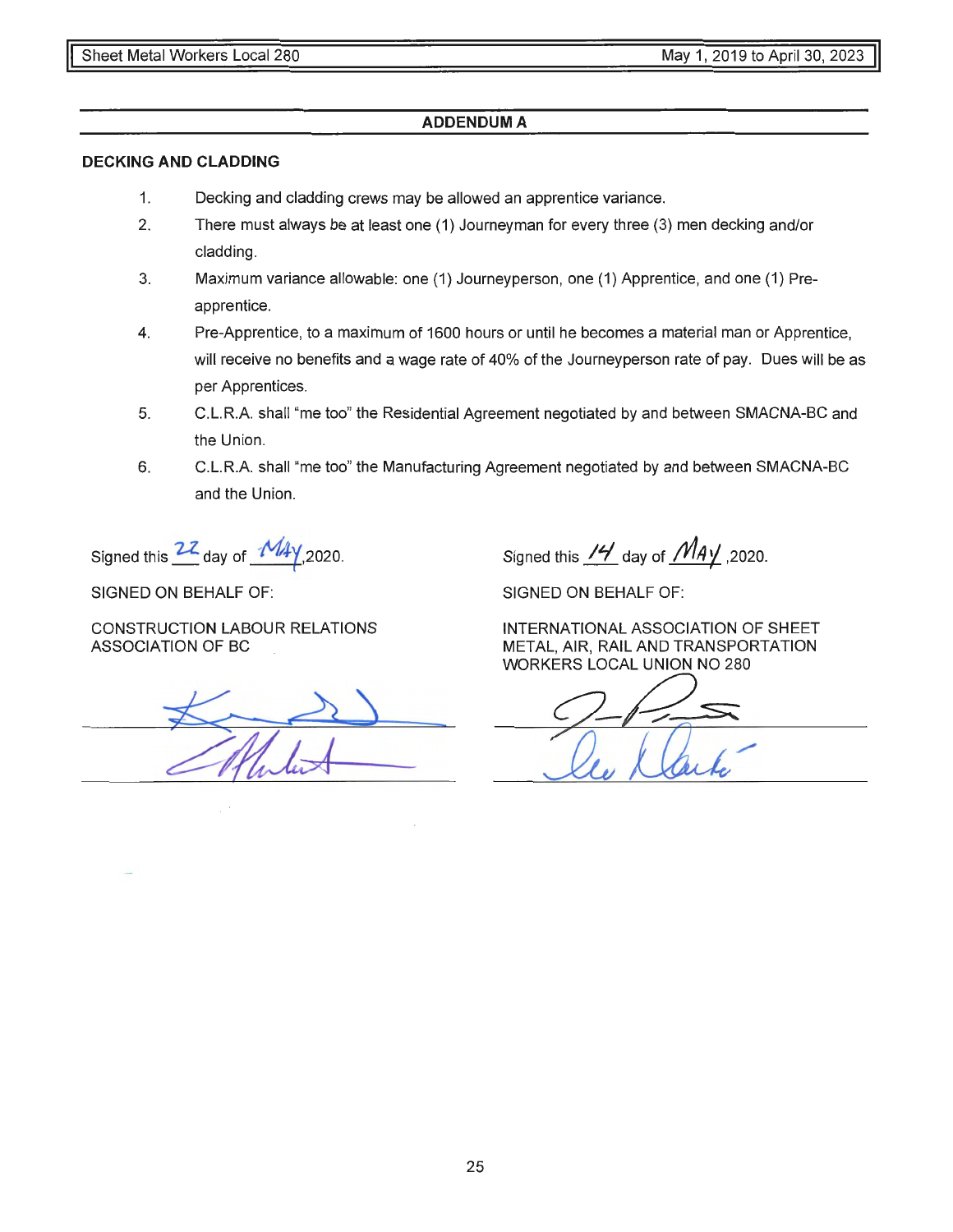#### **ADDENDUM B**

#### **ARCHITECTURAL PANEL CREWS**

- 1. Architectural Panel Crews shall be allowed an Apprentice variance.
- 2. There must always be at least one (1) Journeyperson for every three (3) Architectural Panel Crew.
- 3. Maximum variance allowable one (1) Journeyperson, one (1) Apprentice, and one (1) Probationary Apprentice.
- 4. Pre-Apprentice to a maximum of 1600 hours or until he/she becomes a Material Handler or a registered Apprentice. Pre-Apprentices shall receive coverage as follows:

0000-0800 hours B.C. Medical

0801-1600 hours Local 280 Health Benefit Plan

Pre-Apprentices shall receive BC Medical as soon as coverage is allowed under government regulations up to 800 hours and then they shall receive Local Union 280 Health & Welfare benefits.

5. Only Journeypersons, Apprentices and Pre-Apprentices shall work on architectural panels.

The SMACNA-BC representatives agree to recommend to their Board that this agreement should form the basis of the SMACNA-BC/ International Association of Sheet Metal, Air, Rail and Transportation Workers Local Union No. 280 collective agreement.

Signed this  $\frac{ZZ}{2}$  day of  $\frac{M_4Y}{2020}$ .

SIGNED ON BEHALF OF:

CONSTRUCTION LABOUR RELATIONS ASSOCIATION OF BC

Signed this  $14'$  day of  $M_4$  / 2020.

SIGNED ON BEHALF OF:

INTERNATIONAL ASSOCIATION OF SHEET METAL, AIR, RAIL AND TRANSPORTATION WORKERS LOCAL UNION NO. 280

le Klarten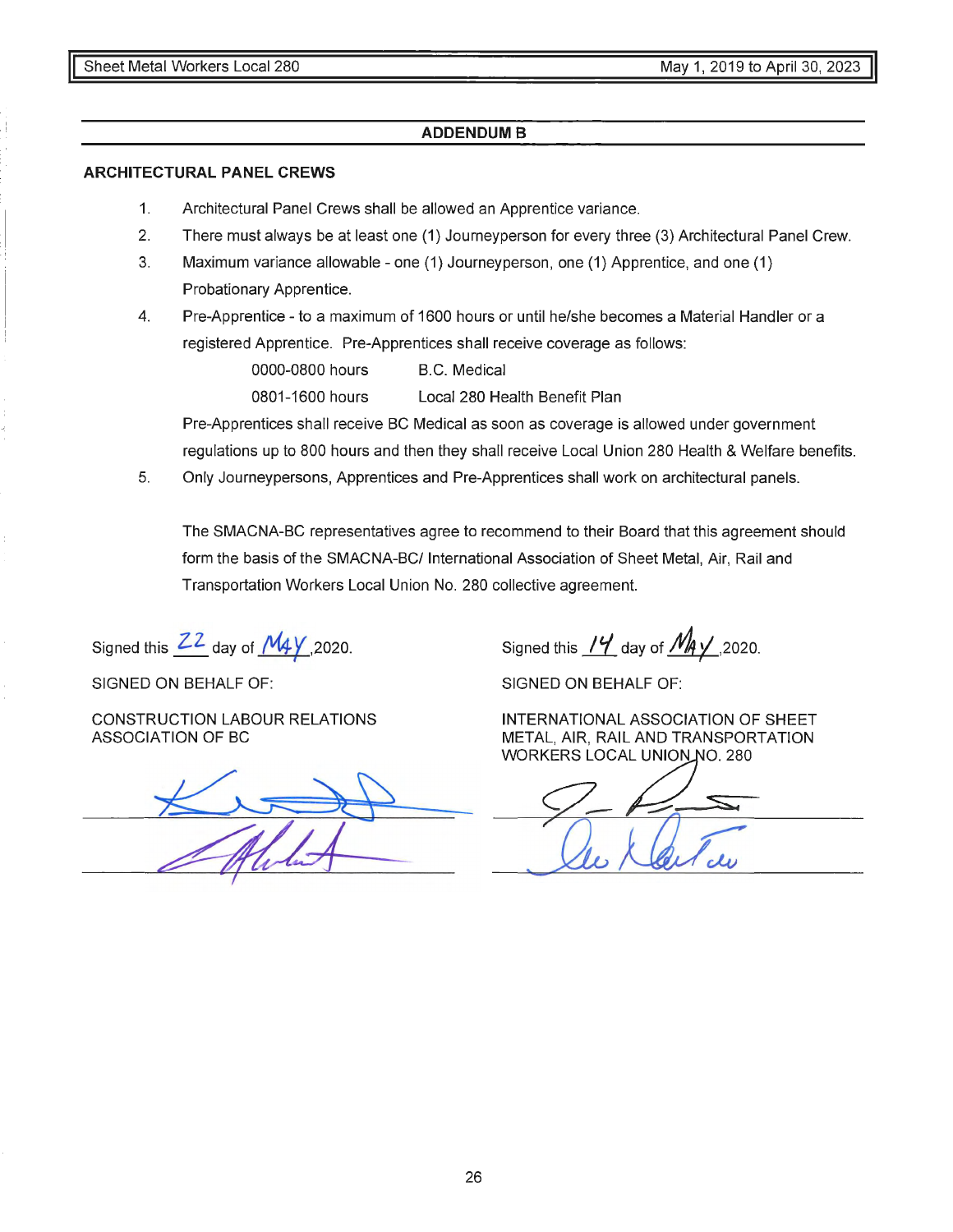#### **APPENDIX A (ICI Rates)**

|                                                    |      |                                      |                                                             | October 1, 2018                                 |                           | June 17, 2019                        |                                                      |                                            |                                  |
|----------------------------------------------------|------|--------------------------------------|-------------------------------------------------------------|-------------------------------------------------|---------------------------|--------------------------------------|------------------------------------------------------|--------------------------------------------|----------------------------------|
| Breakdown of Monetary Package                      |      | Straight Time<br>Hourly Wage<br>Rate | Vacation<br>&<br><b>Holiday Pay</b><br>$(12%)$ <sup>1</sup> | <b>Total Employer</b><br>Contributions $*$ 1, 4 | Total Monetary<br>Package | Straight Time<br>Hourly Wage<br>Rate | Vacation<br>&<br>Holiday Pay<br>$(12%)$ <sup>1</sup> | <b>Total Employer</b><br>Contributions * 1 | <b>Total Monetary</b><br>Package |
| "A" Foreman                                        | 115% | \$45.80                              | \$5.50                                                      | \$8.454                                         | \$59.754                  | \$46.67                              | \$5.60                                               | \$8.474                                    | \$60.744                         |
| "B" Foreman                                        | 110% | \$43.81                              | \$5.26                                                      | \$8.454                                         | \$57.524                  | \$44.64                              | \$5.36                                               | \$8.474                                    | \$58.474                         |
| Journeyman                                         | 100% | \$39.83                              | \$4.78                                                      | \$8.454                                         | \$53.064                  | \$40.58                              | \$4.87                                               | \$8.474                                    | \$53.924                         |
| 1st Year Joumeyman                                 | 90%  | \$35.85                              | \$4.30                                                      | \$8.454                                         | \$48.604                  | \$36.52                              | \$4.38                                               | \$8.474                                    | \$49.374                         |
| Journeyman Welder <sup>2</sup>                     | 100% | \$39.73                              | \$4.77                                                      | \$8.454                                         | \$52.954                  | \$40.48                              | \$4.86                                               | \$8.474                                    | \$53.814                         |
| Welder <sup>2</sup>                                | 85%  | \$33.77                              | \$4.05                                                      | \$8.454                                         | \$46.274                  | \$34.41                              | \$4.13                                               | \$8,474                                    | \$47.014                         |
| Material Man (Grandparented)                       | 75%  | \$29.87                              | \$3.58                                                      | \$8.454                                         | \$41.904                  | \$30.44                              | \$3.65                                               | \$8.474                                    | \$42.564                         |
| Material Man                                       | 50%  | \$19.92                              | \$2.39                                                      | \$8.454                                         | \$30.764                  | \$20.29                              | \$2.43                                               | \$8.474                                    | \$31.194                         |
| Apprentices:                                       |      |                                      |                                                             |                                                 |                           |                                      |                                                      |                                            |                                  |
| 4,801 - 6,400 Hours                                | 80%  | \$31.86                              | \$3.82                                                      | \$8.454                                         | \$44.134                  | \$32.46                              | \$3.90                                               | \$8.474                                    | \$44.834                         |
| 3,201 - 4,800 Hours                                | 70%  | \$27.88                              | \$3.35                                                      | \$8.454                                         | \$39.684                  | \$28.41                              | \$3.41                                               | \$8.474                                    | \$40.294                         |
| 1,601 - 3,200 Hours                                | 60%  | \$23.90                              | \$2.87                                                      | \$8.454                                         | \$35.224                  | \$24.35                              | \$2.92                                               | \$8.474                                    | \$35.744                         |
| 0 - 1,600 Hours                                    | 50%  | \$19.92                              | \$2.39                                                      | \$8.454                                         | \$30.764                  | \$20.29                              | \$2.43                                               | \$8.474                                    | \$31.194                         |
| Pre-Apprentice (After 800 Hours) <sup>1</sup>      | 40%  | \$15.93                              | \$1.27                                                      | \$2.830                                         | \$20.030                  | \$16.23                              | \$1.30                                               | \$2.830                                    | \$20.360                         |
| Pre-Apprentice (First 800 Hours) <sup>1</sup>      | 40%  | \$15.93                              | \$1.27                                                      | \$0.000                                         | \$17.200                  | \$16.23                              | \$1.30                                               | \$0.000                                    | \$17.530                         |
| <b>Employer Contributions</b>                      |      |                                      |                                                             | October 1, 2018                                 |                           |                                      |                                                      | June 17, 2019                              |                                  |
| <b>Health Benefit Fund</b>                         | W    |                                      |                                                             | \$2.83                                          |                           |                                      |                                                      | \$2.83                                     |                                  |
| Pension                                            | W    |                                      |                                                             | \$4.73                                          |                           |                                      |                                                      | \$4.73                                     |                                  |
| Sheet Metal Apprenticeship Fund                    | W    |                                      |                                                             | \$0.39                                          |                           |                                      |                                                      | \$0.39                                     |                                  |
| Rehabilitation Fund                                | W    |                                      |                                                             | \$0.02                                          |                           |                                      |                                                      | \$0.04                                     |                                  |
| <b>BCBCBTU Fund</b>                                | W    |                                      |                                                             | \$0.05                                          |                           |                                      |                                                      | \$0.05                                     |                                  |
| JAPlan <sup>3</sup>                                | W    |                                      |                                                             | n/a                                             |                           |                                      |                                                      | n/a                                        |                                  |
| <b>Contract Administration Fund</b>                | W    |                                      |                                                             | \$0.13                                          |                           |                                      |                                                      | \$0.13                                     |                                  |
| Sheet Metal Industry Fund <sup>4</sup>             | W    |                                      |                                                             | \$0.294                                         |                           |                                      |                                                      | \$0.294                                    |                                  |
| D&A Policy                                         | W    |                                      | \$0.01                                                      |                                                 |                           |                                      |                                                      | \$0.01                                     |                                  |
| Total Employer Contributions - Straight Time Hours |      |                                      |                                                             | \$8.454                                         |                           | \$8,474                              |                                                      |                                            |                                  |
| Total Employer Contributions - 1.5X Overtime Hours |      |                                      |                                                             | \$8.454                                         |                           |                                      |                                                      | \$8.474                                    |                                  |
| Total Employer Contributions - 2X Overtime Hours   |      |                                      |                                                             | \$8.454                                         |                           |                                      |                                                      | \$8.474                                    |                                  |

1. Pre-Apprentice - Vacation & Holiday Pay is 8%. Employer Contributions do not apply. Health Contribution applies after 800 hours; for first 800 hours, the Employer will provide BC Medical.

2. Journeyman Welder and Welder Classifications are not entitled to the tool allowance.

2. JAPlan contributions have been suspended until further notice. **27 27 27** 

4. Sheet Metal Industry Fund includes GST.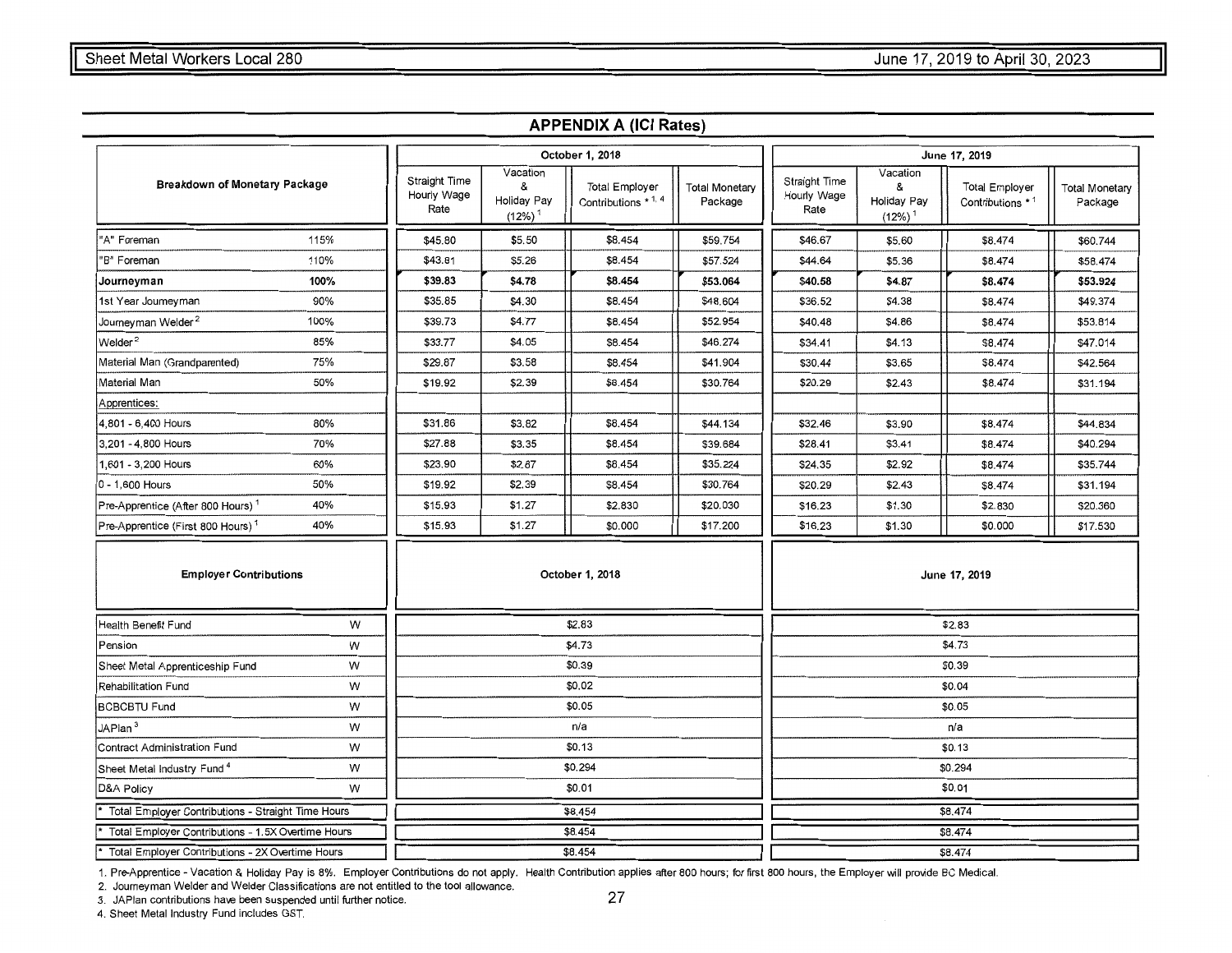#### Interval Workers Local 280 **Sheet Metal Workers Local 280** June 17, 2019 to April 30, 2023

#### **APPENDIX A (ICI Rates) cont'd**

|                                                    |      |                                      |                                                      | May 1, 2020                                |                                  | May 1, 2021                          |                                       |                                            |                                  |
|----------------------------------------------------|------|--------------------------------------|------------------------------------------------------|--------------------------------------------|----------------------------------|--------------------------------------|---------------------------------------|--------------------------------------------|----------------------------------|
| <b>Breakdown of Monetary Package</b>               |      | Straight Time<br>Hourly Wage<br>Rate | Vacation<br>&<br>Holiday Pay<br>$(12%)$ <sup>1</sup> | <b>Total Employer</b><br>Contributions * 1 | <b>Total Monetary</b><br>Package | Straight Time<br>Hourly Wage<br>Rate | Vacation<br>&<br>Holiday Pay<br>(12%) | <b>Total Employer</b><br>Contributions * 1 | <b>Total Monetary</b><br>Package |
| "A" Foreman                                        | 115% | \$47.53                              | \$5.70                                               | \$8.474                                    | \$61.704                         | \$48.39                              | \$5.81                                | \$8.474                                    | \$62.674                         |
| "B" Foreman                                        | 110% | \$45.46                              | \$5.46                                               | \$8.474                                    | \$59,394                         | \$46.29                              | \$5.55                                | \$8.474                                    | \$60,314                         |
| Journeyman                                         | 100% | \$41.33                              | \$4.960                                              | \$8.474                                    | \$54.764                         | \$42.08                              | \$5.050                               | \$8.474                                    | \$55.604                         |
| 1st Year Journeyman                                | 90%  | \$37.20                              | \$4.46                                               | \$8.474                                    | \$50.134                         | \$37.87                              | \$4.54                                | \$8.474                                    | \$50.884                         |
| Journeyman Welder <sup>2</sup>                     | 100% | \$41.23                              | \$4.95                                               | \$8.474                                    | \$54.654                         | \$41.98                              | \$5.04                                | \$8.474                                    | \$55.494                         |
| Welder $^2$                                        | 85%  | \$35.05                              | \$4.21                                               | \$8.474                                    | \$47.734                         | \$35.68                              | \$4.28                                | \$8.474                                    | \$48.434                         |
| Material Man (Grandparented)                       | 75%  | \$31.00                              | \$3.72                                               | \$8.474                                    | \$43.194                         | \$31.56                              | \$3.79                                | \$8.474                                    | \$43.824                         |
| Material Man                                       | 50%  | \$20.67                              | \$2.48                                               | \$8.474                                    | \$31.624                         | \$21.04                              | \$2.52                                | \$8.474                                    | \$32.034                         |
| Apprentices:                                       |      |                                      |                                                      |                                            |                                  |                                      |                                       |                                            |                                  |
| 4,801 - 6,400 Hours                                | 80%  | \$33.06                              | \$3.97                                               | \$8.474                                    | \$45.504                         | \$33.66                              | \$4.04                                | \$8.474                                    | \$46.174                         |
| 3,201 - 4,800 Hours                                | 70%  | \$28.93                              | \$3.47                                               | \$8.474                                    | \$40.874                         | \$29.46                              | \$3.54                                | \$8.474                                    | \$41.474                         |
| 1,601 - 3,200 Hours                                | 60%  | \$24.80                              | \$2.98                                               | \$8.474                                    | \$36.254                         | \$25.25                              | \$3.03                                | \$8.474                                    | \$36.754                         |
| 0 - 1,600 Hours                                    | 50%  | \$20.67                              | \$2.48                                               | \$8.474                                    | \$31.624                         | \$21.04                              | \$2.52                                | \$8.474                                    | \$32.034                         |
| Pre-Apprentice (After 800 Hours) <sup>1</sup>      | 40%  | \$16.53                              | \$1.32                                               | \$2.830                                    | \$20.680                         | \$16.83                              | \$1.35                                | \$2,830                                    | \$21.010                         |
| Pre-Apprentice (First 800 Hours) <sup>1</sup>      | 40%  | \$16.53                              | \$1.32                                               | \$0.000                                    | \$17.850                         | \$16.83                              | \$1.35                                | \$0,000                                    | \$18.180                         |
| <b>Employer Contributions</b>                      |      |                                      |                                                      | May 1, 2020                                |                                  | May 1, 2021                          |                                       |                                            |                                  |
| Health Benefit Fund                                | W    |                                      |                                                      | \$2.83                                     |                                  |                                      |                                       | \$2.83                                     |                                  |
| Pension                                            | W    |                                      |                                                      | \$4.73                                     |                                  |                                      |                                       | \$4.73                                     |                                  |
| Sheet Metal Apprenticeship Fund                    | W    |                                      |                                                      | \$0.39                                     |                                  |                                      |                                       | \$0.39                                     |                                  |
| Rehabilitation Fund                                | W    |                                      |                                                      | \$0.04                                     |                                  |                                      |                                       | \$0.04                                     |                                  |
| <b>BCBCBTU Fund</b>                                | W    |                                      |                                                      | \$0.05                                     |                                  |                                      |                                       | \$0.05                                     |                                  |
| JAPlan <sup>3</sup>                                | W    |                                      |                                                      | n/a                                        |                                  |                                      |                                       | n/a                                        |                                  |
| <b>Contract Administration Fund</b>                | W    |                                      |                                                      | \$0.13                                     |                                  |                                      |                                       | \$0.13                                     |                                  |
| Sheet Metal Industry Fund <sup>4</sup>             | W    |                                      | \$0.294                                              |                                            |                                  |                                      |                                       | \$0.294                                    |                                  |
| D&A Policy                                         | W    |                                      | \$0.01                                               |                                            |                                  |                                      |                                       | \$0.01                                     |                                  |
| Total Employer Contributions - Straight Time Hours |      |                                      |                                                      | \$8.474                                    |                                  | \$8.474                              |                                       |                                            |                                  |
| Total Employer Contributions - 1.5X Overtime Hours |      |                                      |                                                      | \$8.474                                    |                                  |                                      |                                       | \$8.474                                    |                                  |
| Total Employer Contributions - 2X Overtime Hours   |      |                                      |                                                      | \$8.474                                    |                                  |                                      |                                       | \$8.474                                    |                                  |

1. Pre-Apprentice - Vacation & Holiday Pay is 8%. Employer Contributions do not apply. Health Contribution applies after 800 hours; for first 800 hours, the Employer will provide BC Medical.

2. Journeyman Welder and Welder Classifications are not entitled to the tool allowance. 2. Journeyman Welder and Welder Classifications are not entitled to the tool allowance.<br>3. JAPlan contributions have been suspended until further notice.

4. Sheet Metal Industry Fund includes GST.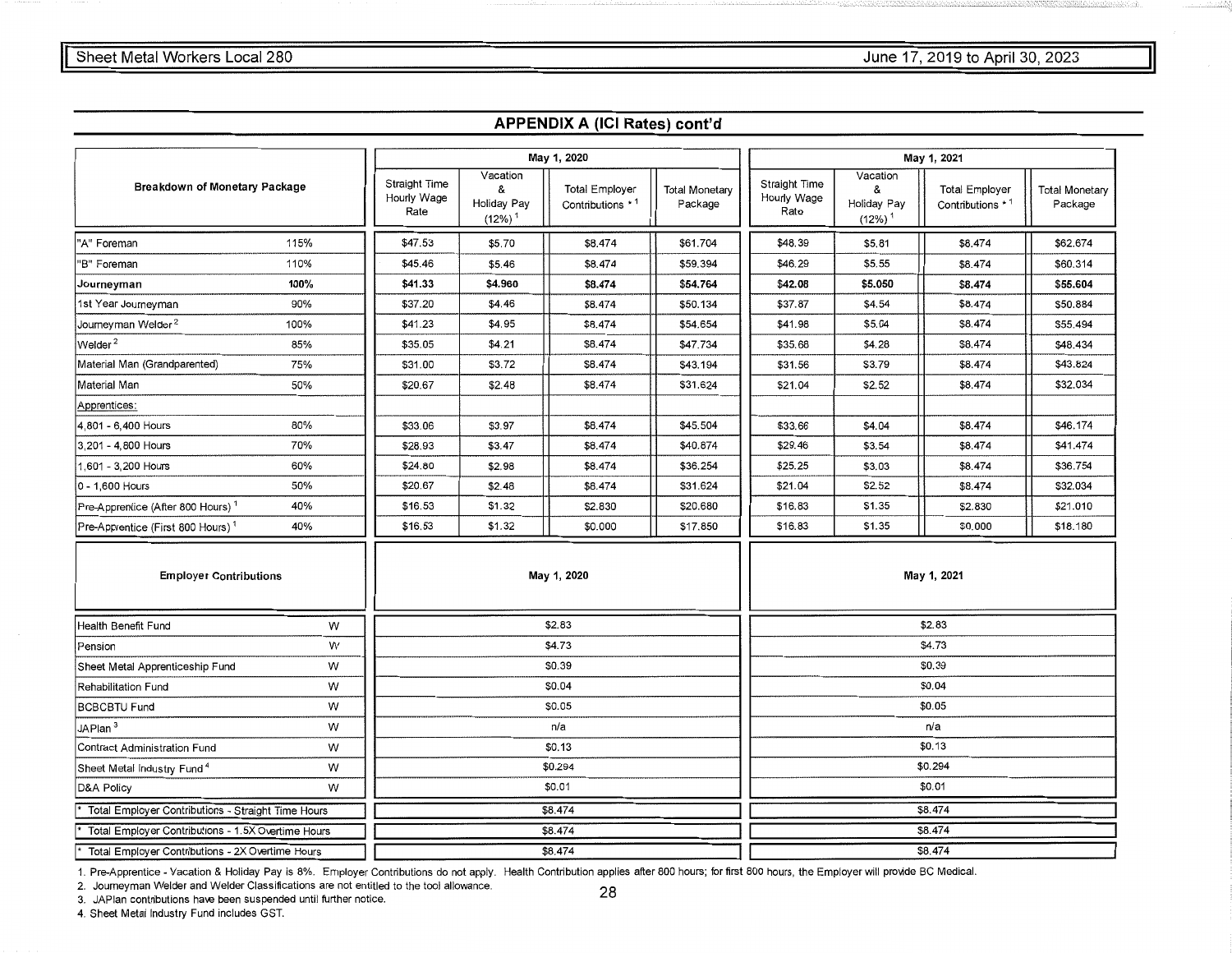#### **APPENDIX A (ICI Rates) cont'd**

|                                                    |      | May 1, 2022                          |                                                       |                                            |                                  |  |  |  |
|----------------------------------------------------|------|--------------------------------------|-------------------------------------------------------|--------------------------------------------|----------------------------------|--|--|--|
| <b>Breakdown of Monetary Package</b>               |      | Straight Time<br>Hourly Wage<br>Rate | Vacation<br>&<br>Holiday Pay<br>$(12\%)$ <sup>1</sup> | <b>Total Employer</b><br>Contributions * 1 | <b>Total Monetary</b><br>Package |  |  |  |
| "A" Foreman                                        | 115% | \$49.25                              | \$5.91                                                | \$8.47                                     | \$63.63                          |  |  |  |
| "B" Foreman                                        | 110% | \$47.11                              | \$5.65                                                | \$8.47                                     | \$61.23                          |  |  |  |
| Journeyman                                         | 100% | \$42.83                              | \$5.140                                               | \$8.47                                     | \$56.44                          |  |  |  |
| 1st Year Journeyman                                | 90%  | \$38.55                              | \$4.63                                                | \$8.47                                     | \$51.65                          |  |  |  |
| Journeyman Welder <sup>2</sup>                     | 100% | \$42.73                              | \$5.13                                                | \$8.47                                     | \$56.33                          |  |  |  |
| Welder <sup>2</sup>                                | 85%  | \$36.32                              | \$4.36                                                | \$8.47                                     | \$49.15                          |  |  |  |
| Material Man (Grandparented)                       | 75%  | \$32.12                              | \$3.85                                                | \$8.47                                     | \$44.44                          |  |  |  |
| Material Man                                       | 50%  | \$21.42                              | \$2.57                                                | \$8.47                                     | \$32.46                          |  |  |  |
| Apprentices:                                       |      |                                      |                                                       |                                            |                                  |  |  |  |
| 4,801 - 6,400 Hours                                | 80%  | \$34.26                              | \$4.11                                                | \$8.47                                     | \$46.84                          |  |  |  |
| 3,201 - 4,800 Hours                                | 70%  | \$29.98                              | \$3.60                                                | \$8.47                                     | \$42.05                          |  |  |  |
| 1,601 - 3,200 Hours                                | 60%  | \$25.70                              | \$3.08                                                | \$8.47                                     | \$37.25                          |  |  |  |
| 0 - 1,600 Hours                                    | 50%  | \$21.42                              | \$2.57                                                | \$8.47                                     | \$32.46                          |  |  |  |
| Pre-Apprentice (After 800 Hours) <sup>1</sup>      | 40%  | \$17.13                              | \$1.37                                                | \$2.83                                     | \$21.33                          |  |  |  |
| Pre-Apprentice (First 800 Hours) <sup>1</sup>      | 40%  | \$17.13                              | \$1.37                                                | \$0.00                                     | \$18.50                          |  |  |  |
| <b>Employer Contributions</b>                      |      |                                      |                                                       | May 1, 2022                                |                                  |  |  |  |
| <b>Health Benefit Fund</b>                         | W    |                                      |                                                       | \$2.83                                     |                                  |  |  |  |
| Pension                                            | W    |                                      |                                                       | \$4.73                                     |                                  |  |  |  |
| Sheet Metal Apprenticeship Fund                    | W    |                                      |                                                       | \$0.39                                     |                                  |  |  |  |
| Rehabilitation Fund                                | W    |                                      |                                                       | \$0.04                                     |                                  |  |  |  |
| <b>BCBCBTU Fund</b>                                | W    |                                      |                                                       | \$0.05                                     |                                  |  |  |  |
| JAPlan <sup>3</sup>                                | W    |                                      |                                                       | n/a                                        |                                  |  |  |  |
| <b>Contract Administration Fund</b>                | W    |                                      | \$0.13                                                |                                            |                                  |  |  |  |
| Sheet Metal Industry Fund <sup>4</sup>             | W    |                                      |                                                       | \$0.294                                    |                                  |  |  |  |
| D&A Policy                                         | w    |                                      |                                                       | \$0.01                                     |                                  |  |  |  |
| Total Employer Contributions - Straight Time Hours |      |                                      | \$8.474                                               |                                            |                                  |  |  |  |
| Total Employer Contributions - 1.5X Overtime Hours |      |                                      |                                                       | \$8.474                                    |                                  |  |  |  |
| Total Employer Contributions - 2X Overtime Hours   |      |                                      |                                                       | \$8.474                                    |                                  |  |  |  |

1. Pre-Apprentice - Vacation & Holiday Pay is 8%. Employer Contributions do not apply. Health Contribution applies after 800 hours; for first 800 hours, the Employer will provide BC Medical.<br>2. Journeyman Welder and Welde

3. JAPlan contributions have been suspended until further notice.

4. Sheet Metal Industry Fund includes GST.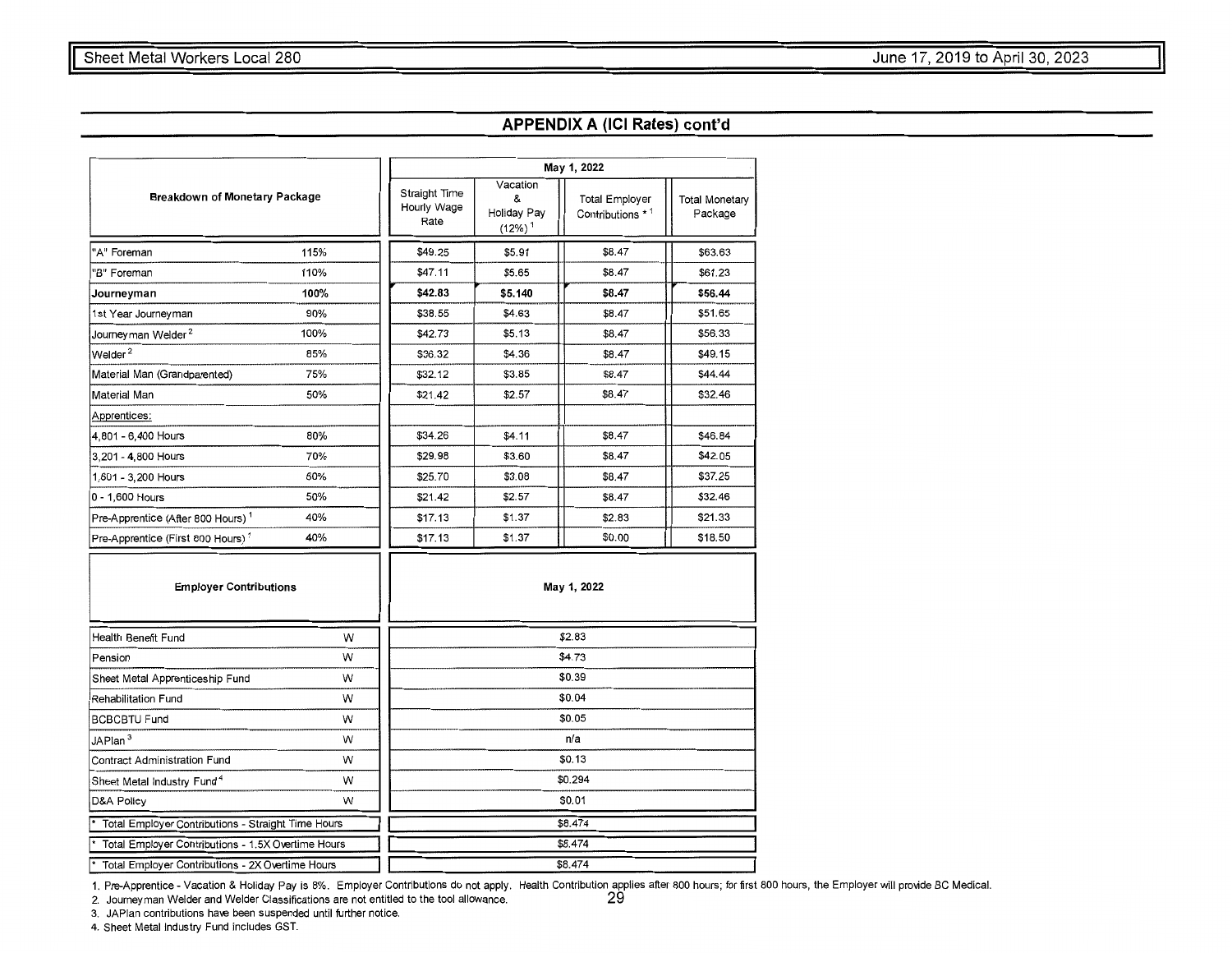### **FIGURE 2019 IS APPENDIX CONTRACT SHEET AND RESPONSE ASSESSINGLY AND RESPONSE A LIGHTER 2019 to April 30, 2023**

#### **APPENDIX A (ICI Rates) cont'd**

|                                       |  | October 1, 2018        |                                  |                             |  |  |
|---------------------------------------|--|------------------------|----------------------------------|-----------------------------|--|--|
| <b>Employee Deductions</b>            |  |                        | Local 280<br>Council Fund        | Local 280 Promotion<br>Fund |  |  |
|                                       |  | W                      | W                                | W                           |  |  |
| All Classes other than Pre-Apprentice |  | \$0.22                 | \$0.12                           | \$0.03                      |  |  |
| Pre-Apprentice Classifications        |  | \$0.22                 | n/a                              | n/a                         |  |  |
|                                       |  |                        | <b>Total Employee Deductions</b> |                             |  |  |
|                                       |  | Straight Time<br>Hours | 1.5X Overtime<br>Hours           | 2X Overtime Hours           |  |  |
| All Classes other than Pre-Apprentice |  | \$0.37                 | \$0.37                           | \$0.37                      |  |  |
| Pre-Apprentice Classifications        |  | \$0.22                 | \$0.22                           | \$0.22                      |  |  |

Employer Contributions and Employee Deductions marked "E" paid/deducted based on hours Earned Employer Contributions and Employee Deductions marked "W' paid/deducted based on hours Worked Hourly Dues may be subject to change owr the duration of the Agreement.

| June 17, 2019 to April 30, 2023  |                           |                             |                        |  |  |  |  |  |
|----------------------------------|---------------------------|-----------------------------|------------------------|--|--|--|--|--|
| Hourly Dues                      | Local 280<br>Council Fund | Local 280 Promotion<br>Fund | Rehabilitation<br>Fund |  |  |  |  |  |
| w                                | w                         | w                           | w                      |  |  |  |  |  |
| \$0.22                           | \$0.12                    | \$0.03                      | \$0.04                 |  |  |  |  |  |
| \$0.22<br>n/a                    |                           | n/a                         | n/a                    |  |  |  |  |  |
| <b>Total Employee Deductions</b> |                           |                             |                        |  |  |  |  |  |

| Straight Time<br>Hours | 1.5X Overtime<br>Hours | 2X Overtime Hours |  |  |  |
|------------------------|------------------------|-------------------|--|--|--|
| \$0.41                 | \$0.41                 | \$0.41            |  |  |  |
| \$0.22                 | \$0.22                 | \$0.22            |  |  |  |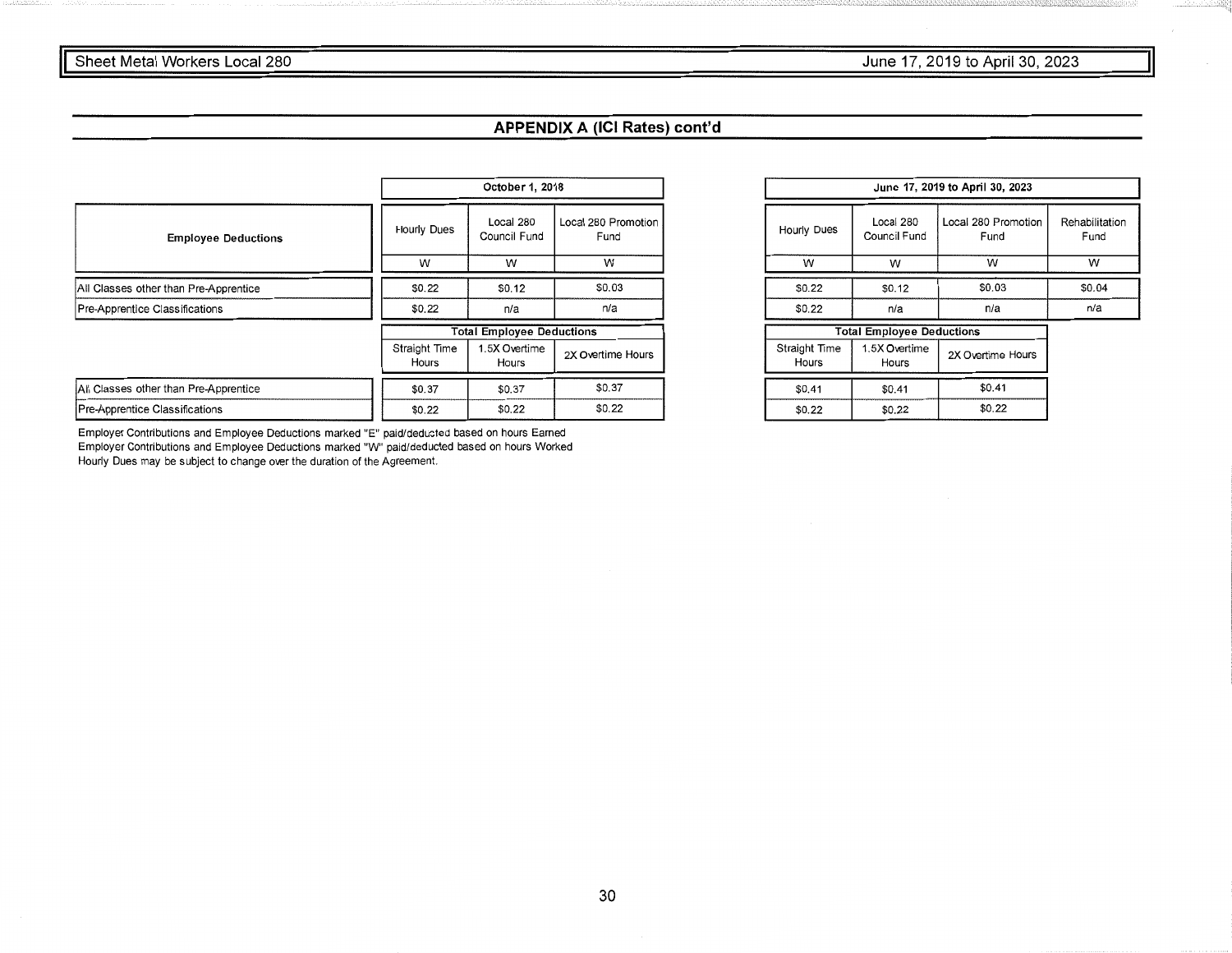|                                                    |      |                                      |                                                      | October 1, 2018                               |                                  |                                      | June 17, 2019                                |                                           |                                  |  |
|----------------------------------------------------|------|--------------------------------------|------------------------------------------------------|-----------------------------------------------|----------------------------------|--------------------------------------|----------------------------------------------|-------------------------------------------|----------------------------------|--|
| Breakdown of Monetary Package                      |      | Straight Time<br>Hourly Wage<br>Rate | Vacation<br>&<br>Holiday Pay<br>$(12%)$ <sup>1</sup> | <b>Total Employer</b><br>Contributions * 1, 4 | <b>Total Monetary</b><br>Package | Straight Time<br>Hourly Wage<br>Rate | Vacation<br>&<br><b>Holiday Pay</b><br>(12%) | <b>Total Employer</b><br>Contributions *1 | <b>Total Monetary</b><br>Package |  |
| "A" Foreman                                        | 115% | \$48.09                              | \$5.77                                               | \$8.454                                       | \$62.314                         | \$49.00                              | \$5.88                                       | \$8.474                                   | \$63,354                         |  |
| 'B" Foreman                                        | 110% | \$46.00                              | \$5.52                                               | \$8.454                                       | \$59.974                         | \$46.87                              | \$5.62                                       | \$8.474                                   | \$60.964                         |  |
| Journeyman                                         | 100% | \$41.82                              | \$5.02                                               | \$8.454                                       | \$55.294                         | \$42.61                              | \$5.11                                       | \$8.474                                   | \$56.194                         |  |
| 1st Year Journeyman                                | 90%  | \$37.64                              | \$4.52                                               | \$8.454                                       | \$50.614                         | \$38.35                              | \$4.60                                       | \$8,474                                   | \$51.424                         |  |
| Journeyman Welder <sup>2</sup>                     | 100% | \$41.72                              | \$5.01                                               | \$8.454                                       | \$55,184                         | \$42.51                              | \$5.10                                       | \$8.474                                   | \$56.084                         |  |
| Welder <sup>2</sup>                                | 85%  | \$35.46                              | \$4.26                                               | \$8.454                                       | \$48.174                         | \$36.13                              | \$4.34                                       | \$8.474                                   | \$48.944                         |  |
| Material Man (Grandparented)                       | 75%  | \$31.37                              | \$3.76                                               | \$8.454                                       | \$43.584                         | \$31.96                              | \$3.84                                       | \$8.474                                   | \$44.274                         |  |
| Material Man                                       | 50%  | \$20.91                              | \$2.51                                               | \$8,454                                       | \$31.874                         | \$21.31                              | \$2.56                                       | \$8,474                                   | \$32.344                         |  |
| Apprentices:                                       |      |                                      |                                                      |                                               |                                  |                                      |                                              |                                           |                                  |  |
| 4,801 - 6,400 Hours                                | 80%  | \$33.46                              | \$4.02                                               | \$8.454                                       | \$45.934                         | \$34.09                              | \$4.09                                       | \$8.474                                   | \$46.654                         |  |
| 3,201 - 4,800 Hours                                | 70%  | \$29.27                              | \$3.51                                               | \$8.454                                       | \$41.234                         | \$29.83                              | \$3.58                                       | \$8.474                                   | \$41.884                         |  |
| 1,601 - 3,200 Hours                                | 60%  | \$25.09                              | \$3.01                                               | \$8.454                                       | \$36.554                         | \$25.57                              | \$3.07                                       | \$8.474                                   | \$37.114                         |  |
| 0 - 1,600 Hours                                    | 50%  | \$20.91                              | \$2.51                                               | \$8.454                                       | \$31.874                         | \$21.31                              | \$2.56                                       | \$8.474                                   | \$32.344                         |  |
| Pre-Apprentice (After 800 Hours) <sup>1</sup>      | 40%  | \$16.73                              | \$1.34                                               | \$2.830                                       | \$20.900                         | \$17.04                              | \$1.36                                       | \$2.830                                   | \$21.230                         |  |
| Pre-Apprentice (First 800 Hours) <sup>1</sup>      | 40%  | \$16.73                              | \$1.34                                               | \$0.000                                       | \$18.070                         | \$17.04                              | \$1.36                                       | \$0,000                                   | \$18.400                         |  |
| <b>Employer Contributions</b>                      |      |                                      |                                                      | October 1, 2018                               |                                  | June 17, 2019                        |                                              |                                           |                                  |  |
| Health Benefit Fund                                | W    |                                      |                                                      | \$2.83                                        |                                  |                                      |                                              | \$2.83                                    |                                  |  |
| Pension                                            | w    |                                      |                                                      | \$4.73                                        |                                  |                                      |                                              | \$4.73                                    |                                  |  |
| Sheet Metal Apprenticeship Fund                    | W    |                                      |                                                      | \$0.39                                        |                                  |                                      |                                              | \$0.39                                    |                                  |  |
| <b>Rehabilitation Fund</b>                         | W    |                                      |                                                      | \$0.02                                        |                                  |                                      |                                              | \$0.04                                    |                                  |  |
| <b>BCBCBTU Fund</b>                                | W    |                                      |                                                      | \$0.05                                        |                                  |                                      |                                              | \$0.05                                    |                                  |  |
| JAPlan $^3$                                        | W    |                                      |                                                      | n/a                                           |                                  |                                      |                                              | n/a                                       |                                  |  |
| Contract Administration Fund                       | w    |                                      |                                                      | \$0.13                                        |                                  |                                      |                                              | \$0.13                                    |                                  |  |
| Sheet Metal Industry Fund <sup>4</sup>             | W    |                                      |                                                      | \$0.294                                       |                                  |                                      |                                              | \$0,294                                   |                                  |  |
| D&A Policy                                         | w    |                                      |                                                      | \$0.01                                        |                                  |                                      |                                              | \$0.01                                    |                                  |  |
| Total Employer Contributions - Straight Time Hours |      |                                      |                                                      | \$8.454                                       |                                  |                                      |                                              | \$8.474                                   |                                  |  |
| Total Employer Contributions - 1.5X Overtime Hours |      |                                      |                                                      | \$8.454                                       |                                  |                                      |                                              | \$8.474                                   |                                  |  |
| Total Employer Contributions - 2X Overtime Hours   |      |                                      |                                                      | \$8.454                                       |                                  | \$8,474                              |                                              |                                           |                                  |  |

#### **APPENDIX A (Industrial PLA Rates - See Appendix C)**

1. Pre-Apprentice - Vacation & Holiday Pay is 8%. Employer Contributions do not apply. Health Contribution applies after 800 hours; for first 800 hours, the Employer will provide BC Medical.<br>2. Journeyman Welder and Welder

2. Journeyman Welder and Welder Classifications are not entitled to the tool allowance. 31

3. JAPlan contributions have been suspended until further notice.

4 Sheet Metal Industry Fund includes GST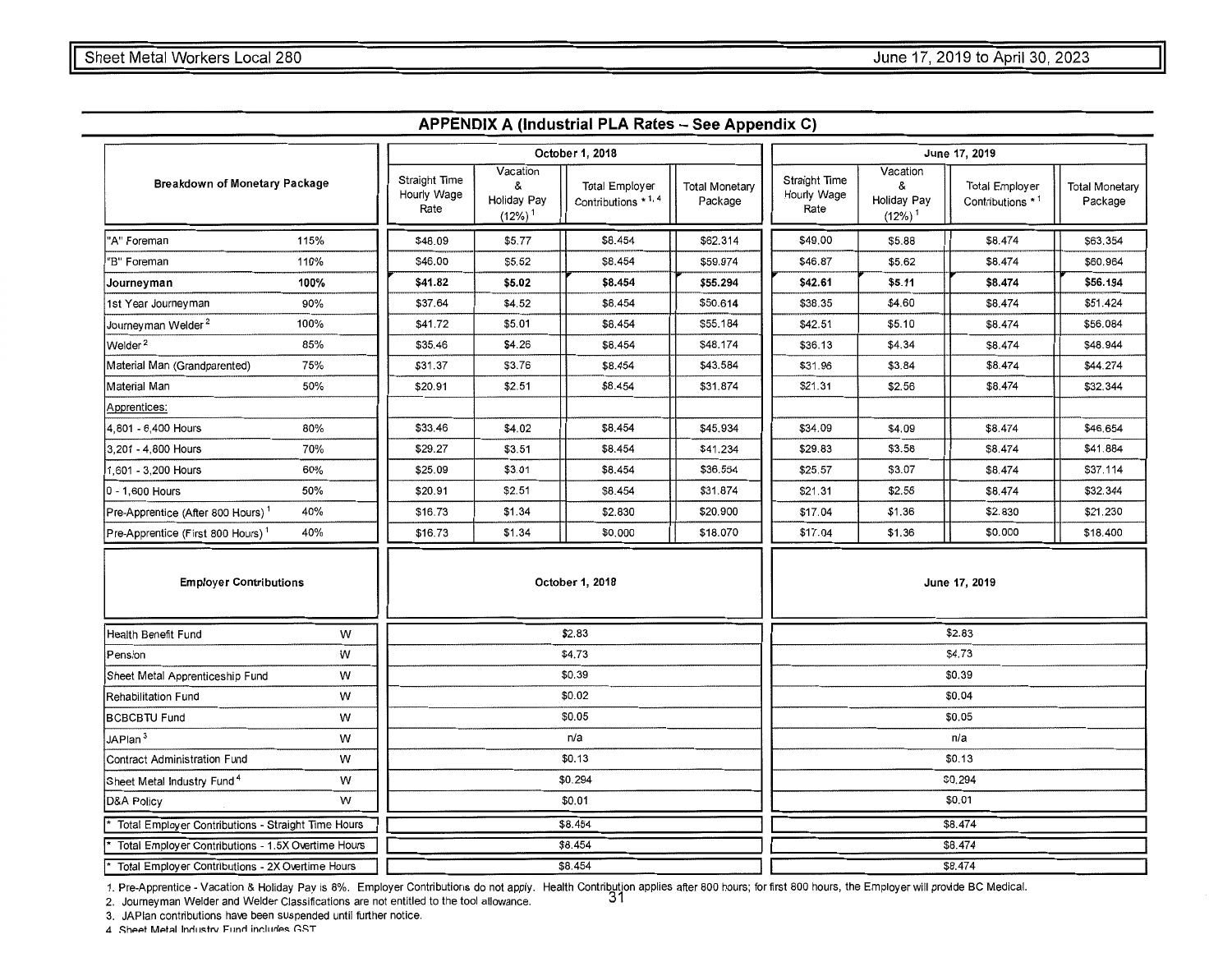|                                                    |      |                                      |                                       | May 1, 2020                                |                                  |                                      |                                                       | May 1, 2021                               |                                  |
|----------------------------------------------------|------|--------------------------------------|---------------------------------------|--------------------------------------------|----------------------------------|--------------------------------------|-------------------------------------------------------|-------------------------------------------|----------------------------------|
| Breakdown of Monetary Package                      |      | Straight Time<br>Hourly Wage<br>Rate | Vacation<br>8<br>Holiday Pay<br>(12%) | <b>Total Employer</b><br>Contributions * 1 | <b>Total Monetary</b><br>Package | Straight Time<br>Hourly Wage<br>Rate | Vacation<br>8<br>Holiday Pay<br>$(12\%)$ <sup>1</sup> | <b>Total Employer</b><br>Contributions *1 | <b>Total Monetary</b><br>Package |
| "A" Foreman                                        | 115% | \$49.91                              | \$5.99                                | \$8,474                                    | \$64,374                         | \$50.81                              | \$6.10                                                | \$8,474                                   | \$65,384                         |
| 'B" Foreman                                        | 110% | \$47.74                              | \$5.73                                | \$8.474                                    | \$61.944                         | \$48.60                              | \$5.83                                                | \$8.474                                   | \$62.904                         |
| Journeyman                                         | 100% | \$43.40                              | \$5.21                                | \$8.474                                    | \$57.084                         | \$44.18                              | \$5.30                                                | \$8.474                                   | \$57.954                         |
| 1st Year Journeyman                                | 90%  | \$39.06                              | \$4.69                                | \$8.474                                    | \$52.224                         | \$39.76                              | \$4.77                                                | \$8.474                                   | \$53.004                         |
| Journey man Welder <sup>2</sup>                    | 100% | \$43.30                              | \$5.20                                | \$8.474                                    | \$56.974                         | \$44.08                              | \$5.29                                                | \$8.474                                   | \$57.844                         |
| Welder <sup>2</sup>                                | 85%  | \$36.81                              | \$4.42                                | \$8.474                                    | \$49.704                         | \$37.47                              | \$4.50                                                | \$8,474                                   | \$50.444                         |
| Material Man (Grandparented)                       | 75%  | \$32.55                              | \$3.91                                | \$8.474                                    | \$44.934                         | \$33.14                              | \$3.98                                                | \$8.474                                   | \$45.594                         |
| Material Man                                       | 50%  | \$21.70                              | \$2.60                                | \$8.474                                    | \$32.774                         | \$22.09                              | \$2.65                                                | \$8.474                                   | \$33.214                         |
| Apprentices:                                       |      |                                      |                                       |                                            |                                  |                                      |                                                       |                                           |                                  |
| 4,801 - 6,400 Hours                                | 80%  | \$34.72                              | \$4.17                                | \$8.474                                    | \$47.364                         | \$35.34                              | \$4.24                                                | \$8.474                                   | \$48.054                         |
| 3,201 - 4,800 Hours                                | 70%  | \$30.38                              | \$3.65                                | \$8.474                                    | \$42.504                         | \$30,93                              | \$3.71                                                | \$8,474                                   | \$43.114                         |
| ,601 - 3,200 Hours                                 | 60%  | \$26.04                              | \$3.12                                | \$8.474                                    | \$37,634                         | \$26.51                              | \$3.18                                                | \$8.474                                   | \$38.164                         |
| 0 - 1,600 Hours                                    | 50%  | \$21.70                              | \$2.60                                | \$8.474                                    | \$32.774                         | \$22.09                              | \$2.65                                                | \$8.474                                   | \$33.214                         |
| Pre-Apprentice (After 800 Hours) <sup>1</sup>      | 40%  | \$17.36                              | \$1.39                                | \$2.830                                    | \$21.580                         | \$17.67                              | \$1.41                                                | \$2.830                                   | \$21.910                         |
| Pre-Apprentice (First 800 Hours) <sup>1</sup>      | 40%  | \$17.36                              | \$1.39                                | \$0.000                                    | \$18.750                         | \$17.67                              | \$1.41                                                | \$0.000                                   | \$19.080                         |
| <b>Employer Contributions</b>                      |      |                                      |                                       | May 1, 2020                                |                                  |                                      |                                                       | May 1, 2021                               |                                  |
| Health Benefit Fund                                | W    |                                      |                                       | \$2.83                                     |                                  |                                      |                                                       | \$2.83                                    |                                  |
| Pension                                            | W    |                                      |                                       | \$4.73                                     |                                  |                                      |                                                       | \$4.73                                    |                                  |
| Sheet Metal Apprenticeship Fund                    | W    |                                      |                                       | \$0.39                                     |                                  |                                      |                                                       | \$0.39                                    |                                  |
| <b>Rehabilitation Fund</b>                         | W    |                                      |                                       | \$0.04                                     |                                  |                                      |                                                       | \$0.04                                    |                                  |
| <b>BCBCBTU Fund</b>                                | W    |                                      |                                       | \$0.05                                     |                                  |                                      |                                                       | \$0.05                                    |                                  |
| JAPlan <sup>3</sup>                                | W    |                                      |                                       | n/a                                        |                                  |                                      |                                                       | n/a                                       |                                  |
| Contract Administration Fund                       | W    |                                      |                                       | \$0.13                                     |                                  |                                      |                                                       | \$0.13                                    |                                  |
| Sheet Metal Industry Fund <sup>4</sup>             | W    |                                      |                                       | \$0.294                                    |                                  |                                      |                                                       | \$0.294                                   |                                  |
| D&A Policy                                         | w    |                                      |                                       | \$0.01                                     |                                  |                                      |                                                       | \$0.01                                    |                                  |
| Total Employer Contributions - Straight Time Hours |      |                                      |                                       | \$8.474                                    |                                  |                                      |                                                       | \$8.474                                   |                                  |
| Total Employer Contributions - 1.5X Overtime Hours |      |                                      |                                       | \$8.474                                    |                                  |                                      |                                                       | \$8.474                                   |                                  |
| Total Employer Contributions - 2X Overtime Hours   |      |                                      |                                       | \$8.474                                    |                                  |                                      |                                                       | \$8.474                                   |                                  |

**APPENDIX A (Industrial PLA Rates - See Appendix C) cont'd** 

1. Pre-Apprentice - Vacation & Holiday Pay is 8%. Employer Contributions do not apply. Health Contribution applies after 800 hours; for first 800 hours, the Employer will provide BC Medical.<br>2. Journeyman Welder and Wel

3. JAPlan contributions have been suspended until further notice.

4. Sheet Metal lndustrv Fund includes GST.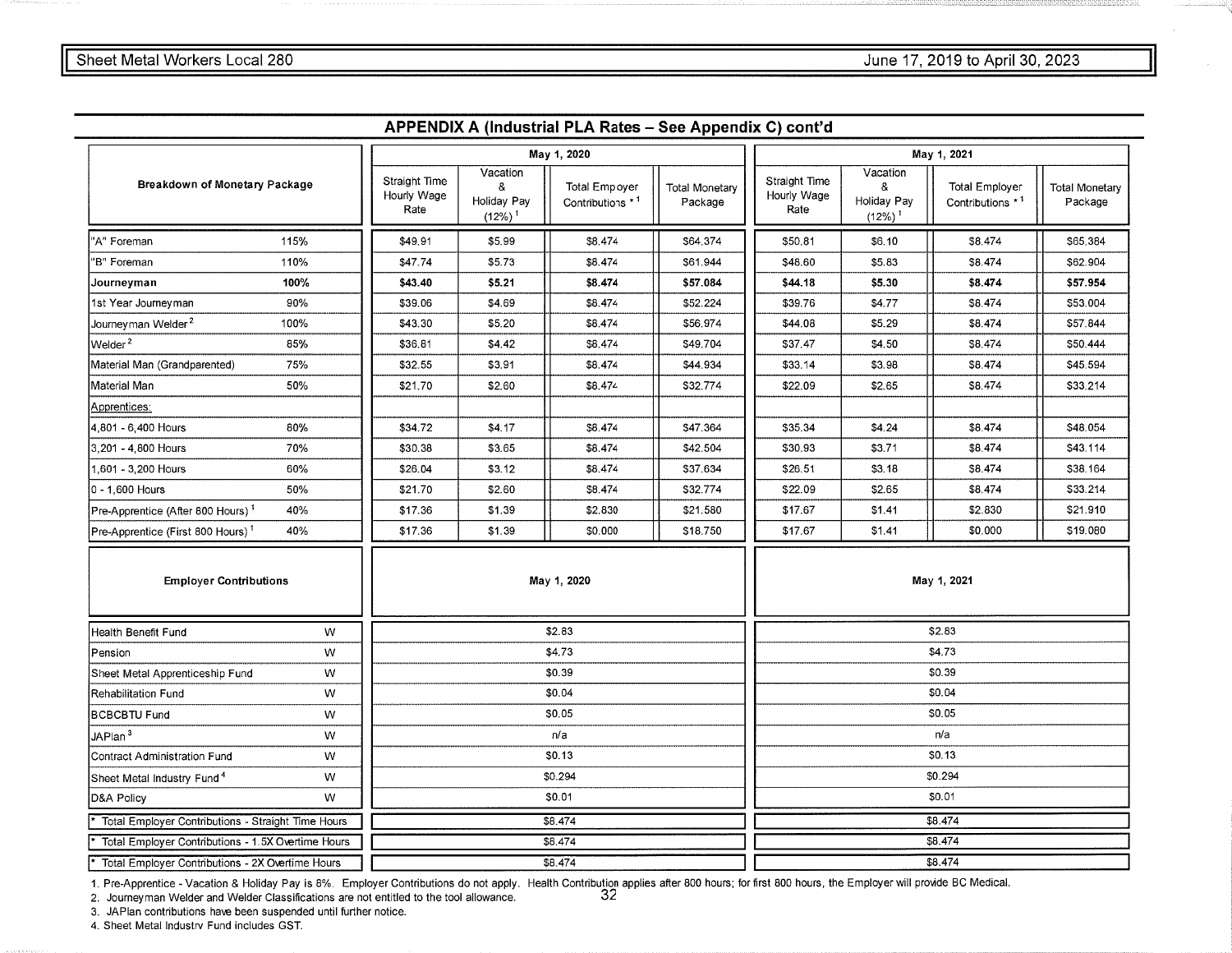|                                                    |      | May 1, 2022                          |                                                      |                                            |                                  |  |  |
|----------------------------------------------------|------|--------------------------------------|------------------------------------------------------|--------------------------------------------|----------------------------------|--|--|
| Breakdown of Monetary Package                      |      | Straight Time<br>Hourly Wage<br>Rate | Vacation<br>&<br>Holiday Pay<br>$(12%)$ <sup>1</sup> | <b>Total Employer</b><br>Contributions * 1 | <b>Total Monetary</b><br>Package |  |  |
| "A" Foreman                                        | 115% | \$51.72                              | \$6.21                                               | \$8.474                                    | \$66.404                         |  |  |
| 'B" Foreman                                        | 110% | \$49.47                              | \$5.94                                               | \$8.474                                    | \$63.884                         |  |  |
| Journeyman                                         | 100% | \$44.97                              | \$5.40                                               | \$8.474                                    | \$58.844                         |  |  |
| 1st Year Journeyman                                | 90%  | \$40.47                              | \$4.86                                               | \$8.474                                    | \$53,804                         |  |  |
| Journeyman Welder <sup>2</sup>                     | 100% | \$44.87                              | \$5.38                                               | \$8.474                                    | \$58.724                         |  |  |
| Welder <sup>2</sup>                                | 85%  | \$38.14                              | \$4.58                                               | \$8.474                                    | \$51.194                         |  |  |
| Material Man (Grandparented)                       | 75%  | \$33.73                              | \$4.05                                               | \$8.474                                    | \$46.254                         |  |  |
| Material Man                                       | 50%  | \$22.49                              | \$2.70                                               | \$8.474                                    | \$33.664                         |  |  |
| Apprentices:                                       |      |                                      |                                                      |                                            |                                  |  |  |
| 4,801 - 6,400 Hours                                | 80%  | \$35.98                              | \$4.32                                               | \$8.474                                    | \$48.774                         |  |  |
| 3,201 - 4,800 Hours                                | 70%  | \$31.48                              | \$3.78                                               | \$8.474                                    | \$43.734                         |  |  |
| 1,601 - 3,200 Hours                                | 60%  | \$26.98                              | \$3.24                                               | \$8.474                                    | \$38.694                         |  |  |
| 0 - 1,600 Hours                                    | 50%  | \$22.49                              | \$2.70                                               | \$8.474                                    | \$33.664                         |  |  |
| Pre-Apprentice (After 800 Hours) <sup>1</sup>      | 40%  | \$17.99                              | \$1.44                                               | \$2.830                                    | \$22.260                         |  |  |
| Pre-Apprentice (First 800 Hours) <sup>1</sup>      | 40%  | \$17.99                              | \$1.44                                               | \$0.000                                    | \$19.430                         |  |  |
| <b>Employer Contributions</b>                      |      |                                      |                                                      | May 1, 2022                                |                                  |  |  |
| <b>Health Benefit Fund</b>                         | w    |                                      |                                                      | \$2.83                                     |                                  |  |  |
| Pension                                            | W    |                                      |                                                      | \$4.73                                     |                                  |  |  |
| Sheet Metal Apprenticeship Fund                    | w    |                                      |                                                      | \$0.39                                     |                                  |  |  |
| Rehabilitation Fund                                | w    |                                      |                                                      | \$0.04                                     |                                  |  |  |
| <b>BCBCBTU Fund</b>                                | W    |                                      |                                                      | \$0.05                                     |                                  |  |  |
| JAPlan <sup>3</sup>                                | w    |                                      |                                                      | n/a                                        |                                  |  |  |
| <b>Contract Administration Fund</b>                | W    |                                      |                                                      | \$0.13                                     |                                  |  |  |
| Sheet Metal Industry Fund <sup>4</sup>             | W    |                                      |                                                      | \$0.294                                    |                                  |  |  |
| D&A Policy                                         | W    |                                      |                                                      | \$0.01                                     |                                  |  |  |
| Total Employer Contributions - Straight Time Hours |      |                                      |                                                      | \$8.474                                    |                                  |  |  |
| Total Employer Contributions - 1.5X Overtime Hours |      | \$8.474                              |                                                      |                                            |                                  |  |  |
| Total Employer Contributions - 2X Overtime Hours   |      | \$8.474                              |                                                      |                                            |                                  |  |  |

1. Pre-Apprentice - Vacation & Holiday Pay is 8%. Employer Contributions do not apply. Health Contribution applies after 800 hours; for first 800 hours, the Employer will provide BC Medical.<br>2. Journeyman Welder and Wel

3. JAPlan contributions have been suspended until further notice.

4. Sheet Metal lndustrv Fund includes GST.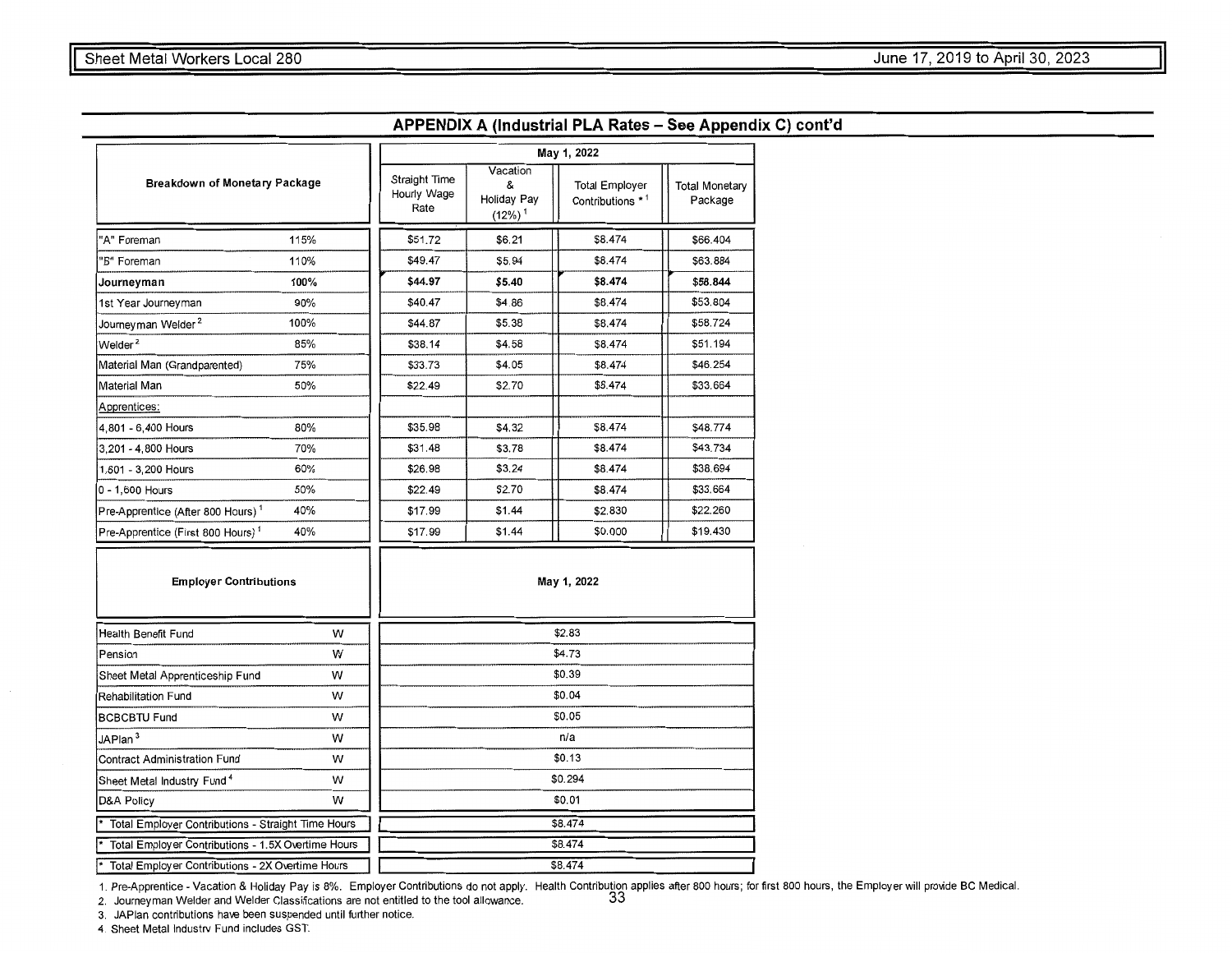|                                       |  | October 1, 2018                  |                           |                             |  |
|---------------------------------------|--|----------------------------------|---------------------------|-----------------------------|--|
| <b>Employee Deductions</b>            |  | Hourly Dues                      | Local 280<br>Council Fund | Local 280 Promotion<br>Fund |  |
|                                       |  | W                                | w                         | w                           |  |
| All Classes other than Pre-Apprentice |  | \$0.22                           | \$0.12                    | \$0.03                      |  |
| Pre-Apprentice Classifications        |  | \$0.22                           | n/a                       | n/a                         |  |
|                                       |  | <b>Total Employee Deductions</b> |                           |                             |  |
|                                       |  | Straight Time<br>Hours           | 1.5X Overtime<br>Hours    | 2X Overtime Hours           |  |
| All Classes other than Pre-Apprentice |  | \$0.37                           | \$0.37                    | \$0.37                      |  |
| Pre-Apprentice Classifications        |  | \$0.22                           | \$0.22                    | \$0.22                      |  |

| Local 280<br>Council Fund        | Local 280 Promotion<br>Fund | Rehabilitation<br>Fund |  |  |
|----------------------------------|-----------------------------|------------------------|--|--|
| w                                | w                           | w                      |  |  |
| \$0.12                           | \$0.03                      | \$0.04                 |  |  |
| n/a                              | n/a                         | n/a                    |  |  |
| <b>Total Employee Deductions</b> |                             |                        |  |  |
|                                  |                             |                        |  |  |

| Straight Time<br>Hours | 1.5X Overtime<br>Hours | 2X Overtime Hours |  |
|------------------------|------------------------|-------------------|--|
| \$0.41                 | \$0.41                 | \$0.41            |  |
| \$0.22                 | \$0.22                 | \$0.22            |  |

Employer Contributions and Employee Deductions marked "E" paid/deducted based on hours Earned Employer Contributions and Employee Deductions marked "W'' paid/deducted based on hours Worked Hourly Dues may be subject to change over the duration of the Agreement.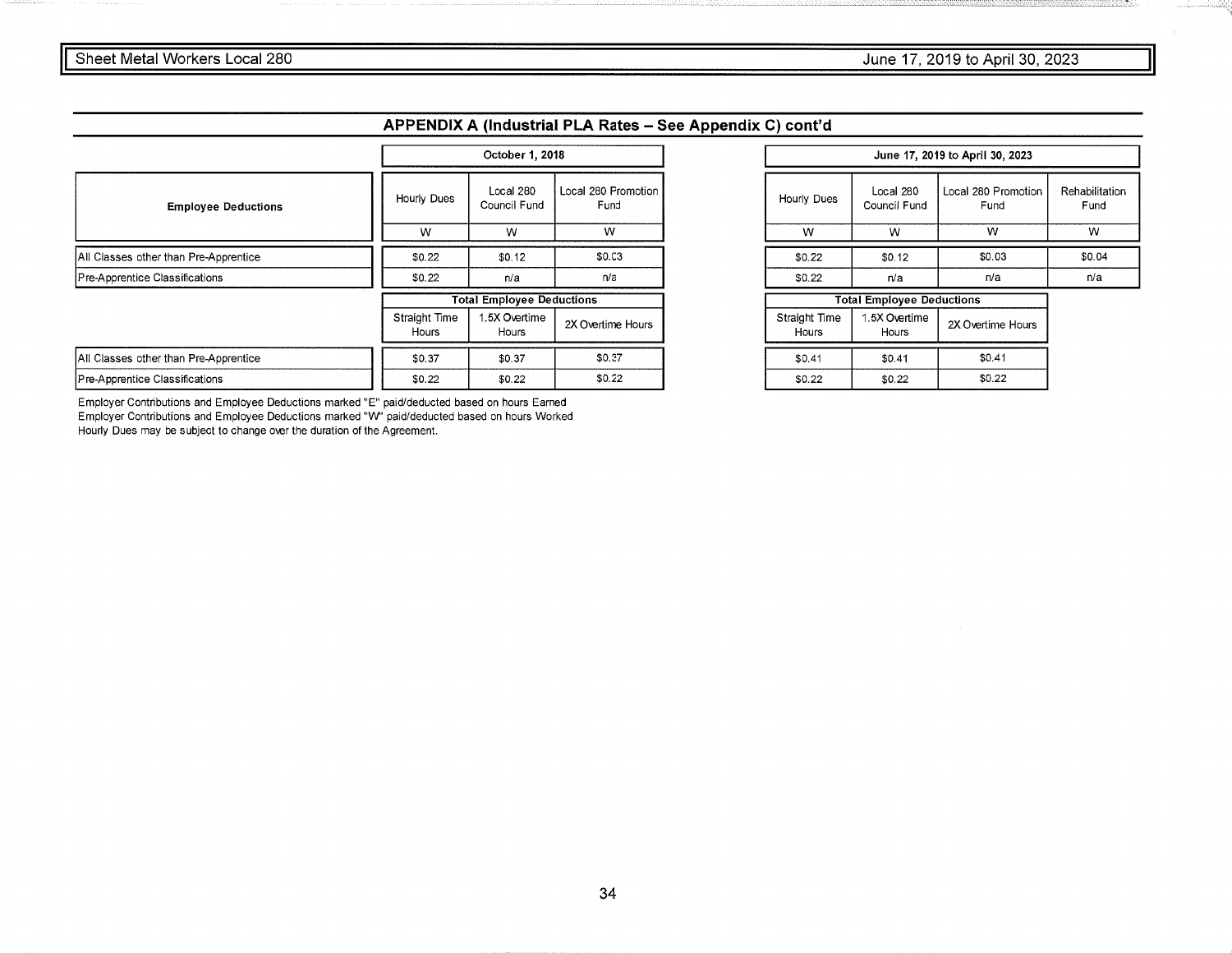#### **APPENDIX B**

#### **STANDARD FORMAT FOR SAFETY MEETINGS**

- (a) Date, time of commencement and adjournment.
- **(b)** Name, address and phone number of prime contractor.
- (c) Location and phone number of project.
- **(d)** Members of committee present (note chairperson and secretary). List of Names with spaces for Occupation, Name of Contractor and Company Crew Size.
- (e) Contractors or trades not represented (Name and Contractor or Trade).
- **(f)** Minutes of previous meeting read.
- (g) Report of dispensation of previous recommendations.
- **(h)** Accidents or injuries investigated since previous meeting.
- **(i)** Weekly jobsite meeting's report.
- (j) Any unsafe conditions per Workers' Compensation Board inspection or observation report read into minutes, including the date, report number and name of inspector.
- **(k)** First Aid Report The attendant's name, grade and number. Report of injuries since previous meeting.
- (I) Accidents or injuries requiring further investigation.
- **(m)** Member's reports of unsafe conditions identifying the problem, corrective action, and responsibility.
- **(n)** Work schedule projections.
- (o) Other business.
- **(p)** Date of next meeting.
- (q) Secretary's signature.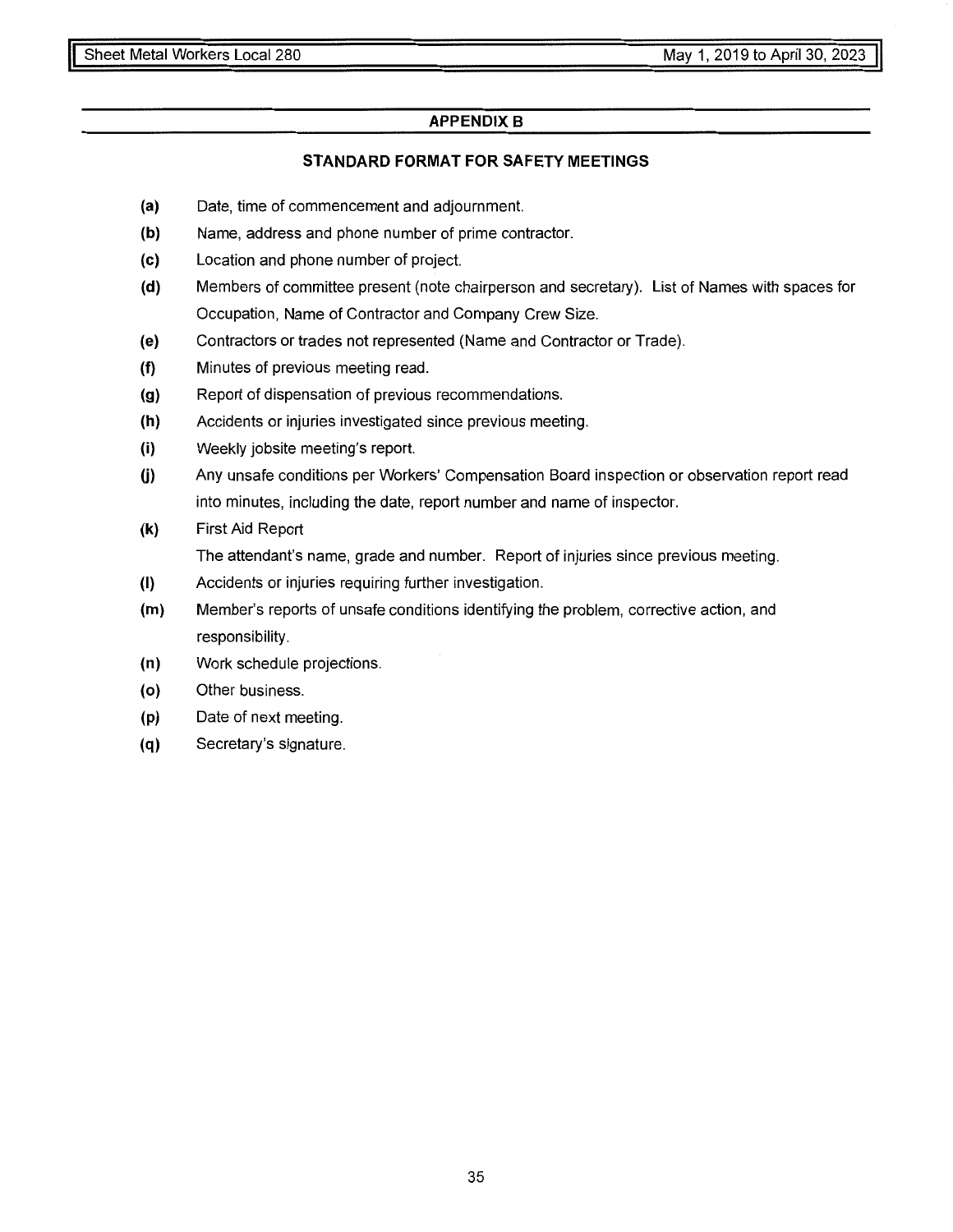#### **Appendix C**

#### **LETTER OF UNDERSTANDING**

#### **PROJECT LABOUR AGREEMENTS**

BY AND BETWEEN:

#### CONSTRUCTION LABOUR RELATIONS ASSOCIATION OF B.C.

AND:

#### INTERNATIONAL ASSOCIATION OF SHEET METAL, AIR, RAIL AND TRANSPORTATION WORKERS LOCAL UNION NO. 280

The Parties understand and agree that a five percent (5%) wage premium above the Standard Sheet Metal ICI Journeyman wage rate will apply on Liquified natural Gas (LNG), Oil or mining Projects that are covered by. Project Labour Agreement(s) or any other future PLA projects by mutual agreement of the Parties.

Unless otherwise provided for in a future Project Labour Agreement, hours worked on Saturdays, Sundays and/or Statutory Holidays will be paid at 200% of the applicable straight time wage rates.

Signed this 15<sup>th</sup> day of May, 2014.

SIGNED ON BEHALF OF:

CONSTRUCTION LABOUR RELATIONS ASSOCIATION OF BC

SIGNED ON BEHALF OF:

INTERNATIONAL ASSOCIATION OF SHEET METAL, AIR, RAIL AND TRANSPORTATION WORKERS LOCAL UNION NO. 280

"Mike Burgess"

"Jim Paquette"

"1Jan *[JJWVWUfJ&,,* 

Union name updated during drafting of 2016 - 2019 Agreement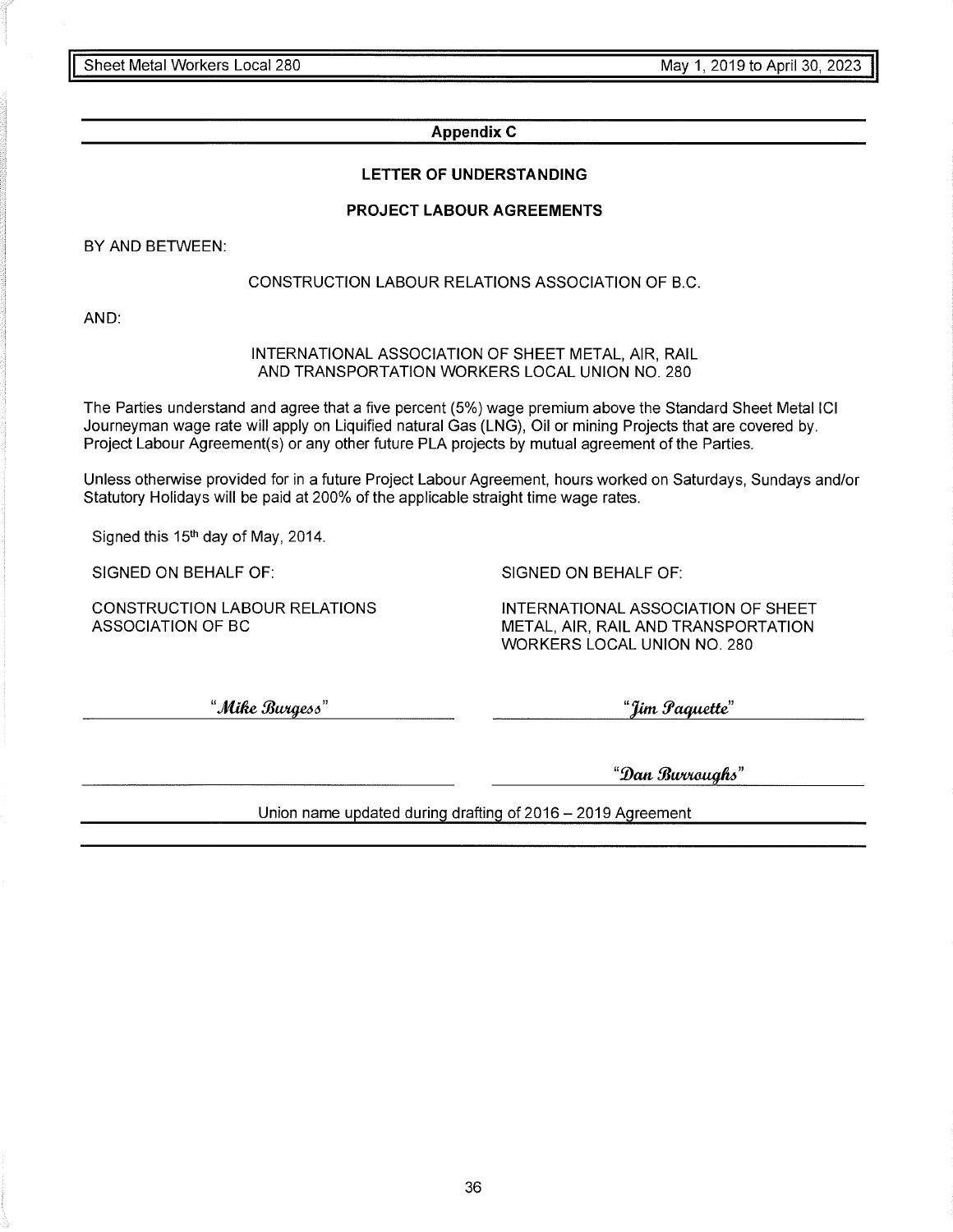#### **Appendix D**

#### LETTER OF UNDERSTANDING

BY AND BETWEEN:

#### CONSTRUCTION LABOUR RELATIONS ASSOCIATION OF B.C.

AND:

#### INTERNATIONAL ASSOCIATION OF SHEET METAL, AIR, RAIL AND TRANSPORTATION WORKERS, LOCAL UNION NO. 280

To assist the parties in the securing more of the current market share of work in the Construction Industry in the Province of B.C., a committee of equal representation from BCBCBTU and CLR shall be established within six (6) months from the date of these recommendations and shall meet on a quarterly basis thereafter to determine the effect the following amendment has had on the securing of new contracts by CLR. CLR (and its members) shall provide the committee with such information as required to make the determination.

For the term of the renewed collective agreement expiring on April 30, 2023 unless renewed by mutual agreement, effective the first of the month following the date of implementation of these recommendations, overtime for the first ten (10) hours on Saturdays shall be paid at the rate of time and one-half (1.5X) the applicable straight time hourly rate and double time thereafter.

Collective agreements that currently provide for more hours being paid at the rate of time and one-half (1.5X) the applicable straight time hourly rate or for hours paid at less than time and one-half (1.5X) on Saturdays, the existing provisions shall continue to be applied.